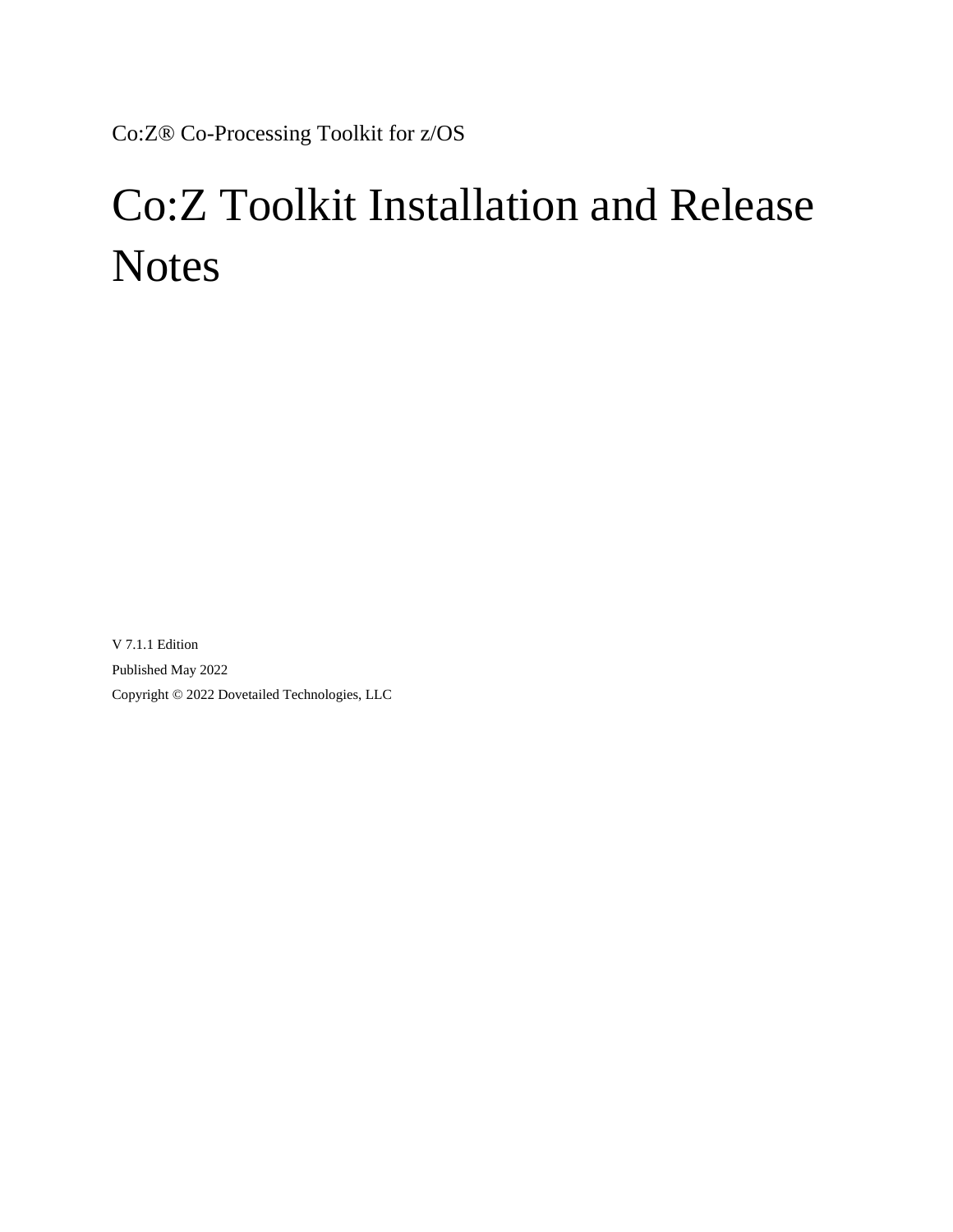# **Table of Contents**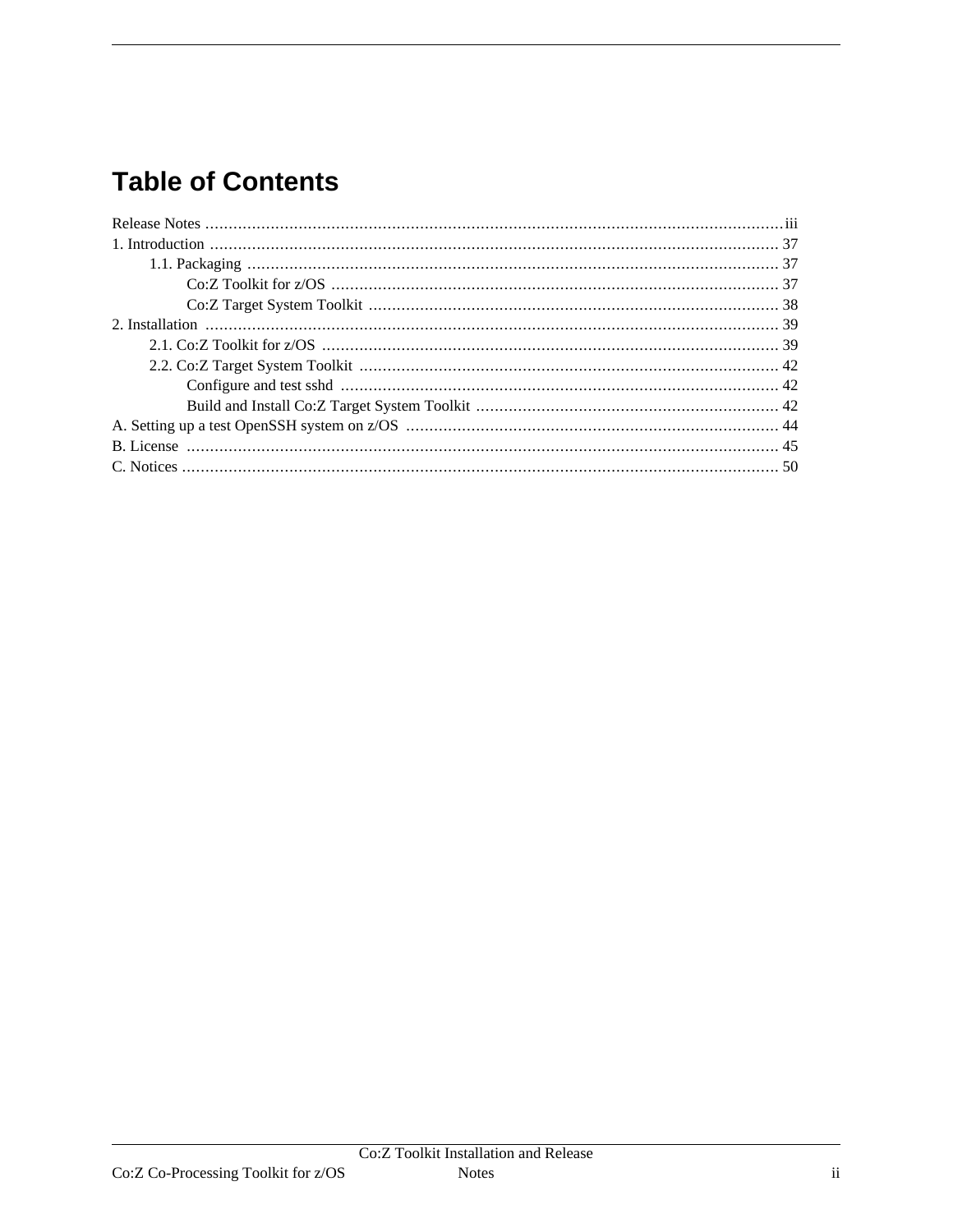# <span id="page-2-0"></span>**Release Notes**



# **Attention!**

When planning the installation of a new version of Co:Z, you should always review the release notes from all of the intermediate releases. Pay specific attention to MIGRATION ACTION and DEFAULT CHANGE notifications as these changes will affect the way the software runs in your installation unless you take specific action to retain the original behavior.

## **Co:Z Toolkit 7.1.1 - May 9, 2022**

Co:Z SFTP fixes and enhancements

- Fixed a compatability bug introduced in 6.0.0: If GDGNT is set and a GDG relative reference is made to an existing generation, but the generation is cataloged on a migration volume that is not "MIGRAT", then it failed to be found. The code has been changed to be compatible with Co:Z release 5.x.x and earlier, so that in this case an attempt to open the dataset will be made anyway.
- Added a new feature: The COZ\_MIGRATED\_VOLSER\_LIST environment variable can be used to configure a comma separated list of pseudo VOLSERs that are to be considered as migration volumes. The default is "MIGRAT" only. If used, sites should export this in both /etc/ssh/sftp-server.rc and /etc/ssh/cozsftp\_client.rc. For example:

export COZ\_MIGRATED\_VOLSER\_LIST=ARCIVE,MIGRAT # allow either

## **Co:Z Toolkit 7.1.0 - May 2, 2022**

Co:Z Installation fixes and enhancements:

• Changed the installation script to guard against vendor implementations of **sed** and other utilities in \$PATH that do not work properly.

#### Co:Z SFTP fixes:

• Fixed a problem in the cozsftp client where an error would occur when issuing the **lcd** with a relative directory when the local CWD is the top level data set space (//).

Co:Z z/OS Utilities fixes and enhancements:

• Fixed the **getpds** command so that new stats will not be generated in the output statsfile when the corresponding member has no ISPF statistics.

#### **Co:Z Toolkit 7.0.2 - January 11, 2022**

Co:Z SFTP fixes:

• Fixed a problem in the Co:Z upgrade to OpenSSH version 8.4 sftp-server code related to the realpath support of symbolic links.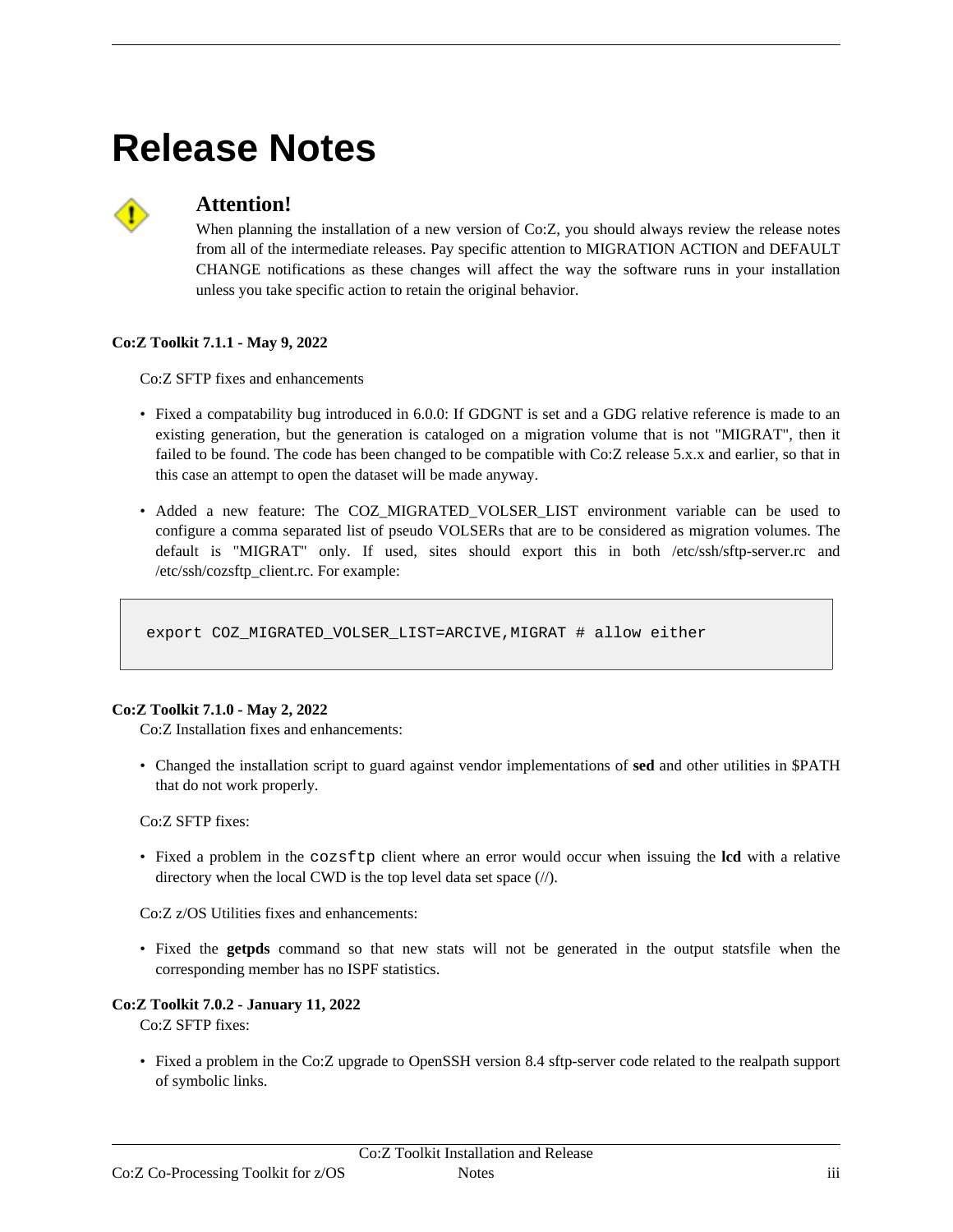Co:Z Batch and Co:Z SFTP documentation:

• Updated the documentation to clarify that when the program executed by Co:Z Batch is a shell, STDIN is the input to the shell, i.e. a script subject to normal shell processing.

#### **Co:Z Toolkit 7.0.1 - October 14, 2021**

Co:Z SFTP fixes and enhancements:

- The message "CatalogSearch<sup>[W]</sup> dsn no volumes skipping DatasetInfo" was changed to a Debug level message. This condition is not a problem in many cases, and should not have been a warning.
- Added a new option: gdgplusstat=dir | file | notfound. This option allows you to indicate how status (e.g. "ls" command) is reported for a //MY.GDG(+n) data set.

#### **Co:Z Toolkit 7.0.0 - September 28, 2021**

Co:Z SFTP fixes and enhancements:

- The Co:Z sftp client and server have been refreshed to use OpenSSH version 8.4 code as a base. Co:Z is compatible with IBM OpenSSH 7.6 and earlier.
- Added a conditional execution feature for **cozsftp** subcommands. See *Conditional command [processing](http://coztoolkit.com/docs/sftp/client.html#client-batch-conditional)* for more information.
- Changed the behavior of conddisp=delete so that DALCDISP=DELETE is now added when dynamically allocating data sets for writing. This will request the operating system to delete the data set if the job is abnormally terminated.
- Enhanced the **dsput** and **dsget** commands to force HSM recall on migrated data sets (unless NOrecall is active). Previously, migrated data sets could not be used with these commands.
- Enhanced the **dsput** and **dsget** commands and data set DD: allocations to show progress during transfer.

Co:Z Batch enhancements:

• Add \_CEE\_REALLOC\_CONTROL=32K,25 to COZBATCH invocations (if not already specified) to increase the amount of here-document space available.

#### **Co:Z Toolkit 6.2.3 - July 9, 2021**

Co:Z SFTP fixes:

- Fixed the notification message variable %bs to support bytes transferred values that exceed a 32 bit number.
- Fixed a problem where the remote ip address and port number are not properly presented on the exit interface. This issue only occurred when an option that drives an exit is set using the SFTP\_ZOS\_OPTIONS variable in the /etc/ssh/sftp-server.rc file.
- Cleaned up various variable initialization and memory management issues that could potentially cause protection exceptions (0C4 ABEND).
- **Co:Z Toolkit 6.2.2 February 02, 2021 (not released items below are included in all subsequent releases)** Co:Z SFTP fixes:
	- Cleaned up error handling in cases where the ssh-socket-info program fails to return accurate ssh client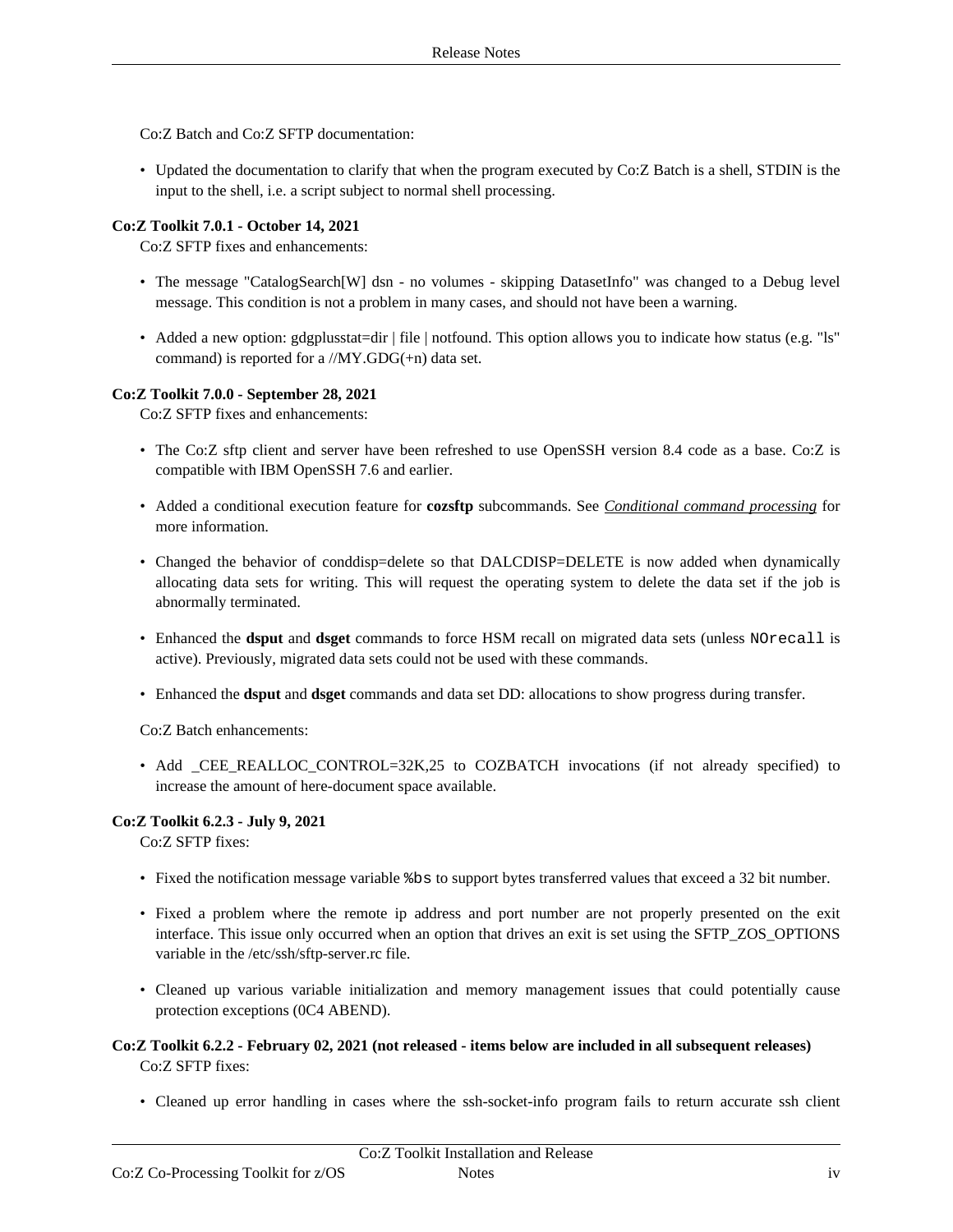connection information.

#### **Co:Z Toolkit 6.2.1 - January 15, 2021**

Co:Z SFTP fixes:

- Fixed possible signal handling race condition in Co:Z SFTP client, which can be serious for customers who run the Co:Z SFTP client with UID=0 (which is strongly discouraged).
- Fixed a problem where full 1023-character z/OS UNIX path names were not supported in some cases.

Co:Z z/OS Utilities fixes and enhancements:

- Enhanced the **putpds** command to support ISPF-compatible ENQs with the new **-S** option.
- For the **getpds** and **putpds** commands: corrected extended ISPF stats creation, fixed a parsing problem with the **-M** option allowing single quoting of data set names, and fixed a problem when comparing member stats to statsfile stats.

#### **Co:Z Toolkit 6.2.0 - November 09, 2020**

Co:Z Launcher fixes and enhancements:

- Updated LE storage options to avoid "out of memory" conditions that occur in some customer environments on z/OS V2R4.
- Fixed a problem in the Co:Z Launcher where continuation lines in /etc/init.options were not being processed properly.

Co:Z SFTP fixes and enhancements:

- Updated LE storage options to avoid "out of memory" conditions that occur in some customer environments on z/OS V2R4.
- Updated the **dsget** and **dsput** commands to support individual members of partitioned data sets (both PDS and PDSE). The previous version of these commands only supported the transfer of a entire data set. For more information, refer to the command reference: *coz[sftp](http://coztoolkit.com/docs/sftp/cozsftp_ref.html)*. For an example, see *Transfer a [single](http://coztoolkit.com/docs/sftp/client.html#client-ztoz-pds-member) PDS member [between](http://coztoolkit.com/docs/sftp/client.html#client-ztoz-pds-member) Co:Z systems*.

Added the -t option to the **dsput** and **dsget** to "trim" extra space allocation after transfer.

• Added the ispfstats option which, when combined with the ispfeng option will update member statistics on write. See *Dataset [allocation](http://coztoolkit.com/docs/sftp/options.html#options_bpxwdyn) options* for more information.

Co:Z z/OS Utilities enhancements:

- Added new *[getpds](http://coztoolkit.com/docs/zos-utilities/dsp-ref_getpds.html)* and *[putpds](http://coztoolkit.com/docs/zos-utilities/dsp-ref_putpds.html)* utilities to read/write contents of PDS(E) member(s) to/from a unix system services file system.
- Added new *[copypds](http://coztoolkit.com/docs/zos-utilities/dsp-ref_copypds.html)* utility. This utility uses the IEBCOPY COPYGROUP operation to copy an existing PDS(E) to a new or existing PDS(E) with optional member selection.
- The *[pdsdir](http://coztoolkit.com/docs/zos-utilities/dsp-ref_pdsdir.html)* command now displays extended statistics if present.

Co:Z Installation fixes and enhancements: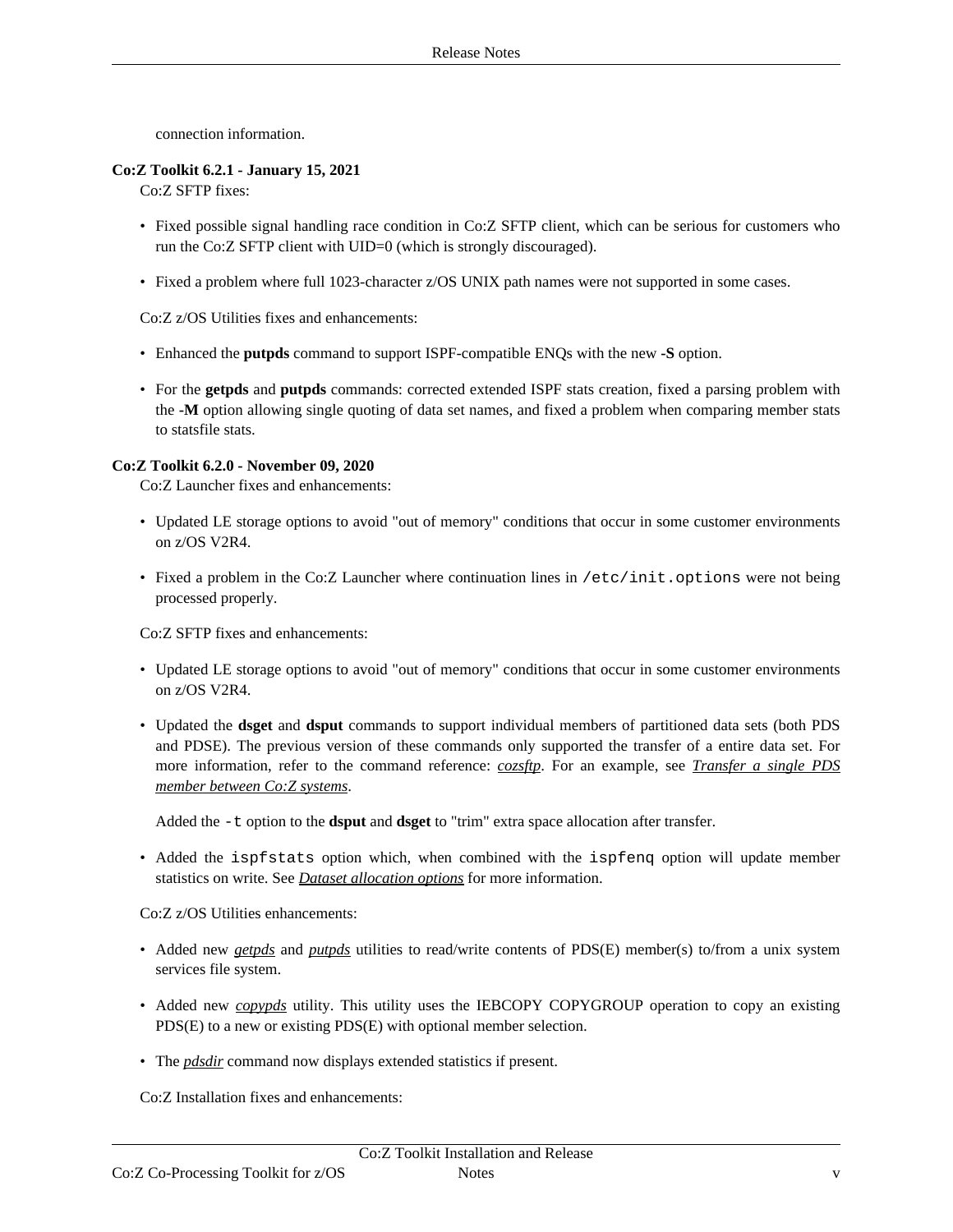• Changed the installation script to guard against users who have defined aliases that override common commands like ls

#### **Co:Z Toolkit 6.1.3 - October 28, 2020**

Co:Z SFTP fixes and enhancements:

• Fixed a problem where an OC4 could occur when processing file patterns during session initialization. This fix affects both the Co:Z sftp-server and cozsftp.

#### **Co:Z Toolkit 6.1.2 - October 21, 2020**

Co:Z SFTP fixes and enhancements:

• Changed the Co:Z sftp-server to interact better with IBM's LE Heap management behavior.

#### **Co:Z Toolkit 6.1.1 - June 12, 2020**

Co:Z SFTP fixes and enhancements:

- Corrected a bug that can prevent opening existing GDG tape and migrated data sets when referenced via relative generation numbers. This defect was introduced in V6.0.0.
- Fixed a bug related to setting the exit return code in the sample **sftp\_cat.sh** batch script (installed in <COZ\_HOME>/samples/sftp\_batch). For additional information on the sample batch scripts, see *U[sing](http://coztoolkit.com/docs/sftp/client.html#client-batch) the Co:Z [SFTP](http://coztoolkit.com/docs/sftp/client.html#client-batch) client in batch*.
- When running on z/OS 2.4 or later, the saf-ssh-agent utility will no longer be used when the **cozsftp** -k option is specified. Instead, the IBM OpenSSH IdentityKeyRingLabel option is used.
- The **cozsftp** script has been updated to export \_CEE\_REALLOC\_CONTROL=32K,25. This change addresses a scenario where fragmentation and running out of memory may occur. One symptom is: Can't ls: Too many matches for ...
- Fixed the **dsget** and **dsput** commands to assign the correct default target path when the target is not specified.

Co:Z Batch enhancements:

• The SHELL environment variable, if set in **DD STDENV**, will be used to override the user's default login shell.

#### **Co:Z Toolkit 6.1.0 - May 01, 2020**

Co:Z SFTP fixes and enhancements:

- Corrected a bug that can prevent opening existing tape and DFHSM migrated data sets. This defect was introduced in V6.0.0.
- Fixed a bug related to setting the initial z/OS directory with "export SFTP\_ZOS\_INITIAL\_DIR=//". The change allows this setting to correctly set the initial directory to "//userid" when the userid is 8 characters in length.
- Enhanced support for tape data sets. The following BPXWDYN allocation options will now be used when opening existing cataloged tape data sets if the label option is set: recfm, lrecl, blksize, label, trtch, unit. This can be useful for overriding DCB attributes or reading non-labeled tapes.
- Improved the log messages written when the interimlogging option is set. Specifically, a single log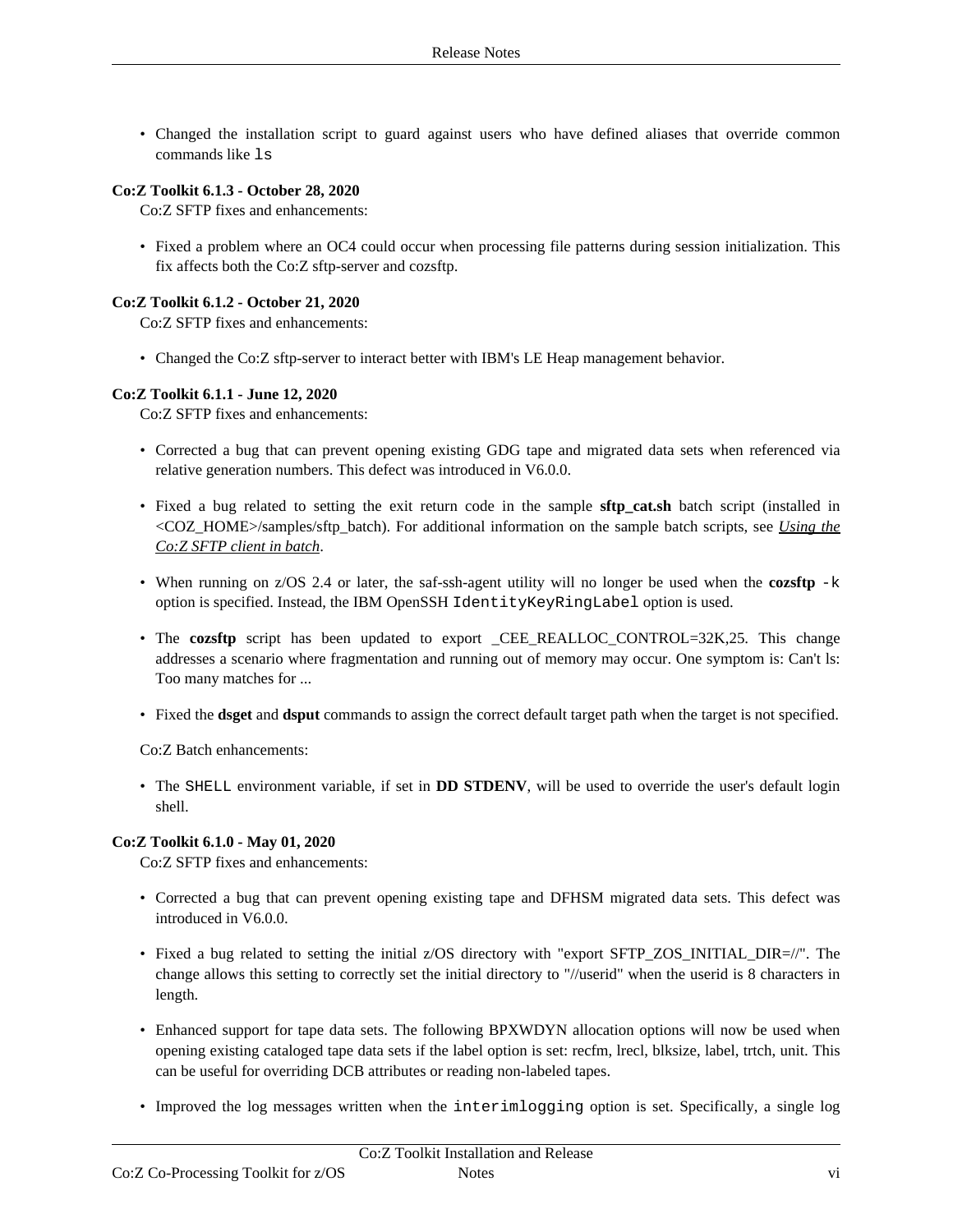message will display "100%" for the "percent transferred" of a sucessful transfer. See the *Misc[ellaneous](http://coztoolkit.com/docs/sftp/options.html#options_misc) [options](http://coztoolkit.com/docs/sftp/options.html#options_misc)* section for information on the log message format.

• Enhanced the exit code returned by the **cozsftp** client to indicate more clearly where a failure occurred. When a non-zero return code is set, it will be one of 8 (failure in SFTP), 12 (failure starting an SSH connection), or 16 (the SSH connection failed after starting SFTP).



# **MIGRATION ACTION**

Because this change represents a different default behavior, existing Co:Z SFTP job steps will have different non-zero/failing return codes. We recommend that users examine their requirements for specific non-zero exit/return codes before deploying this version. If the old behavior is required, add: export COZ\_SFTP\_EXIT\_CODES=OLD to your /etc/ssh/cozsftp\_client.rc or user-specific cozsftp\_client.rc script.

## **Co:Z Toolkit 6.0.0 - February 14, 2020**

Co:Z SFTP enhancements:

• The gdgnt option is now **active** by default. This is a change from previous versions of Co:Z SFTP where NOgdgnt was the default. For many releases, we have recommended that users activate gdgnt in their site configuration files, as it provides the preferred behavior in nearly all cases. Starting with this release, this will be the default setting. For example:

GDGNT : (0) always refers to the latest generation

NOGDGNT : If job creates  $(+1)$ , then later  $(+1)$  refers to it



# **DEFAULT CHANGE**

As this change represents a different default behavior, we recommend that users examine their requirements for this setting before deploying this version. If the old behavior (NOgdgnt) is required, it can be specified in the default section of the site configuration files */etc/ssh/cozsftp\_config* and */etc/ssh/cozsftp\_server\_config*. gdgnt means that relative generation references will use the current state for resolution; only users who use the same GDG more than once in the same job might be affected by this change.

- A new setting ispfenq can be used when writing to PDS and PDSE members so that they will be allocated with DISP=SHR and ENQ semantics that are compatible with ISPF. The default is NOispfenq. For more information, refer to the *Dataset [allocation](http://coztoolkit.com/docs/sftp/options.html#options_bpxwdyn) options* section of the User's Guide.
- The Co:Z SFTP dsget and dsput have been enhanced to support the transfer of partitioned data sets. Using this feature makes it possible to transfer Program Objects between z/OS systems, something that is not possible with the standard SFTP get and put commands. This feature includes support for both PDS and PDSE. For more information, refer to the command reference: *[cozsftp](http://coztoolkit.com/docs/sftp/cozsftp_ref.html)*.
- SFTP base upgraded from OpenSSH 6.4p1 to 7.6p1 adding the following:
	- removed -1 and -2 cozsftp command options. Protocol 1 is no longer supported.
	- added -a and -f options to the cozsftp put subcommand. When specified, the -a option attempts to resume partial transfers of existing files. When specified, the -f flag will request that the server call fsync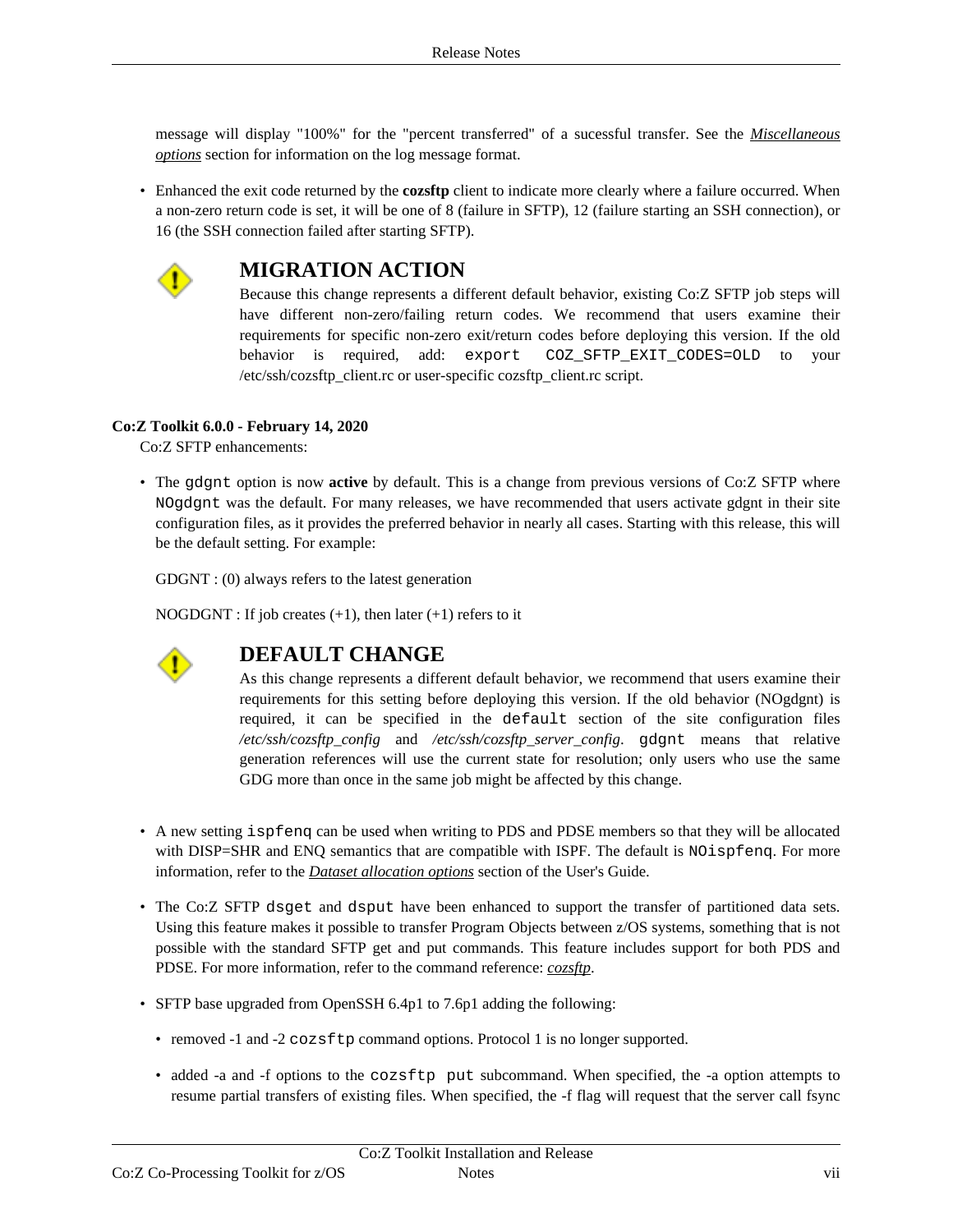after the file has been transferred. These options may not be used with z/OS data sets on a remote Co:Z SFTP server, although the disp=mode setting may be sent to the remote server for appending to data sets.

- added new subcommand, reput, which is equivalent to put with the -a flag set
- added new options to sftp-server: -p, -P and -Q. These options support blacklist and whitelist features.

For more information on these new features, refer to the command reference: *[cozsftp](http://coztoolkit.com/docs/sftp/cozsftp_ref.html)* and *[sftp-server](http://coztoolkit.com/docs/sftp/sftpserver_ref.html)*.

- Fixed a bug in the error checking on data set write.
- Fixed a bug when processing data separated with the mf rdw linerule.

#### **Co:Z Toolkit 5.6.0 - August 20, 2019**

Co:Z SFTP enhancements:

- Enhanced the **cozsftp** client **get** subcommand to receive data packets out of order. This fixes a problem when downloading S3 objects from the Amazon AWS SFTP server.
- Fixed a bug in the base OpenSSH code for the -R option. The option has been changed to support the configuration of a maximum of one outstanding request at a time.

Co:Z Dataset Pipes enhancements:

• The Co:Z Dataset Pipes server script has been enhanced to enable automatic session log file cleanup. If the environment variable DSPIPES\_LOG\_KEEP\_DAYS is present, session log files older than the specified value will be deleted when the current session terminates. For additional information, see *Logging [Configuration](http://coztoolkit.com/docs/dspipes/dsp-install.html#config_server_logging) for Dataset Pipes* in the Co:Z Dataset Pipes - User's Guide.

#### **Co:Z Toolkit 5.5.0 - January 15, 2019**

Co:Z SFTP enhancements:

- A new option jessubmit has been added to the sftp server. When this option is active (the default), submission of jobs via Co:Z SFTP through the internal reader is allowed. When this option is set to NOjessubmit, job submission is disallowed. For additional information, see *JES related [options](http://coztoolkit.com/docs/sftp/using.html#server_jes_options)* in the Co:Z SFTP - User's Guide.
- A new option eattr has been added to support the BPXWDYN EATTR keyword which may be used during data set allocation. For additional information, see *Dataset [allocation](http://coztoolkit.com/docs/sftp/options.html#options_bpxwdyn) options* in the Co:Z SFTP - User's Guide.
- The replace option has been enhanced to support a new mode (realloc), which will cause an existing target data set to be deleted and reallocated prior to writing. For additional information, see *General [transfer](http://coztoolkit.com/docs/sftp/options.html#options_general) [options](http://coztoolkit.com/docs/sftp/options.html#options_general)* in the Co:Z SFTP - User's Guide.
- Two new commands have been added to the cozsftp client: dsget and dsput. These commands simplify the transfer of a sequential (PS) z/OS data set between the local z/OS system and a remote z/OS system running the Co:Z SFTP Server. When these commands are used, the allocation characteristics of the source data set are used to create the target data set. See *co[zsftp](http://coztoolkit.com/docs/sftp/cozsftp_ref.html)* in the *Command [Reference](http://coztoolkit.com/docs/sftp/cozsftp_ref.html)* section of the User's Guide for more information. For an example, see *[Transfer](http://coztoolkit.com/docs/sftp/client.html#client-ztoz-ps) data sets between Co:Z z/OS systems*.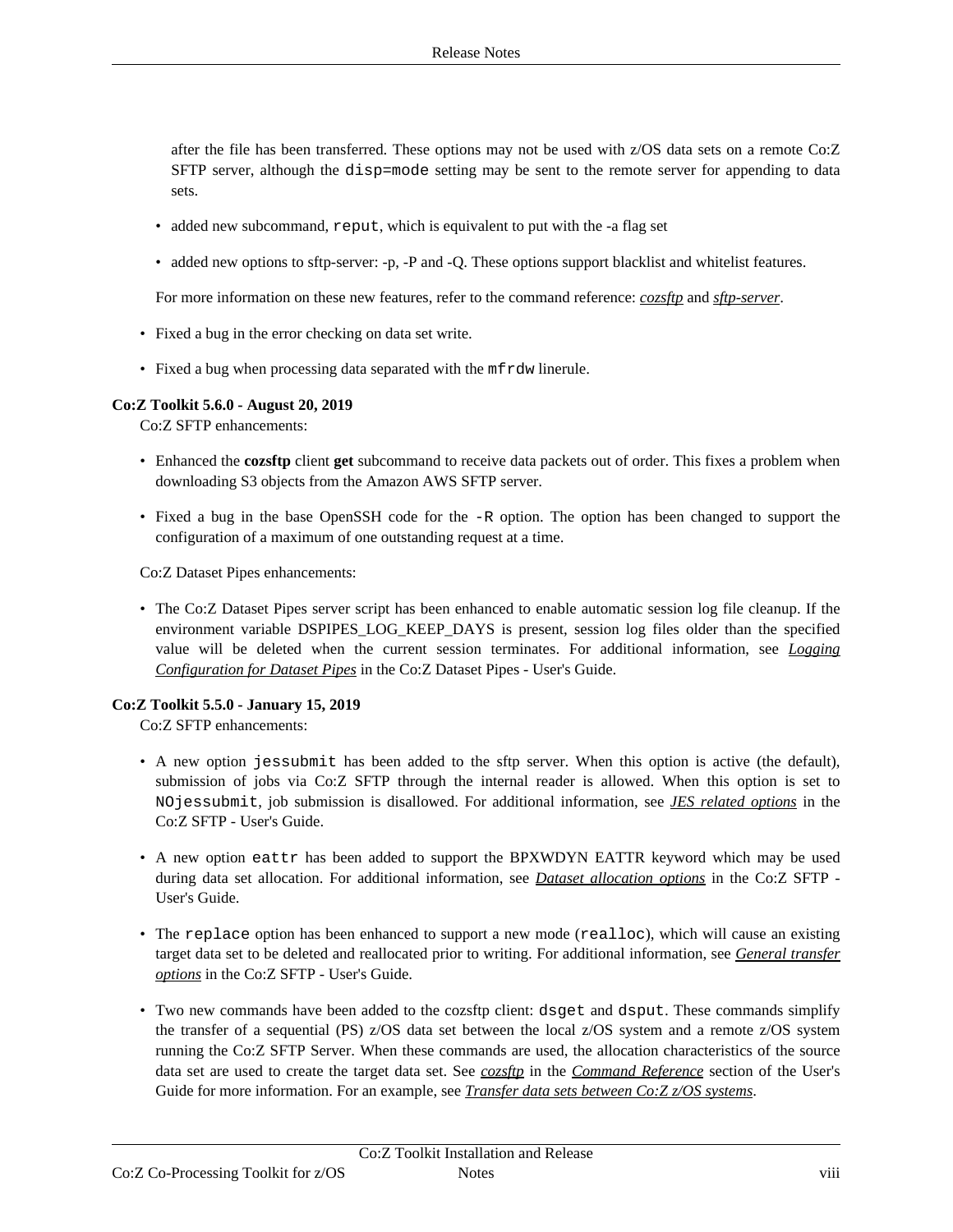- The Co:Z SFTP server script has been enhanced to enable automatic sftp session log file cleanup. If the environment variable SFTP\_LOG\_KEEP\_DAYS is present, session log files older than the specified value will be deleted when the current session terminates. For additional information, see *Co:Z SFTP [Server](http://coztoolkit.com/docs/sftp/config.html#config_server_logging) [logging](http://coztoolkit.com/docs/sftp/config.html#config_server_logging)* in the Co:Z SFTP - User's Guide.
- The messages logged from Co:Z SFTP at various logging levels have been significantly reduced.
- The optional CZCHKCMD exit, chkcmd homedir, has been enhanced to support a Global Configuration File. By default, when this exit is configured, users are restricted to their home directory. With this change an optional global configuration file can be defined to configure user's access to posix files in other directories. For additional information, see chkcmd\_homedir.README in the install directory (<COZ\_HOME>/bin/exits).

Co:Z Launcher enhancements:

• The Co:Z Launcher now attempts to determine the fully qualified hostname of the z/OS system that it is running on when it initializes the Co:Z Agent on the Target System. This change will make it easier for remote systems to connect back to z/OS when running in ssh-tunnel=false mode.

Co:Z Dataset Pipes enhancements:

• The Co:Z DatasetPipes Server now attempts to determine the fully qualified hostname of the z/OS system that it is running on. This change will make it easier for cozcontrol and client Dataset pipes commands to send messages back to z/OS when a durable session has been established. This option is not used for tunneled connections.

## **Co:Z Toolkit 5.1.1 - June 1, 2018**

Co:Z SFTP enhancements:

• Fixed a bug in catalog search (IGGCSI00), which was changed in 5.0.0 to support dataset aliases. Affects catalog searches for GDG base entries with a large amount of associated catalog data.

Co:Z Dataset Pipes enhancements:

• Fixed a bug in catalog search (IGGCSI00), which was changed in 5.0.0 to support dataset aliases. Affects catalog searches for GDG base entries with a large amount of associated catalog data.

## **Co:Z Toolkit 5.1.0 - May 17, 2018**

Co:Z SFTP enhancements:

- Fixed problems related to translating data sets using multibyte codepages such as UTF-8.
- Added error handling to skip individual catalog entries returned with errors by z/OS catalog search (IGGCSI00).
- Enhanced Co:Z SFTP client's read\_passwd\_dsn.sh script to ignore line numbers in columns 73-80 when reading ssh connection passwords from z/OS data sets.
- The sftp-server will no longer be linked with AC(1). This program was never distributed with the APF extended attribute enabled, and we do not advise that Co:Z sftp-server be run APF authorized. Customers that have user exits that require APF will need to relink with AC(1). Enterprise support customers should please open a ticket so that we can discuss your requirements.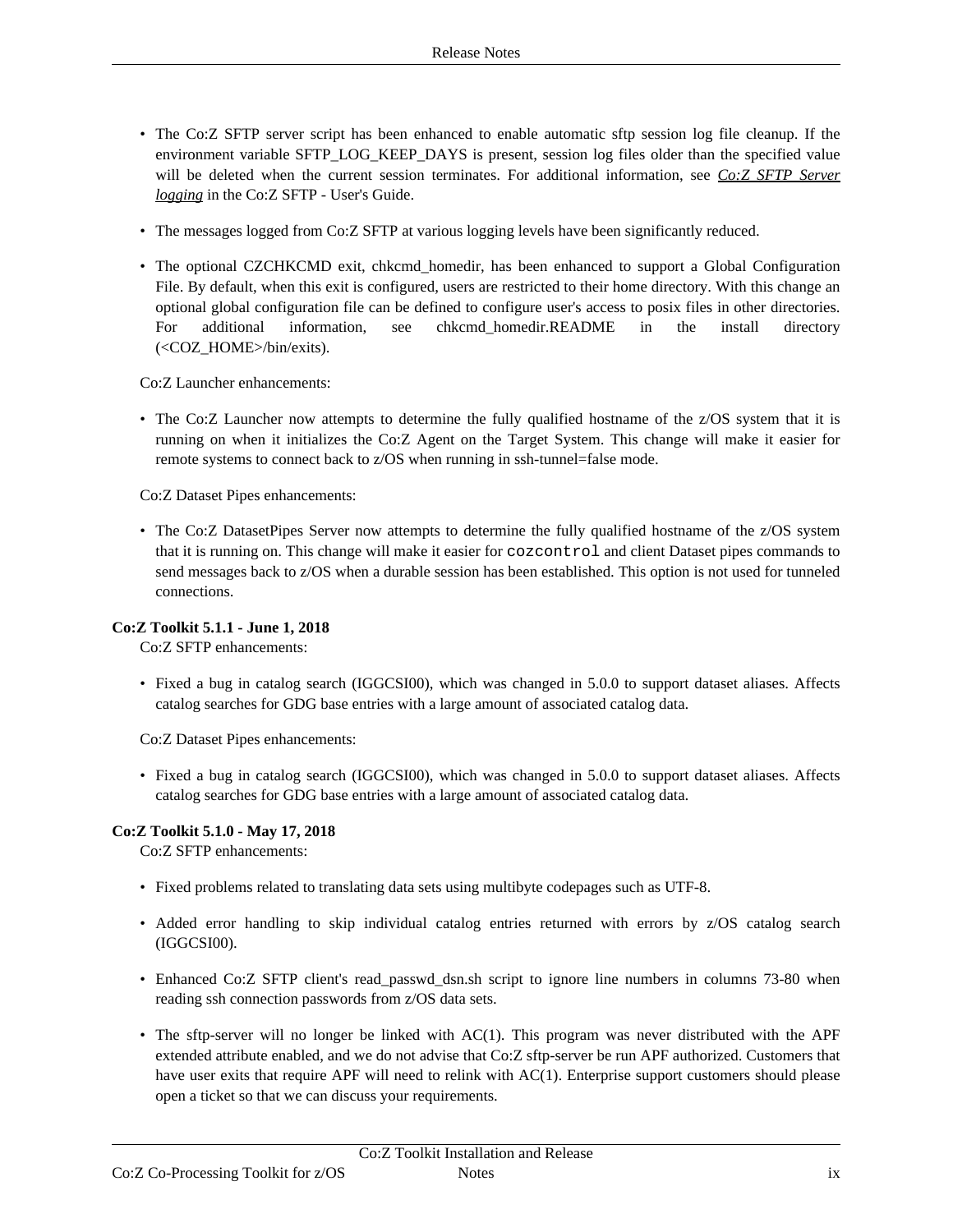#### **Co:Z Target System Toolkit 1.3.1 - May 29, 2018**

- Fixed the **cozcontrol** algorithm for selecting an ephemeral port for use in a **cozcontrol** tunneled durable connection.
- Updated the default for the environment variable COZ CONTROL PATH (removing :%p). Enables the **cozcontrol** command to use the tunnelling option  $(-t)$  when connecting to a SSH server that is not running on port 22.

#### **Co:Z Toolkit 5.0.0 - February 21, 2018 - Updated**

• The minimum z/OS release level has been updated for Co:Z 5.0.0. This change has been captured in the original 5.0.0 release notes below. Community license users running machine architectures lower than z10 or a z/OS release lower than V2R1 should use release 4.5.1. See the *Co:Z [downloads](http://coztoolkit.com/downloads/coz/index.html) page* to download this older release. Commercial support customers that do not meet these requirements should contact us for custom build information.

#### **Co:Z Toolkit 5.0.0 - January 10, 2018**

Co:Z Toolkit installation changes:

- Updated compiler TARGET, ARCHITECTURE and TUNE settings. In order to run this release of Co:Z, a minimum z/OS release V2R1 is required, along with a minimum machine architecture of z10. Enterprise customers that do not meet these requirements should contact us for custom build information.
- Enhanced the installation process to automatically tailor the following component specific members in the Co:Z Sample JCL and PROCs PDS: COZCFGD, COZPROC, SFTPPROC and SFTPIND. Additionally, the PAX deliverable is now compressed reducing the size of the binary installation file.

Co:Z SFTP enhancements:

- Added support for referencing datasets by an alias.
- Updated the CZCHKCMD exit interface to allow transfer options to be set for GET and PUT commands. See the *Co:Z SFTP Exits [Guide](http://coztoolkit.com/docs/coz/coz_index.html)* for additional information.

Co:Z Dataset Pipes enhancements:

• Enhanced the catalog search function, adding support for dataset aliases.

#### **Co:Z Toolkit 4.5.1 - October 9, 2017**

Co:Z SFTP enhancements:

• Fixed a memory leak detectable when transfering hundreds of files to a dataset within the same session.

Co:Z Dataset Pipes enhancements:

• Fixed a problem with detection of logfile redirection in the WTO command.

#### **Co:Z Toolkit 4.5.0 - July 26, 2017**

Co:Z Launcher enhancements:

• Enhanced the Co:Z Launcher and Co:Z Dataset Pipes server to allow the execution of **cozclient** commands that must run in a separate OMVS address space.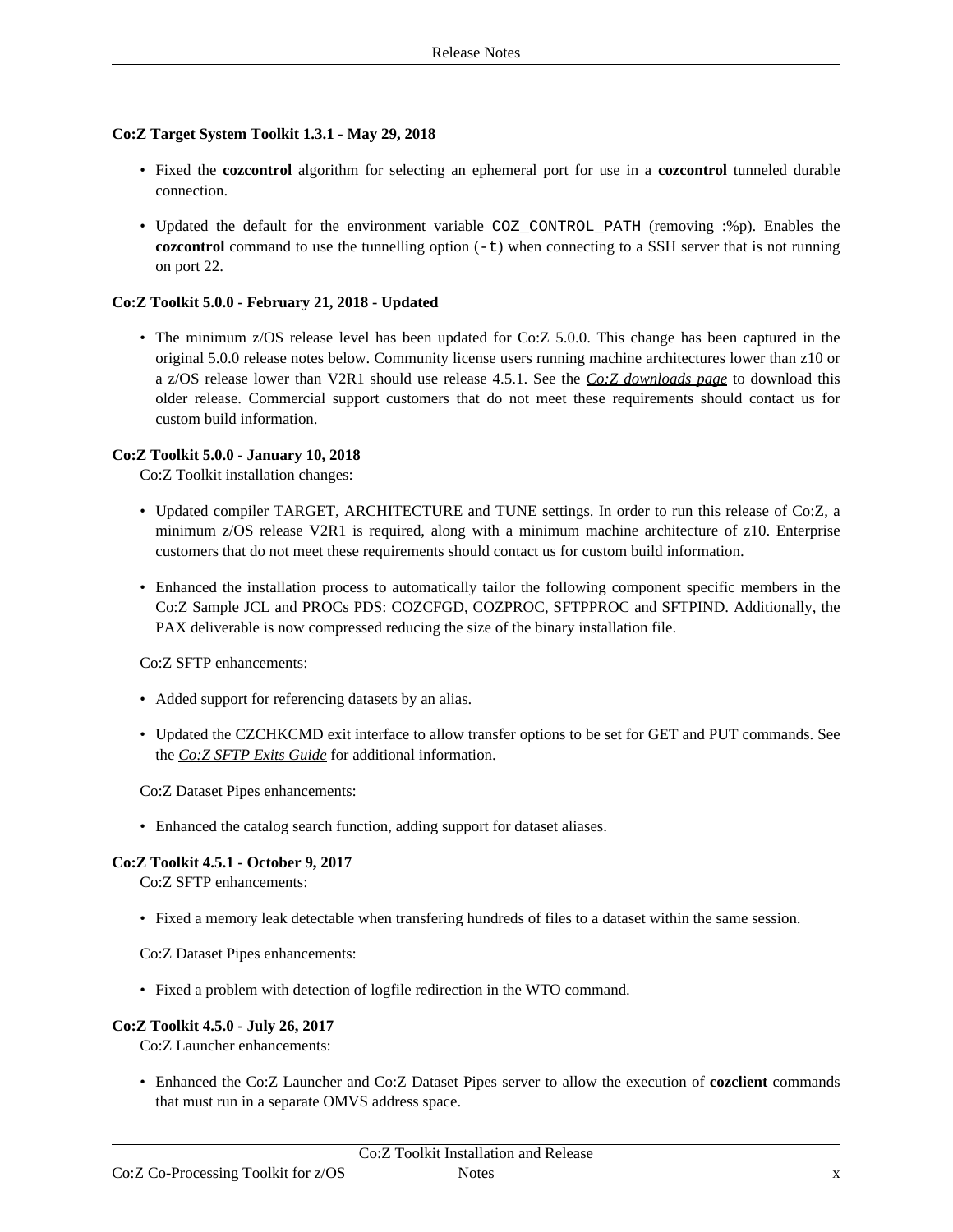Co:Z SFTP enhancements:

- Added a cozsftp append command which uploads a local-path and appends it to the end of a remote file on the remote machine. See *cozsftp [append](http://coztoolkit.com/docs/sftp/cozsftp_ref.html)* in the *Command [Reference](http://coztoolkit.com/docs/sftp/cozsftp_ref.html)* section of the User's Guide for more information.
- Updated the Co:Z SFTP Server to support clients that send/receive multiple concurrent files.
- Updated the **chkcmd\_homedir** and **chkcmd\_dsonly** optional user exits to address several issues. See the README files in <COZ\_INST>/bin/exits for more information.
- Added a template cozsftp\_server\_user\_config file to the samples.
- Added support for: *Using SMF [type/subtype](http://coztoolkit.com/docs/sftp/smf-support.html#fine-grained-permissions) specific permissions*.

Co:Z Dataset Pipes enhancements:

- Significant enhancements have been made in this release to Co:Z Dataset Pipes when used as a z/OS Remote Service. See *Co:Z Toolkit [Installation](http://coztoolkit.com/docs/cozinstall/index.html) and Release Notes*, the *Co:Z [Launcher](http://coztoolkit.com/docs/coz/index.html) User's Guide*, and the *Co:Z [Dataset](http://coztoolkit.com/docs/dspipes/index.html) Pipes User's Guide*.
- Added a new client command, *co[zcontrol](http://coztoolkit.com/docs/dspipes/dsp-ref_cozcontrol.html)*, to start and stop a durable connection to the Dataset Pipes subsystem on a z/OS server.
- Enhanced logging for the dspipes subsystem to be similar to Co:Z SFTP logging. Additionally, the /etc/ssh/sshd\_config subsystem has been changed to use a shell script, dspipes.sh. See *z/OS Remote Services [Configuration](http://coztoolkit.com/docs/dspipes/dsp-install.html#dsp_install_remote_dspipes)* in the *Co:Z [Dataset](http://coztoolkit.com/docs/dspipes/index.html) Pipes User's Guide* for more information.
- In order to use the new Co:Z Remote Service functions, remote systems must be upgraded to Co:Z Target System Toolkit 1.3.0.

#### **Co:Z Target System Toolkit 1.3.0 - July 24, 2017**

- Added z/OS Remote Services durable sessions with the new *c[ozcontrol](http://coztoolkit.com/docs/dspipes/dsp-ref_cozcontrol.html)* command. In order to use this new function, the Co:Z Toolkit must be release 4.5.0 or later. Older versions of the Target System Toolkit will continue to work with Co:Z Toolkit 4.5.0.
- 32 bit executables are no longer available on the website download page. If needed, they can be built from Co:Z Target System Toolkit source code.

#### **Co:Z Toolkit 4.2.0 - January 10, 2017**

Co:Z Launcher enhancements and fixes:

• Fixed a problem in the way data set amrc was being collected. In some cases, useful error information was being lost prior to logging.

Co:Z SFTP enhancements:

- Added support for the BPXWDYN keywords EXPDL and EXPDT
- Enhanced the sftp mkdir command so that if it is issued in the data set space it will create a PDS (or PDSE if dsntype=library). The mkdir command will fail if a dataset already exists with the specified name.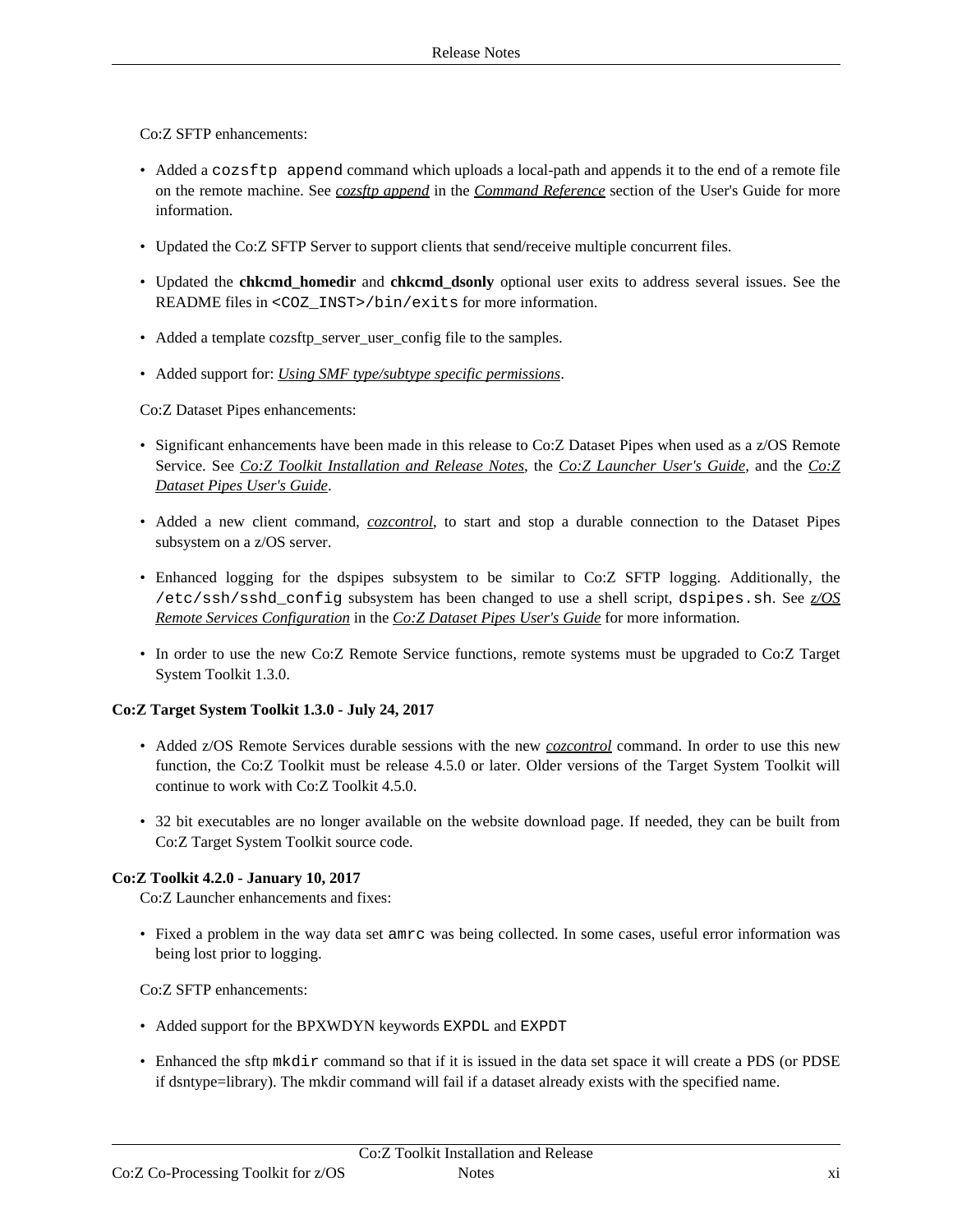• Fixed the chkcmd\_homedir exit so that the Co:Z SFTP error.log can be retrieved.

#### **Co:Z Toolkit 4.1.0 - October 4, 2016**

Co:Z SFTP enhancements:

- A new Co:Z SFTP Server logging option may optionally be configured, enabling redirection of Co:Z SFTP logging output to a SYSOUT spool file. For additional information, see *Co:Z SFTP Server [logging](http://coztoolkit.com/docs/sftp/config.html#config_server_logging)* in the Co:Z SFTP - User's Guide.
- Two optional CZCHKCMD exit modules have been added:
	- chkcmd\_dsonly restricts remote SFTP clients from accessing posix files. Access to the z/OS dataset and JES space is permitted.
	- chkcmd\_homedir restricts remote SFTP clients to only access files within the user's home directory. Access to the z/OS dataset and JES space is permitted.

For additional information, see chkcmd\_homedir.README and chkcmd\_dsonly.README in the install directory (<COZ\_HOME>/bin/exits).

• A change was made to allow the jesincsysin option to be set with a pattern matching //-jes/nnnnn/ALL. Additionally, the sample cozsftp\_server\_config file has been updated to define this pattern as follows:

```
# The following pattern is recommended to ensure a job log is transfered with the
# correct options. The pattern matches the following command:
       get //-jes/nnnnn/ALL joblog.txt
# The special ALL file name is used to transfer all spool files to a concatenated output
# The jesincsysin option includes SYSIN spool files to the concatenated spool files down
# This option is a convenient way to download all job input and output.
pattern: //-JES.*.ALL
mode=text,jesincsysin
```
#### **Co:Z Toolkit 4.0.0 - July 14, 2016**



## **Note**

Our product support covers the newest release of the Co:Z toolkit software, plus the prior release for nine (9) months after general availability of the next major release. This will be extended for this release by an additional 7 months. This means that **support for 2.x.x releases will end on November 14, 2017**. The Co:Z release 3.0.0 has been available since November 2014.

Co:Z SFTP enhancements:

• A new Co:Z SFTP Server timeout option, servertimeout, may optionally be specified to limit how long an inactive client remains connected. See the *Co:Z SFTP [options](http://coztoolkit.com/docs/sftp/options.html)* Appendix in the Co:Z SFTP - User's Guide for more information.

Co:Z Launcher enhancements:

• The default values for two key Co:Z Launcher options are changed with this release: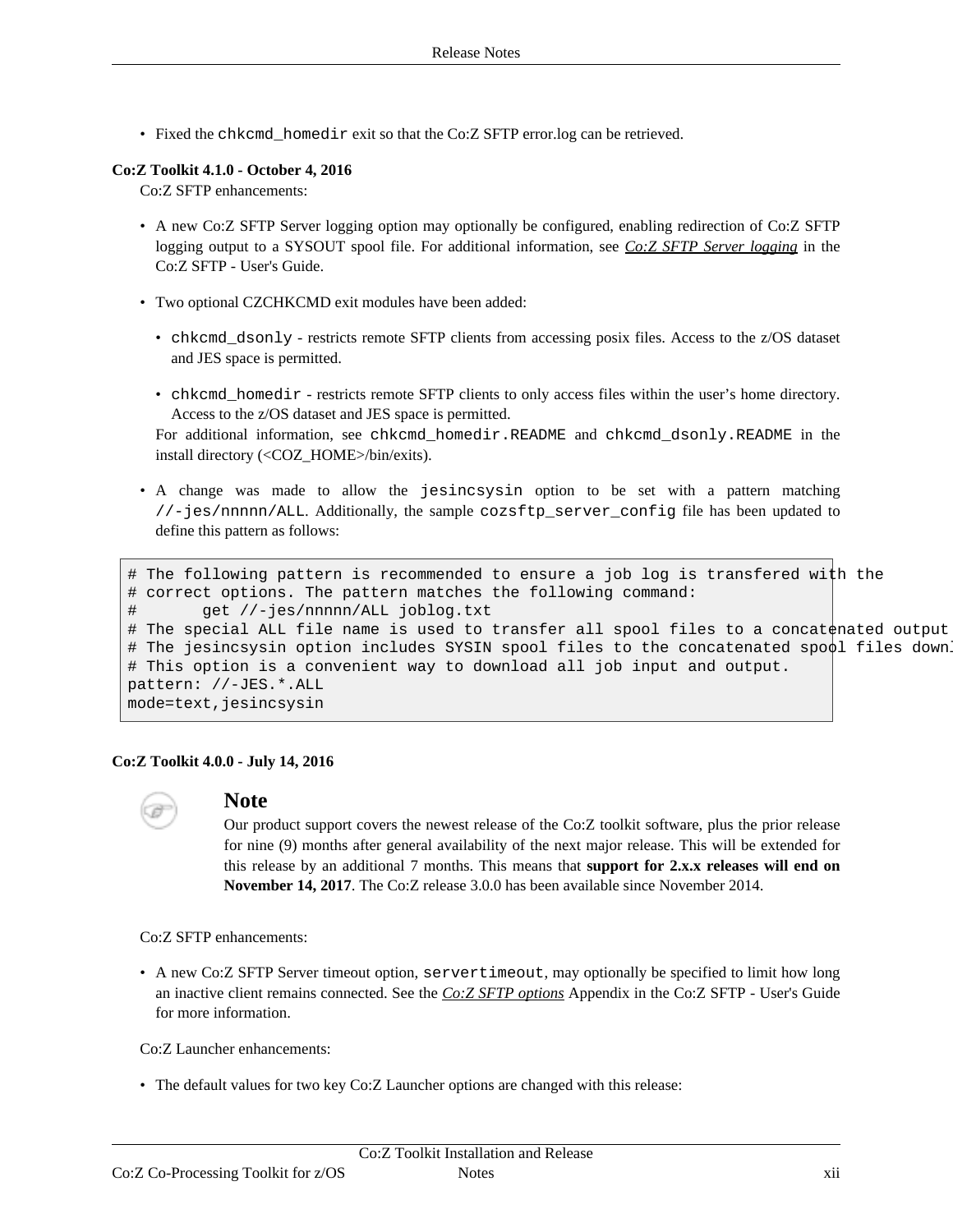- server-ports is no longer a required option.
- ssh-forward-dynamic-port defaults to true.

The intent of this change is to enable an ephemeral port to be used on z/OS by default, eliminating the need for reserved port ranges. Refer to the documentation in the COZCFGD parmlib member for additional documentation. In order to use this default:

- the ssh-tunnel option must be set to true (the default)
- IBM Ported Tools OpenSSH v1.3 or later is required
- The target ssh server must support dynamic reverse port forwarding (e.g. OpenSSH version 5.3 or later)

**Note:** Existing configurations using the server-ports option will continue to function without changes; however, we recommend enabling dynamic port forwarding when tunneling, if possible.

For additional information, see *Co:Z Launcher [Properties](http://coztoolkit.com/docs/coz/config.html#config_launcher)* and *[Configuration](http://coztoolkit.com/docs/coz/config.html#config_best) Best Practices*.

- Two new environment variables have been added to enable long running Co:Z Launcher jobs to continue without termination due to inactivity:
	- COZ\_SERVER\_TCP\_KEEPALIVE If set, interval in seconds Co:Z Server sets the TCP\_KEEPALIVE socket option. Note that this setting must be lower than the time that any firewall(s) may time out the connection.
	- COZ\_SERVER\_KEEPALIVE If set, interval in seconds Co:Z Server sends a NOOP packet. This option sends out actual data packets at the application level for situations where TCP\_KEEPALIVE does not work due to firewall configuration.

Dataset Pipes enhancements and fixes:

• A new option, -f has been added to the **todsn** and **tofile** commands. With the option set, the command will not wait until receiving an entire buffer before writing data to the output data set. This is the default if used with a tunneled socket or if the output is a SYSOUT data set.

Co:Z Batch enhancements:

• A set of "ssh" sample scripts and a JCL PROC have been added, similar to the "sftp" samples shipped with Co:Z. The **ssh\_connect.sh** script connects an ssh client to a remote system running sshd and prepares it to run commands. The **ssh\_pubkey.sh** sample script connects to a remote system and appends a public key to a user's authorized\_keys file.

#### **Co:Z Target System Toolkit 1.2.2 - July 14, 2016**

• Supports the NOOP command sent when the COZ\_SERVER\_KEEPALIVE environment variable is set on the server. Messages similar to the following are no longer written to the log: todsn-client(nnnnn)[W]: unknown command packet->code=8, len=nnn ignored.

#### **Co:Z Target System Toolkit 1.2.1 - May 20, 2016**

• Fixed a problem where a Co:Z client program (fromsdn, todsn, fromfile, tofile, etc...) could fail to work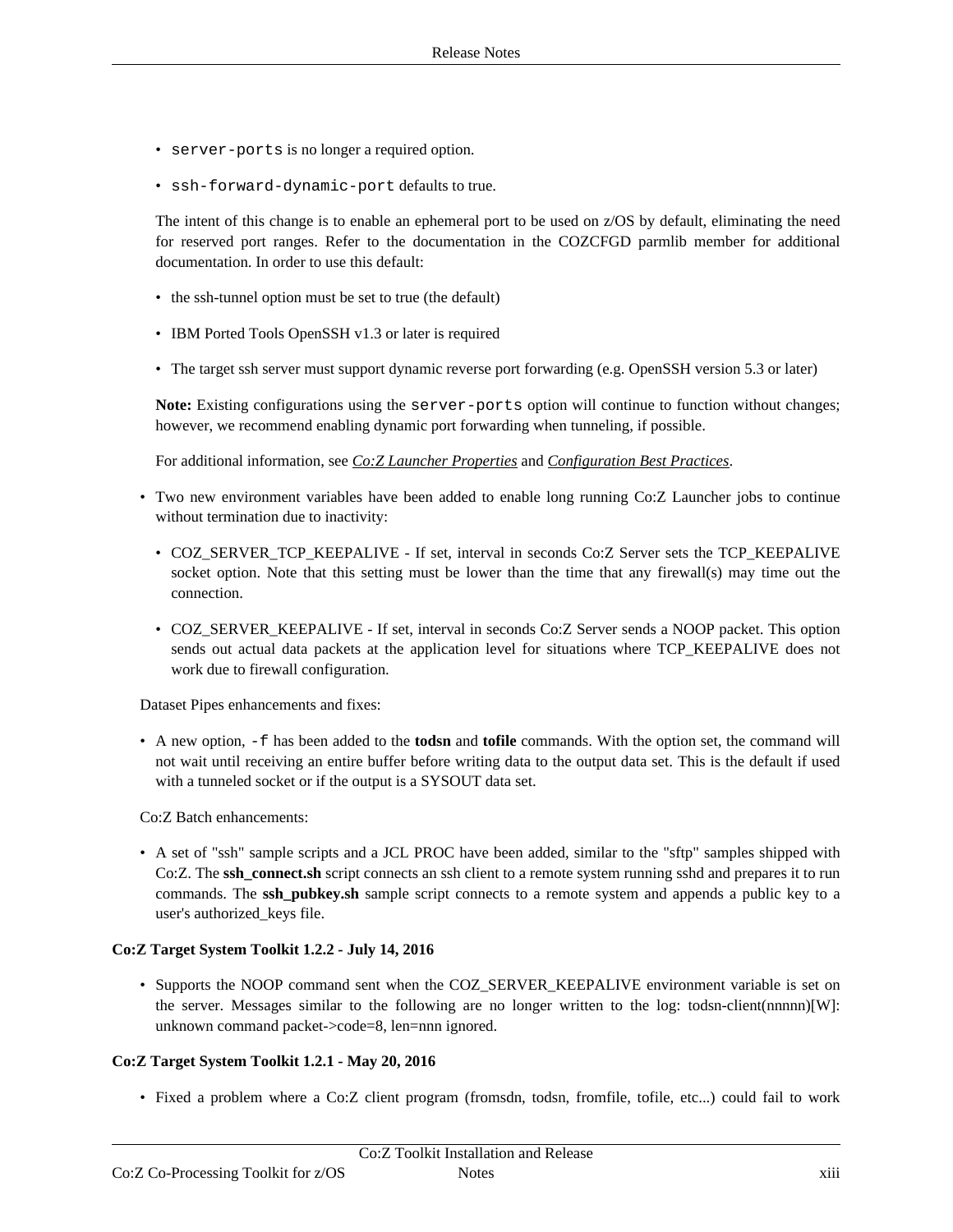correctly if one of the standard handles (stdin/stdout/stderr) was closed by the target system prior to its invocation.

• Improved SIGPIPE error handling and diagnostics in CoZAgent and CoZClient.

#### **Co:Z Toolkit 3.6.3 - May 15, 2016**

Co:Z Launcher enhancements and fixes:

- Added a new property to the Co:Z Launcher: ssh-forward-dynamic-port-wait which can be used to change the amount of time the Launcher will wait for a dynamic port assignment from the target system. The default is 30 seconds, which has been increased from the original wait time of 10 seconds.
- Increased the time to wait for the Co:Z Launcher to establish the saf-ssh-agent from 5 to 30 seconds. The original wait time was sometimes not sufficient on heavily loaded z/OS systems.
- Fixed a problem in the way the Co:Z Launcher parsed /etc/init.options, which could in some cases result in an incorrect setting of the timezone used for message timestamps.

#### **Co:Z Toolkit 3.6.2 - (not released - items below are included in all subsequent releases)**

Co:Z SFTP enhancements and fixes:

• Fixed a problem with the Co:Z sftp-server's implementation of posix-rename which could result in an SFTP packet ID mismatch.

Co:Z Launcher enhancements and fixes:

• Modified the saf-ssh-agent termination process to shutdown more cleanly. This change eliminates unsightly but harmless BPXP023I messages in the job log.

#### **Co:Z Toolkit 3.6.1 - January 25, 2016**

Co:Z SFTP enhancements and fixes:

• In order to prevent a potential recursive logging error, the console notifications function has been updated to disable WTO messages when the Co:Z SFTP server log file has been redirected to /dev/console. Setting SFTP\_LOGFILE=/dev/console is not recommended. Refer to *Co:Z SFTP Server [logging](http://coztoolkit.com/docs/sftp/config.html#config_server_logging)* in the Co:Z SFTP User's Guide for additional information.

Co:Z Launcher enhancements and fixes:

• Fixed a problem with the ssh-forward-dynamic-port option. In the previous release, if this option was not specified, or explicitly set to false, an ephemeral port on z/OS was allocated and this port number was also sent to the target system for its reverse port forwarding port. This release ensures that a port from the supplied port range is used if ssh-forward-dynamic-port=false

Dataset Pipes enhancements and fixes:

• In order to prevent a potential recursive logging error, the **wto** command will not write a message when logging has been redirected to /dev/console.

#### **Co:Z Toolkit 3.6.0 - December 8, 2015**

Co:Z SFTP enhancements and fixes:

• Added a feature to optionally write console notifications on command completion. Notifications are written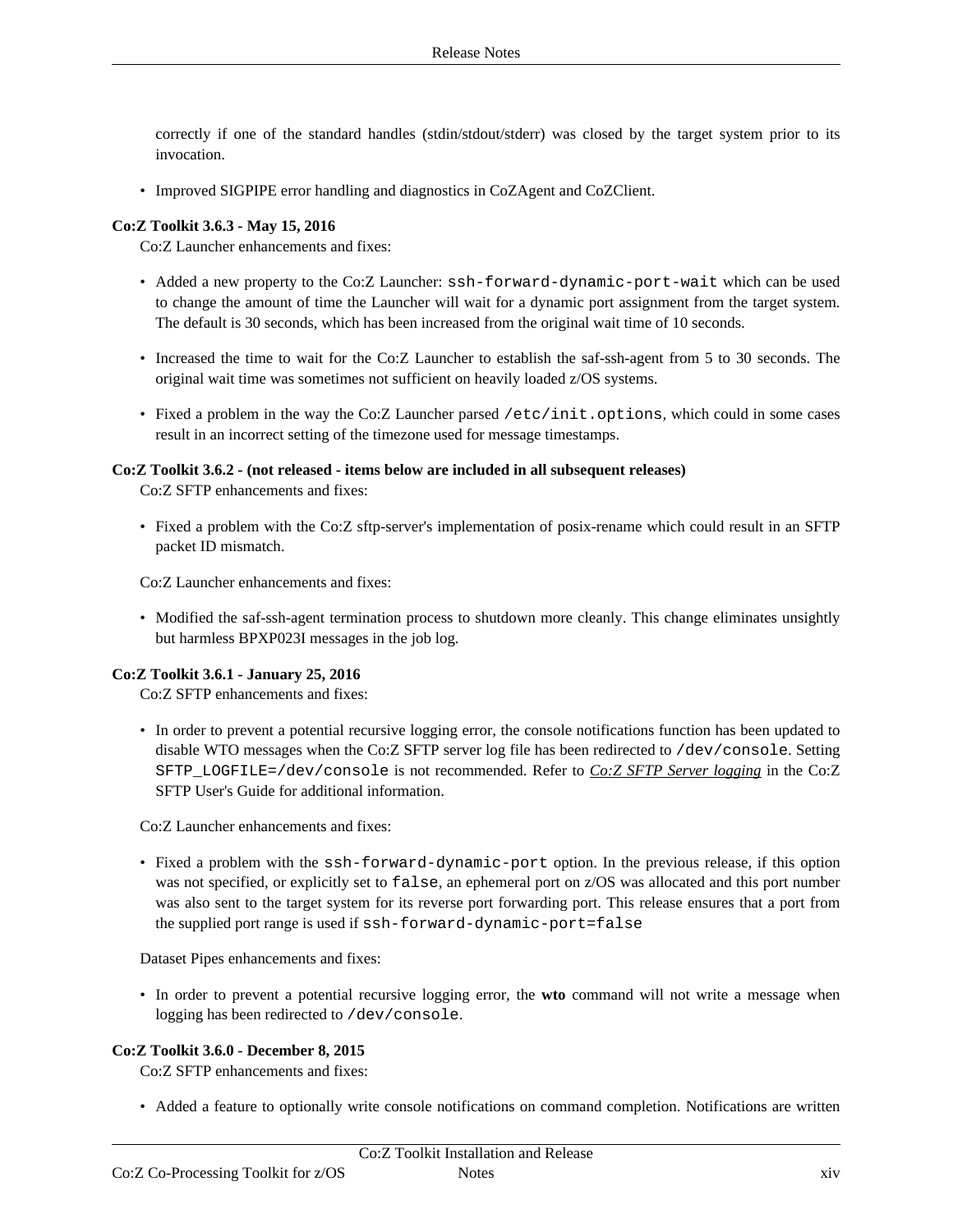following the call to the Post Processing Exit, if one exists, for the following commands: **put**, **get**, **rm** and **rename**. Notifications are supported for the Co:Z SFTP client and server. The message format is configured in the sitewide server and client configuration. See the *Session [config](http://coztoolkit.com/docs/sftp/session-config.html#sftp-config-files_notification) files* Appendix in the Co:Z SFTP - User's Guide for more information. Once configured, the notification feature is enabled using the Co:Z SFTP option, notify. See the *Co:Z SFTP [options](http://coztoolkit.com/docs/sftp/options.html)* Appendix in the Co:Z SFTP - User's Guide for more information. This option can be set globally for all users in the site-wide configuration or can be enabled on a per user basis. This option can also be enabled using file patterns in either the sitewide server/client configuration or user configuration.

- Enhanced the **saf-ssh-agent** utility to support more ssh multiple authentication combinations. The saf-ssh-agent utility is used when the -k option is specified on the **cozsftp** command. This fix also applies to the Co:Z Launcher when the **saf-cert** property is specified.
- Fixed a problem where the specification of BPXWDYN keywords on Dataset Allocation might not be built correctly and in some cases, could cause an 0C4 ABEND. This fix also applies to Dataset Pipes.
- Changed the behavior of the Co:Z Translator when a codepage user technique option is specified (0-9), but the associated custom table is not found. Previously, an Informational level message was written, but this was possible to overlook. The Translator now throws an exception. This fix also applies to Dataset Pipes.

Co:Z Launcher enhancements and fixes:

- Enhanced the ssh-forward-dynamic-port option to use an ephemeral port on z/OS. Now, when this option is set to true, reserved port ranges on z/OS are no longer required.
- Modified the Co:Z Launcher to work around a race condition in the z/OS Unix System Services socket listen() call. Under this race condition, two Co:Z Server processes could to bind and listen on the same localhost:port pair.

#### **Co:Z Toolkit 3.5.1 - October 9, 2015**

This release makes the following minor changes to the 3.5.0 (Beta) release, and is no longer considered "Beta".

Co:Z SFTP enhancements and fixes:

- Changed a dataset write seek error message to warning
- Fixed a problem in the cozsftp client preventing the listing of a symbolic link for a directory target.
- Fixed a problem where log messages generated by setting the interimlogging option were incorrectly written on completion of commands that did not result in a transfer.

#### **Co:Z Toolkit 3.5.0 (Beta) - July 7, 2015**

**Note:** We recommend that you use this release if you are evaluating or testing Co:Z outside of a production environment. We expect to provide production support for this release level within 60 days. If you are a commercial customer and have specific support requirements, please contact us.

Co:Z SFTP enhancements and fixes:

- SFTP base upgraded from OpenSSH 5.0p1 to 6.4p1 adding the following:
	- recursive file transfer in a directory tree (get/put -r)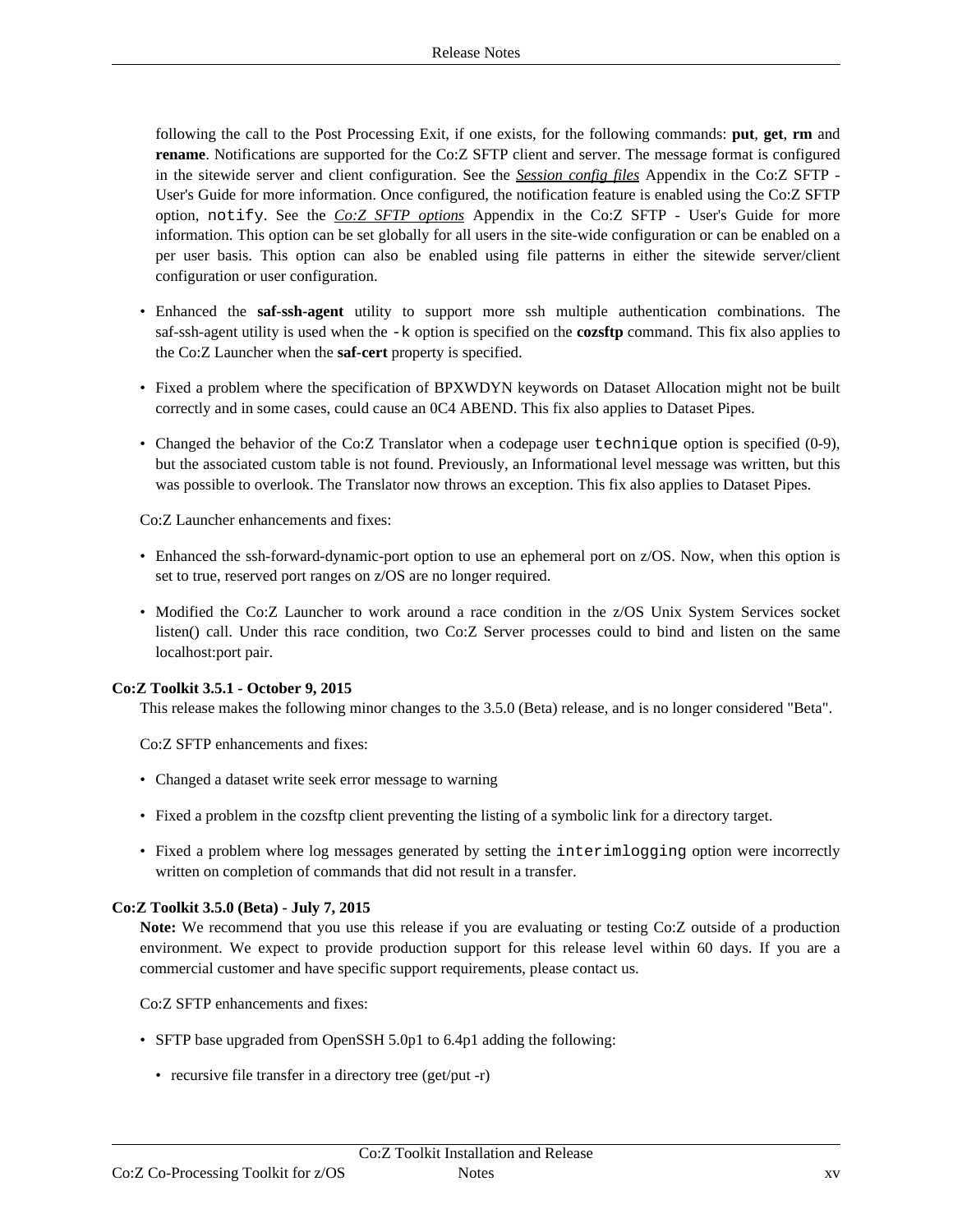- sftp server read-only mode
- sftp "df" command displays file system attributes
- improved performance of directory listings
- "ls -h" option human readable file attribute units
- OpenSSH 6.4 changes sftp so that non-error messages are not printed to stdout if running a batch file (-b). In effect, the -q (quiet mode) option is turned on with -b and cannot be turned off. This has been changed so that -b does not force -q. The -q option can be specified in addition to -b.
- Fixed rename and remove to write an SMF record when the check command exit rejects the user's request.
- Fixed the status code reported when "no file or directory" was the cause of error. Status code 552 is now reported rather than 550 in these cases.
- Added manpages for the **cozsftp** and **sftp-server** commands. See the *Command [Reference](http://coztoolkit.com/docs/sftp/sftp-ref.html)* in the Co:Z SFTP User's Guide.

#### **Co:Z Toolkit 3.1.2 - August 13, 2015**

Co:Z Launcher fixes:

• Fixed a problem occurring with ssh-forward-dynamic-port set to true. There were some scenarios where pthread\_cond\_timedwait was called with an invalid time argument.

#### **Co:Z Toolkit 3.1.1 - July 6, 2015**

Co:Z SFTP enhancements and fixes:

- Fixed a problem where an **ls** command issued from cozsftp could encounter an error, but not cause a non-zero return code to be set.
- Changed the logging level of the message that reports a failure to read a Co:Z SFTP config file (either cozsftp\_config or cozsftp\_server\_config) from warning to informational.

#### **Co:Z Toolkit 3.1.0 - May 1, 2015**

Co:Z SFTP enhancements and fixes:

• Added "false" statements to the beginning of **sftp-server.sh** and **cozsftp** shell scripts. This is a workaround suggested by IBM so that shell scripts do not silently fail with exitCode=0 when a fork/spawn error occurs.

Co:Z Launcher enhancements and fixes:

• Fixed a problem where a Co:Z Dataset Pipes command from the target system caused a network reset during very large transfers. Both the Co:Z server version 3.1.0 and the target system toolkit version 1.2.0 updates are required for this fix. These can be installed and run in any order, but both need to be installed in order to see the fix.

#### **Co:Z Target System Toolkit 1.2.0 - May 1, 2015**

• Fixed a problem where a Co:Z Dataset Pipes command from the target system caused a network reset during very large transfers. Both the Co:Z server version 3.1.0 and the target system toolkit version 1.2.0 updates are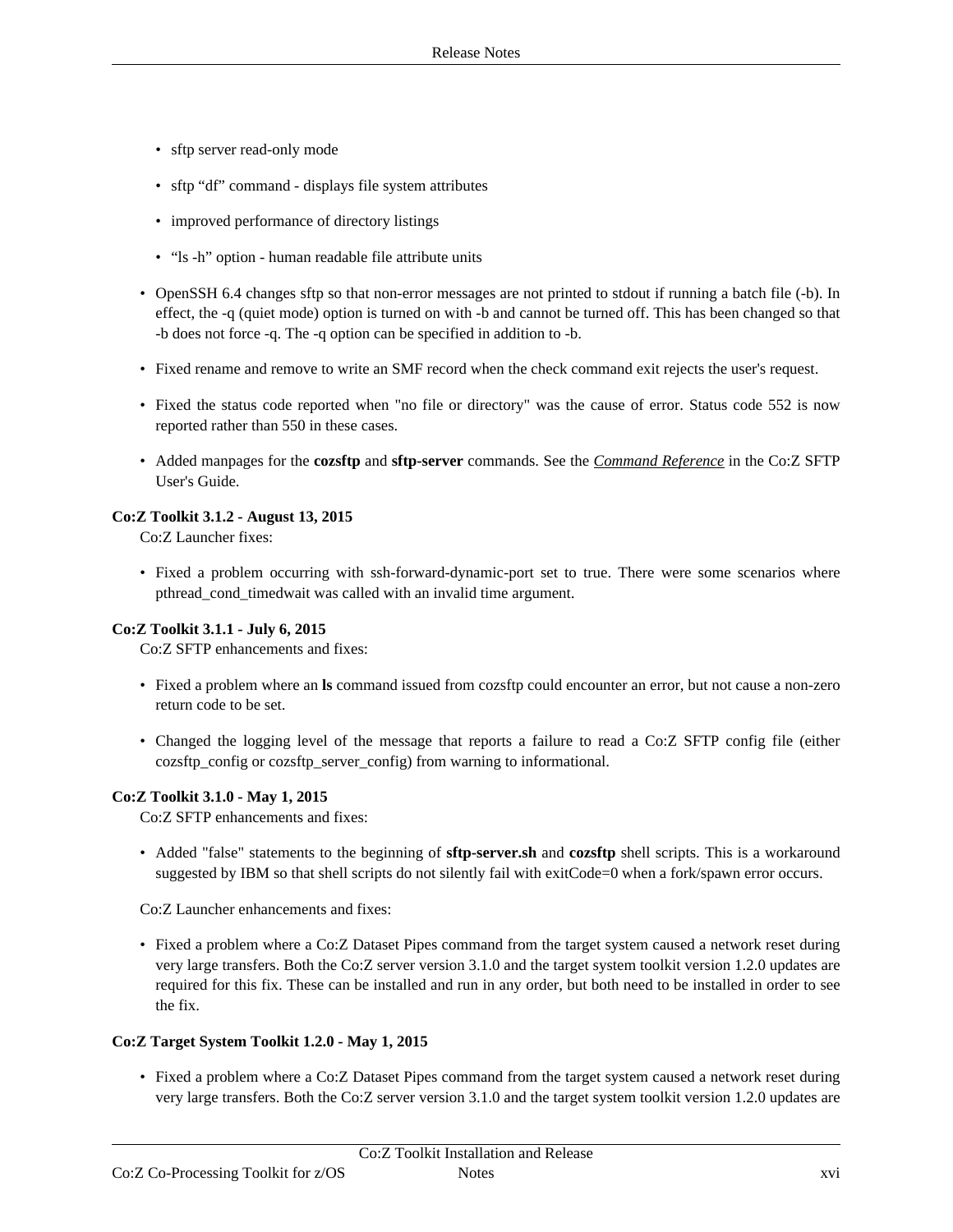required for this fix. These can be installed and run in any order, but both need to be installed in order to see the fix.

#### **Co:Z Toolkit 3.0.1 - March 16, 2015**

Co:Z SFTP enhancements and fixes:

- Fixed a problem where a system symbol in the VOLSER of a data set's catalog entry failed to be resolved, causing the data set to not be usable by Co:Z.
- Fixed a problem where the number of bytes transferred was incorrectly reported in SMF records on an unsuccessful file transfer. This error only occurred when a write error was detected on the first write to a dataset
- Added a new informational log message listing the options in effect for a transfer. While this information was available with debug logging in prior releases, many customers do not have debug logging enabled in production. This new message will improve our ability to address common transfer questions. The following is an example message (note that the asterisk indicates a setting from a matching pattern that overrides a current setting):

```
ZosSettings[I]: Transfer options:
clientcp=ISO8859-1,*conddisp=catlg[catlg],*lrecl=62,*mode=text[binary],
*recfm=fb,servercp=IBM-1047,trim
```
- Added support to automatically convert ISO-8859-nn to ISO8859-nn because z/OS does not support the format, ISO-8859-nn, which contains two dash characters.
- Several Translate Exception error log messages have been updated to report reason codes as hex rather than decimal.
- Added HEAP=,, ANYWHERE to the Co:Z SFTP client option ssh-le-options in the sample cozsftp\_config. 'ANYWHERE' is the IBM default, and this setting will prevent failures if a customer were to override this default in PARMLIB.

Co:Z Launcher enhancements and fixes:

- Added a new optional property, ssh-forward-dynamic-port, that allows the target ssh server to dynamically assign the target port. In order to enable this option, IBM Ported Tools OpenSSH v1.3 or higher is required and the ssh-tunnel option must be set to true.
- Updated the sample COZCFGD member, setting an additional environment variable: server-env-COZ\_TRSUB\_ANSI\_X3.4-1968=ISO8859-1. This eliminates **cozagent** warnings stating that "ANSI\_X3.4-1968" is not a codepage recognized by z/OS.
- Added HEAP=,,ANYWHERE to the sample COZCFGD **ssh-le-options** setting. 'ANYWHERE' is the IBM default, and this setting will prevent failures if a customer were to override this default in PARMLIB.
- Fixed a problem where an 0C4 ABEND could occur when using the properties exit to set a new property rather than overriding an existing property.

#### **Co:Z Target System Toolkit 1.1.4 - March 16, 2015**

• Minor changes to package structure.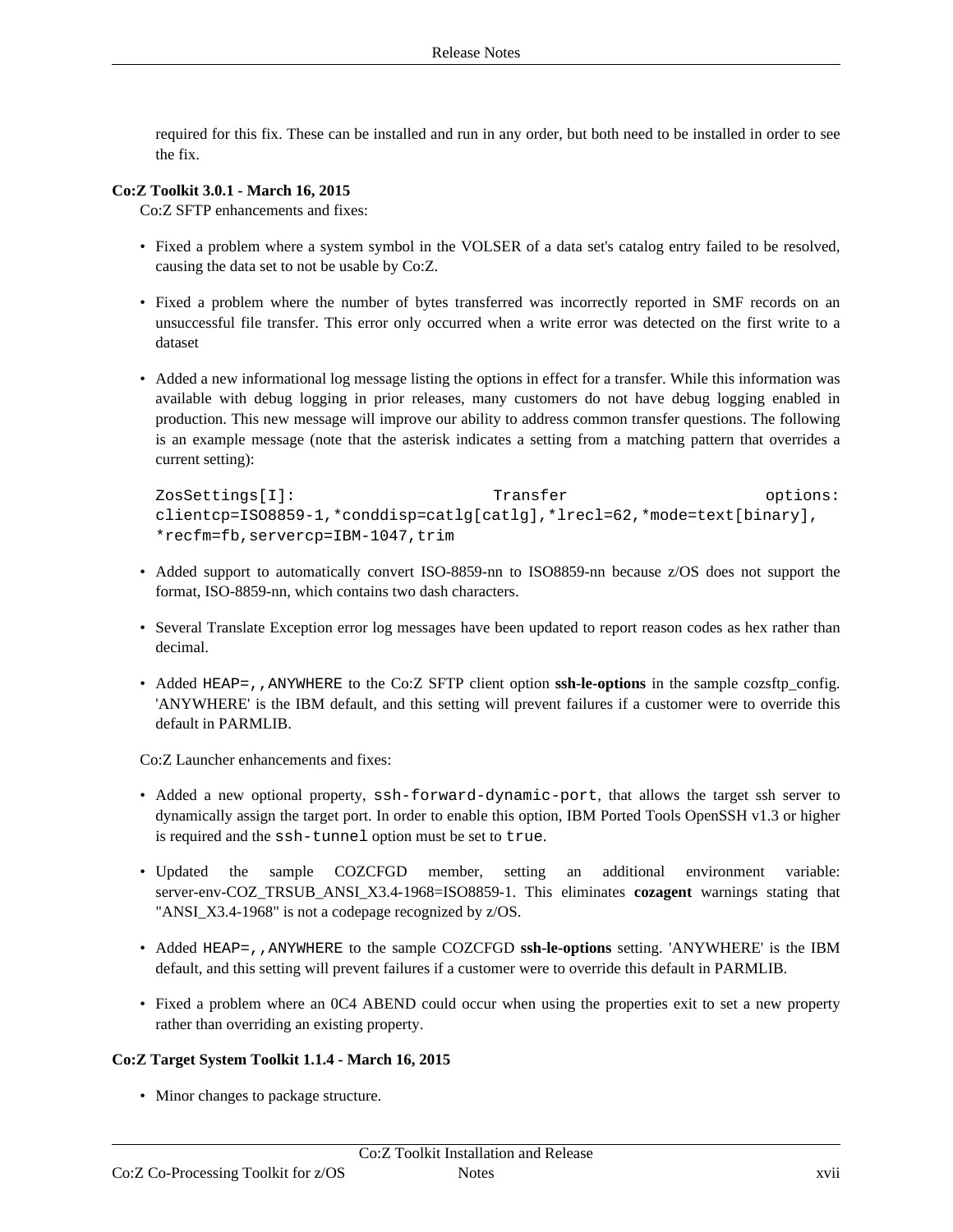**Co:Z Target System Toolkit 1.1.3 - November 14, 2014 (not released - items below are included in all subsequent releases)**

• Added a new **cozagent** option, -n, which runs the target-command without a shell.

#### **Co:Z Toolkit 3.0.0 - December 12, 2014 - Correction**

• The original release notes incorrectly listed the minimum machine architecture. This has been corrected in the original 3.0.0 release notes below. Community license users running machine architectures lower than z9 or a z/OS release lower than 1.12 should use release 2.4.5. See the *Co:Z [downloads](http://coztoolkit.com/downloads/coz/index.html) page* to download this older release. Commercial support customers that do not meet these requirements should contact us for custom build information.

#### **Co:Z Toolkit 3.0.0 - November 12, 2014**



# **Note**

Our product support covers the newest release of the Co:Z toolkit software, plus the prior release for nine (9) months after general availability of the next major release. This means that **support for 1.x.x releases will end on September 12, 2015**. The Co:Z release 2.0.1 has been available since January 2012.

Co:Z SFTP enhancements and fixes:

- Modernized compiler TARGET,ARCHITECTURE and TUNE settings. In order to run this release of Co:Z, a minimum z/OS release 1.12 is required, along with a minimum machine architecture of z9 and above. Commercial support customers that do not meet these requirements should contact us for custom build information.
- The sftp-server binary is now built with the AC=1 link option in order to make it easier for customers that require the Co:Z server to be APF-authorized for their exits. In order to run APF-authorized, the extattr +a sftp-server command must be executed after installing this release.
- Enhanced the smf option to support an optional parameter that identifies which user exit is called when an SMF record is written: IEFU84 or IEFU83. If no parameter is provided the default is IEFU84 (as in the prior release).



## **Note**

Migration consideration: If the customer has modified Co:Z SFTP server to be APF-authorized, then the IEFU83 exit is required. The site wide configuration must be updated to include smf=u83.

- Added a new linerule option, L4. When transferring binary files with this option, each record is delimited (preceded) by a four byte length of the record that follows. See the *Co:Z SFTP [options](http://coztoolkit.com/docs/sftp/options.html)* Appendix in the Co:Z SFTP - User's Guide for more information.
- Enhanced error logging for the TranslateException message capturing the offset of the last successfully translated byte.

The following is an example message showing that an error occurred writing a text file to a dataset with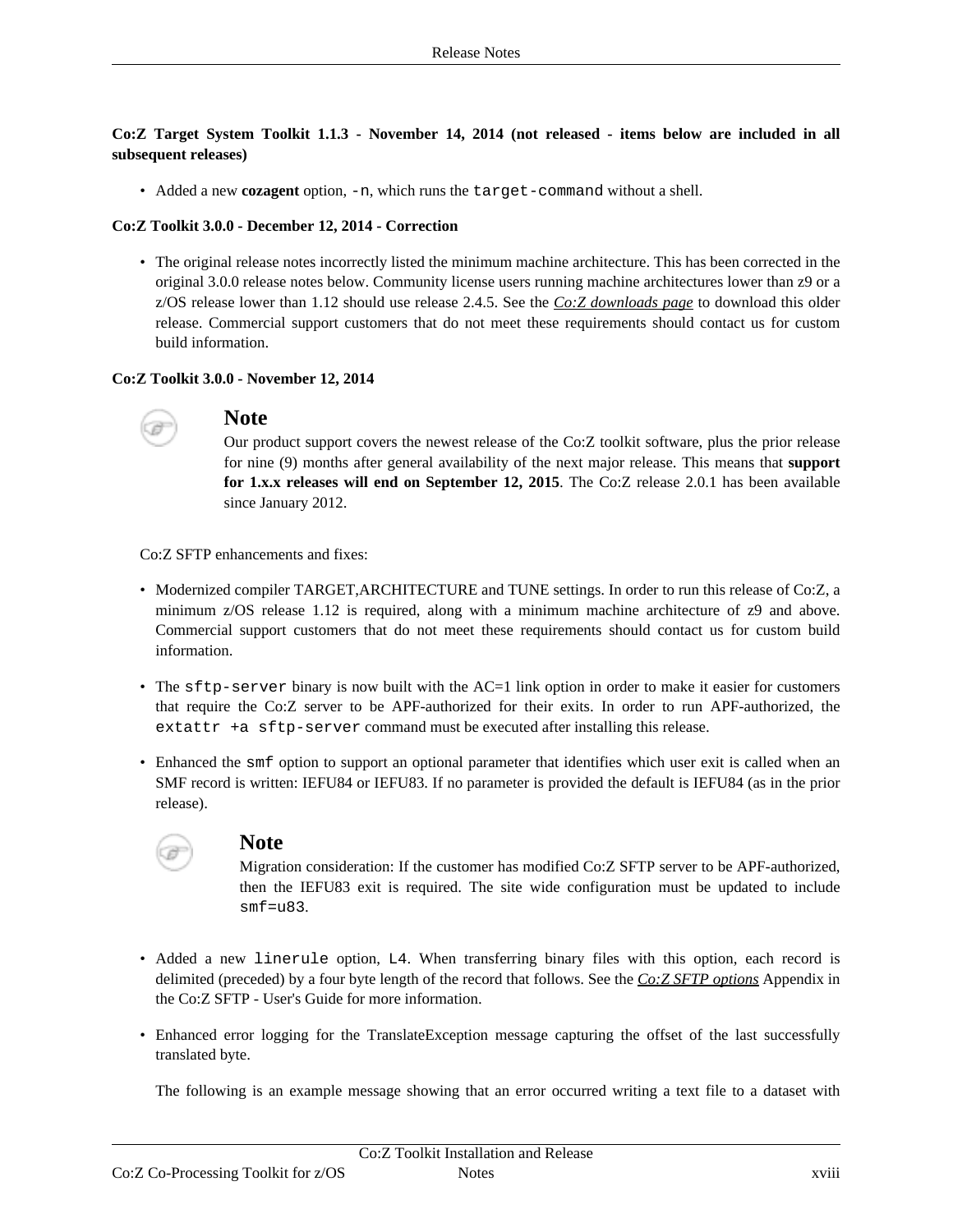different client and server code pages:

ZosDataset[E]: TranslateException: Exception occurred during translation, RC=4, Reason=0xc, input offset=10250005

The following is a variant of this message reported by the **fromdsn** command:

fromdsn(HLQ.TEST.DATA)[E]: caught TranslateException: Exception occurred during translation, RC=4, Reason=0xc, record/offset=13/7

- Added support for logging interim (in-flight) file transfer records to the Co:Z log and/or real-time SMF Interface (only). Co:Z SFTP supports real-time SMF type 119 records that are compatible with the following IBM FTP records:
	- Subtype 100 FTP server transfer initialization record
	- Subtype 101 FTP client transfer initialization record

In addition to the standard real-time FTP initialization records, Co:Z SFTP creates the following real-time SMF 119 record subtypes:

- Subtype 194 Co:Z SFTP server interim transfer record
- Subtype 195 Co:Z SFTP client interim transfer record

This feature is enabled by the new interimlogging option.

See the *Co:Z SFTP [options](http://coztoolkit.com/docs/sftp/options.html)* Appendix and the *SMF [Information](http://coztoolkit.com/docs/sftp/smf-support.html)* Appendix in the Co:Z SFTP - User's Guide for more information.

- Updated the sample C++ program, CoZSmfServer.C, to output a text summary of each SMF record received on a Unix datagram socket. This sample demonstrates how to use the Real-Time Co:Z SMF Interface. See the *SMF [Information](http://coztoolkit.com/docs/sftp/smf-support.html)* Appendix in the Co:Z SFTP - User's Guide for more information.
- Corrected the following two environment variables in documentation and the sample site cozsftp\_client.rc file:
	- COZ\_SFTP\_USER\_CLIENT\_CONFIG -> COZ\_SFTP\_USER\_CONFIG
	- COZ\_SFTP\_USER\_CLIENT\_RC -> COZ\_SFTP\_USER\_RC

See *[Configuring](http://coztoolkit.com/docs/sftp/config.html#config_client) the Co:Z SFTP Client* in the Co:Z SFTP - User's Guide for more information.

Co:Z Launcher enhancements and fixes:

• Added additional debugging information to the saf-ssh-agent.

#### **Co:Z Toolkit 2.4.5 - May 29, 2014**



# **Note**

This is planned to be the last 2.x release of the Co:Z Toolkit. Barring any high severity defect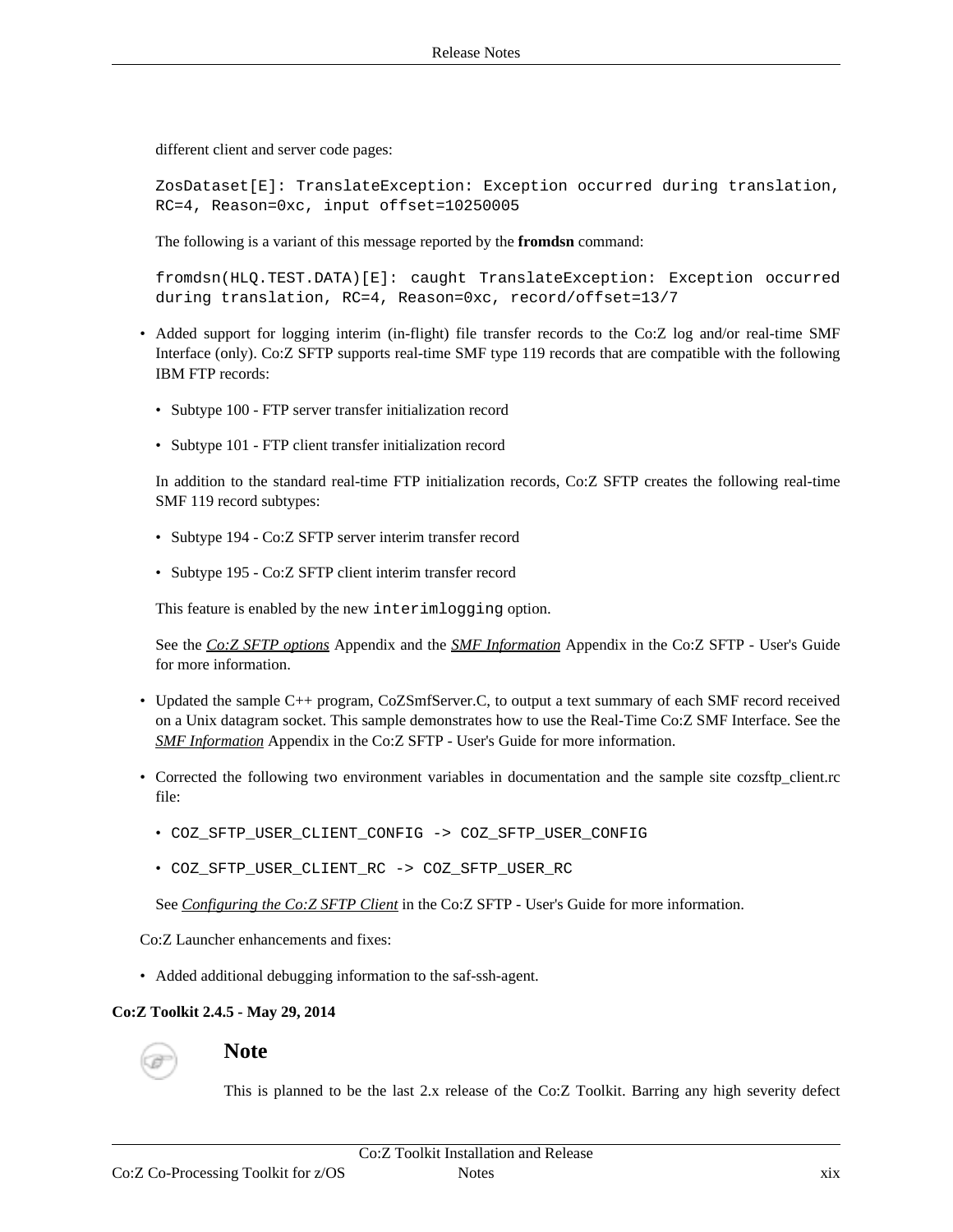fixes, the next release of the toolkit will be labeled 3.0.0

Co:Z SFTP enhancements and fixes:

• Fixed a bug introduced in 2.4.0 by a new feature enabling wild-card uploading to new generations of a GDG when the **gdgnt** option is enabled. Co:Z server was responding to realpath with the GDG base filename only, dropping the new version indicator of (+1). Some clients, such as PSFTP, require the returned path to contain (+1) in order for the subsequent open request to work.

Co:Z Launcher enhancements and fixes:

• Fixed a timing issue that was causing port forwarding failures in scenarios where several Co:Z Launcher jobs were running concurrently (or close together).

#### **Co:Z Toolkit 2.4.4 - March 18, 2014**

Co:Z Installation:

• A new IBM Ported Tools OpenSSH - Quick Install Guide is available. This guide will help you ensure your IBM Ported Tools OpenSSH installation is configured and tuned properly. For more information see: *IB[M](http://coztoolkit.com/docs/pt-quick-inst/index.html) Ported Tools [OpenSSH](http://coztoolkit.com/docs/pt-quick-inst/index.html) - Quick Install Guide*.

Co:Z SFTP enhancements and fixes:

- Added an informational message to cozsftp and sftp-server to record the remote and local IP addresses. This message is emitted once per session.
- Modified read\_password\_dsn.sh to ignore new password prompts like "user@host's new password: " This is to prevent an endless loop calling this script for old/new password changes. To disable this filter, export SSH\_ASKPASS\_PROMPT\_IGNORE=false
- Added the SFTP\_LOGDIR environment variable which allows configuration of the directory name (without trailing slash) where log files will be created, rather than /tmp or \$TMPDIR. This variable is ignored if SFTP\_LOGFILE is set.
- Fixed GDGNT support to pass the BPXWDYN GDGNT keyword on all allocations for read and write operations. In prior releases, GDGNT was only passed when creating new generations. This had the potential to cause some read operations to retrieve the wrong generation when GDGNT was set.
- Fixed a problem with translate table support where multiple simultaneous access to the translate table dataset might result in a DATA SET <dsn> ALREADY IN USE error.
- Fixed the FTP command passed to the CHKCMD exit when ls /+nogdgnt is executed. In prior releases, SITE SFTP-GDGNT was passed rather than SITE SFTP-NOGDGNT. Refer to the *Co:Z SFTP Exits [Guide](#page-0-0)* for additional corrections to the documentation.
- Fixed a problem where the exit status code was not set correctly when a dataset write error occurred getting a very small file using the Co:Z SFTP client. This change addresses an issue running **cozsftp** from COZBATCH where the exitcode was not set to 1 when a dataset write error occurred.
- Changed SFTP Server to always treat a dataset name with a trailing slash (/) as a directory.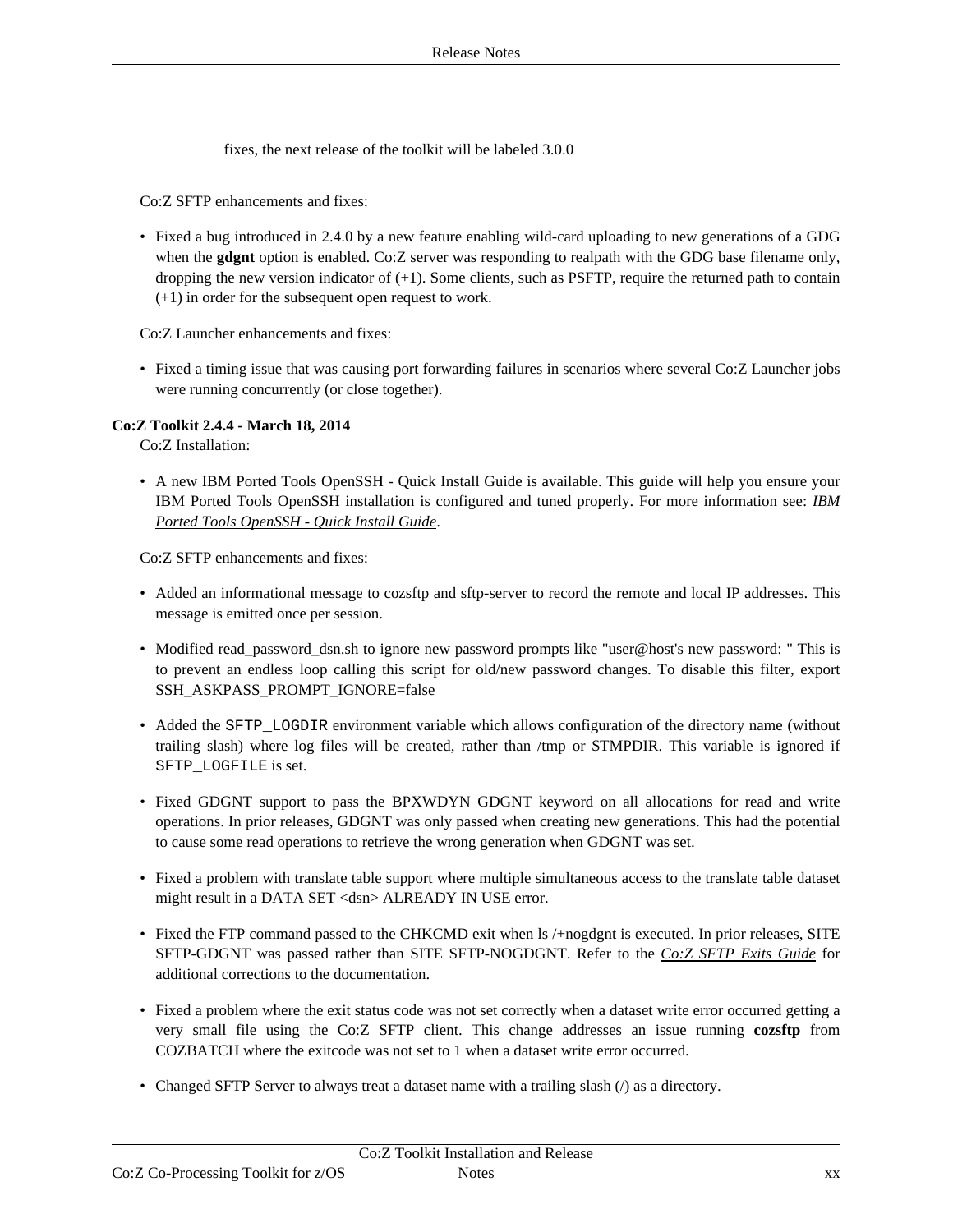- Fixed a problem that occurs when using GUI clients to put a file C in directory (folder) //HLQ.A.B when //HLQ.A.B is an existing sequential dataset. The GUI client sends //HLQ.A.B/C causing the Co:Z SFTP Server to overwrite the existing sequential dataset //HLQ.A.B with the contents of file C. This problem was occurring due to a misinterpretation of the slash (/) in the path by the Co:Z SFTP Server. The error does not occur when the path contains a period (.) in place of the slash (/). This problem was originally reported with release 2.3.2.
- Added a Microsoft Windows 64 bit version of the Co:Z Target System Toolkit. This is for use with the Cygwin 64 bit version.

Dataset Pipes enhancements and fixes:

• Changed **todsn** behavior: if -b is specified with -l (except -l none), then -w wrap is made the default. This allows commands such as **todsn -b -l rdw** to work as generally expected.

#### **Co:Z Toolkit 2.4.3 - December 2, 2013**

Co:Z SFTP enhancements and fixes:

• Fixed the server-path passed to the CZCHKCMD exit on a wild-card put to a GDG with the **gdgnt** option enabled.

Co:Z Batch enhancements and fixes:

• For z/OS 2.1 or later, JES Symbols are automatically exported as environment variables to the target shell or program with JES\_ prefixes on the symbol names. See an *[example](http://coztoolkit.com/docs/cozbatch/examples.html#example-jessym)* in the Co:Z Batch User's Guide.

Dataset Pipes enhancements and fixes:

- For z/OS 2.1 or later, the **jessym** command is available, a command line interface to the JES Symbol Service. See the *[jessym](http://coztoolkit.com/docs/dspipes/dsp-ref_jessym.html)* section of the Co:Z Dataset Pipes Command Reference for more information.
- Added a new option, **-i jobid**, to the **lsjes** command which displays a single line listing for the specified job. See the *[lsjes](http://coztoolkit.com/docs/dspipes/dsp-ref_lsjes.html)* section of the Co:Z Dataset Pipes Command Reference for more information.
- Modified **todsn** to add support for the special dataset-name //INTRDR. If specified, the system internal reader is automatically allocated with a default RECFM=F and LRECL=80. Additionally, the new pseudo BPXWDYN option symlist() may be specified in order to pass one, or more JES system symbols to the internal reader. See the *[example](http://coztoolkit.com/docs/dspipes/dsp-ref_todsn.html#todsn-intrdr-symlist-example)* in the Co:Z Dataset Pipes Command Reference.

Co:Z Launcher enhancements and fixes:

• Fixed a bug in the automatic buffer size increase feature introduced in version 2.3.1. Larger send and receive buffers will now be used in all cases unless otherwise specified.

## **Co:Z Toolkit 2.4.2 - July 12, 2013 (not released - items below are included in all subsequent releases)**

Co:Z SFTP enhancements and fixes:

• Added a feature to allow the user versions of cozsftp\_config and cozsftp\_server\_config files to have a default: section. In prior versions, the default: section was only allowed in the site versions of these files. If the same option *name* is specified in both the site and user config files, then the option *value* in the user config file has precedence.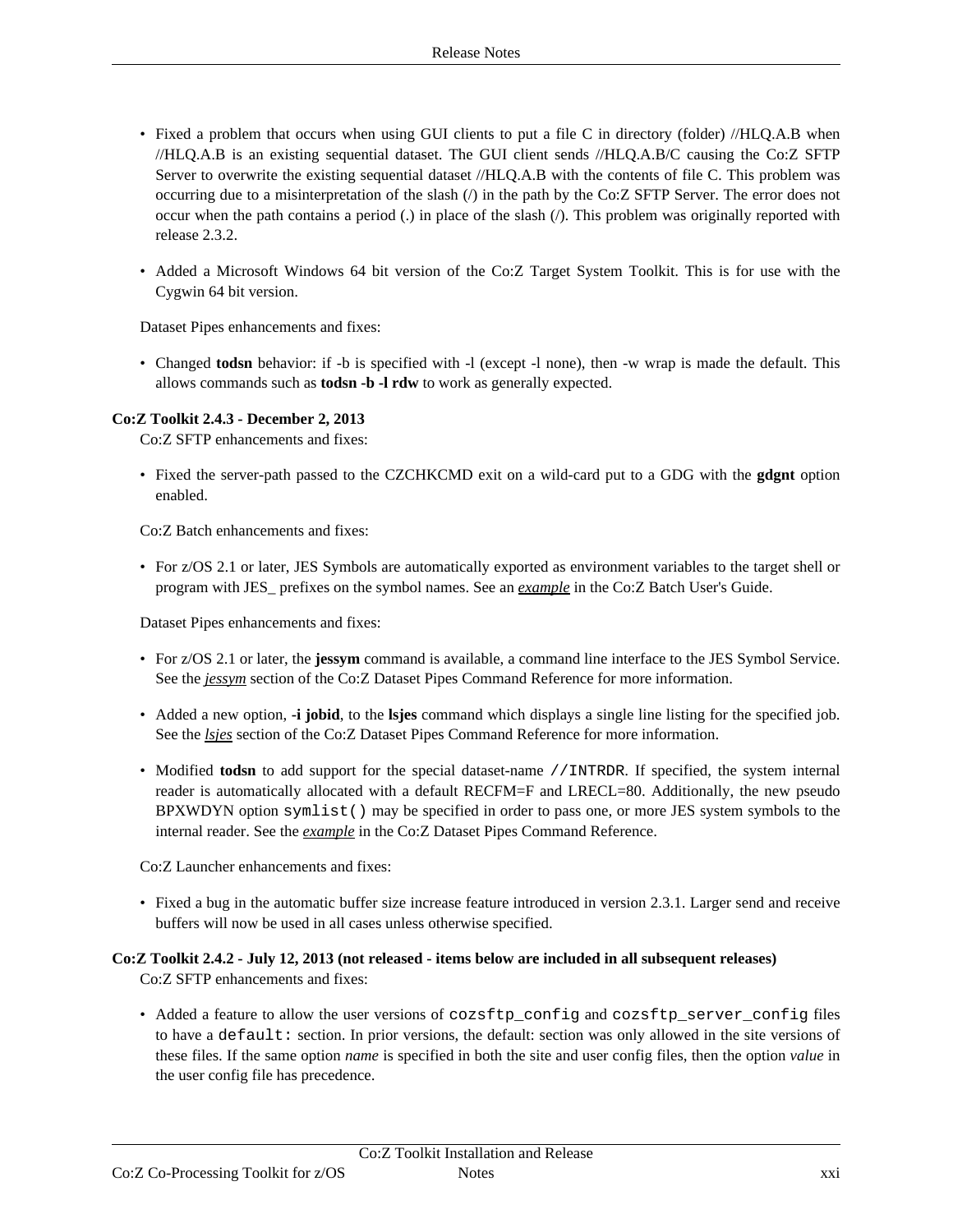Co:Z Launcher enhancements and fixes:

- Added a feature where code page translation exceptions are relaxed when writing to a printer, terminal or DUMMY DD. Prior to this release, if the source codepage had an invalid sequence, a translation exception would be thrown terminating the Launcher process. Now a substitution character is written and the process continues. The behavior is unchanged when writing to anything other than a printer, terminal or DUMMY dd (e.g. regular datasets).
- Fixed a problem with code page translation via iconv where some Unicode Services error codes were being ignored.

#### **Co:Z Toolkit 2.4.1 - June 24, 2013**

Co:Z SFTP enhancements and fixes:

• Fixed a problem where an 0C4 ABEND could occur after issuing an "ls" command in the dataset space that returned more than 512 entries. This is an issue that was introduced in release 2.2.0.

#### **Co:Z Toolkit 2.4.0 - June 10, 2013**

Co:Z SFTP enhancements and fixes:

- Added a feature to override the location of the user level Co:Z configuration files sftp-server.rc, cozsftp\_client.rc, cozsftp\_server\_config and cozsftp\_config. This feature is particularly useful if individual SFTP users do not have Unix System Services home directories. For details please refer to the following sections of the SFTP User's Guide:
	- *[Sitewide](http://coztoolkit.com/docs/sftp/config.html#config_server_rc_all) server defaults*
	- *[Sitewide](http://coztoolkit.com/docs/sftp/config.html#config_client_rc_all) client defaults*
- Enhancements to improve the ability to distinguish whether a non-existent data set name is to refer to a new data set or an existing (pseudo) directory. As before and by default, a non-existent data set name is reported as a "directory" if other data sets exist at lower levels.
	- Added a new option: **maxdsndirlevels**, which can be used to specify the maximum number of levels that a data set name can have before it is always considered as a new file rather than a (pseudo) directory.
	- The **'!'** character may now be specified anywhere in a data set name to force a non-existent data set name to be considered as a file rather than a directory.

See: *Dataset Name [Determination](http://coztoolkit.com/docs/sftp/dsn-determination.html)* Co:Z SFTP - User's Guide for more information.

- When downloading compressed datasets on EAV volumes with a remote SFTP client, Co:Z SFTP server will now use catalog information to provide a better estimate of the uncompressed data set size. In some cases this may significantly improve the performance of downloading these data sets, since many SFTP clients will only queue one read at a time after the estimated file size has been reached. This feature is only available on z/OS 1.12 or later systems
- Corrected error handling for an invalid sequence detected during conversion from UTF-8 to IBM-1047 on a put to a data set.
- **cozsftp** client **get** command wild-card enhancements: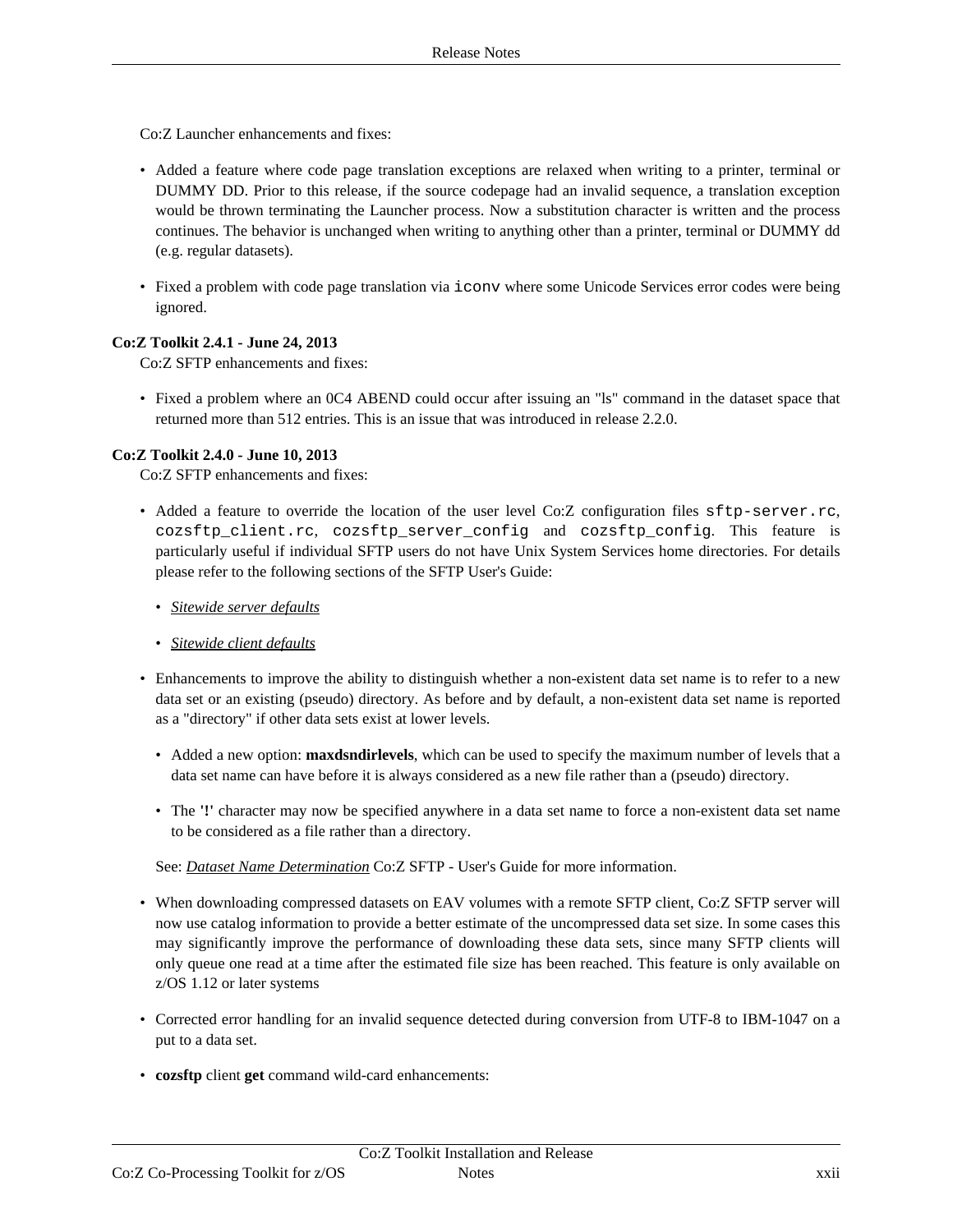- Allow **get \* //DD:MYDD** if the given DD was allocated with DISP=MOD.
- Allow **get \* //HLQ.GDG.BASE(+1)** if the **gdgnt** option is enabled.
- As with all wild-card get commands, filtering of source files (e.g. **get abc\***) is supported.
- **cozsftp** client **put** command wild-card enhancements and fixes:
	- Allow put //**HLQ.GDG.BASE**(\*) <dir> to upload all generations to a remote directory. For compatibility, **put //HLQ.GDG.BASE.\*** is also supported.
	- Allow put //HLQ.PDS(\*) <dir> to upload all members of a PDS to a remote directory.

**Note:** Previously, the command: **put //HLQ.PDS <dir>** would also work, but the target directory was ignored and all files were written to the current working directory. This has been corrected. The preferred syntax is: **put //HLQ.PDS(\*) <dir>**

- Fixed an problem where **put //HLQ.DSN targetdir** failed. The put command will now upload the data set to "targetdir/hlq.dsn". If the target is a  $z/OS$  data set name, then that data set name will be used as the target.
- Filtering of members is not currently supported when uploading a PDS or GDG. Only a single member or the **"\*"** pattern is allowed.
- Co:Z SFTP server enhancements and fixes:
	- Allow wild-card uploading to new generations of a GDG. If the **gdgnt** option is enabled, then a remote client may upload multiple files/generations with: **put abc\* //HLQ.GDG(+1)**
	- Fixed an issue where download of a specific GDG G000V00 failed with error: "Cannot download non-regular file".
- Addendum to Co:Z Toolkit 2.3.2 release notes:
	- In release 2.3.2, fixed a timing issue causing occasional failures when retrieving spool files for a job submitted using Co:Z. These failures were occurring even with the **jesjobwait** option set which ensures that Co:Z SFTP server wait until the job completes before listing or transferring the jobs spool files.

SFTP Sample Scripts enhancements:

• Changed scripts to ensure that a zero exit code does not result if the z/OS UNIX shell is unable to fork a new process.

Co:Z Launcher enhancements and fixes:

- Fixed a zero-return code bug from launcher if the agent process failed to run.
- Fixed (again) ssh process time message to appear only as a debug level message. Addresses unwanted ICH408I audit messages for some installations.

## **Co:Z Toolkit 2.3.2 - March 21, 2013**

Co:Z SFTP enhancements and fixes: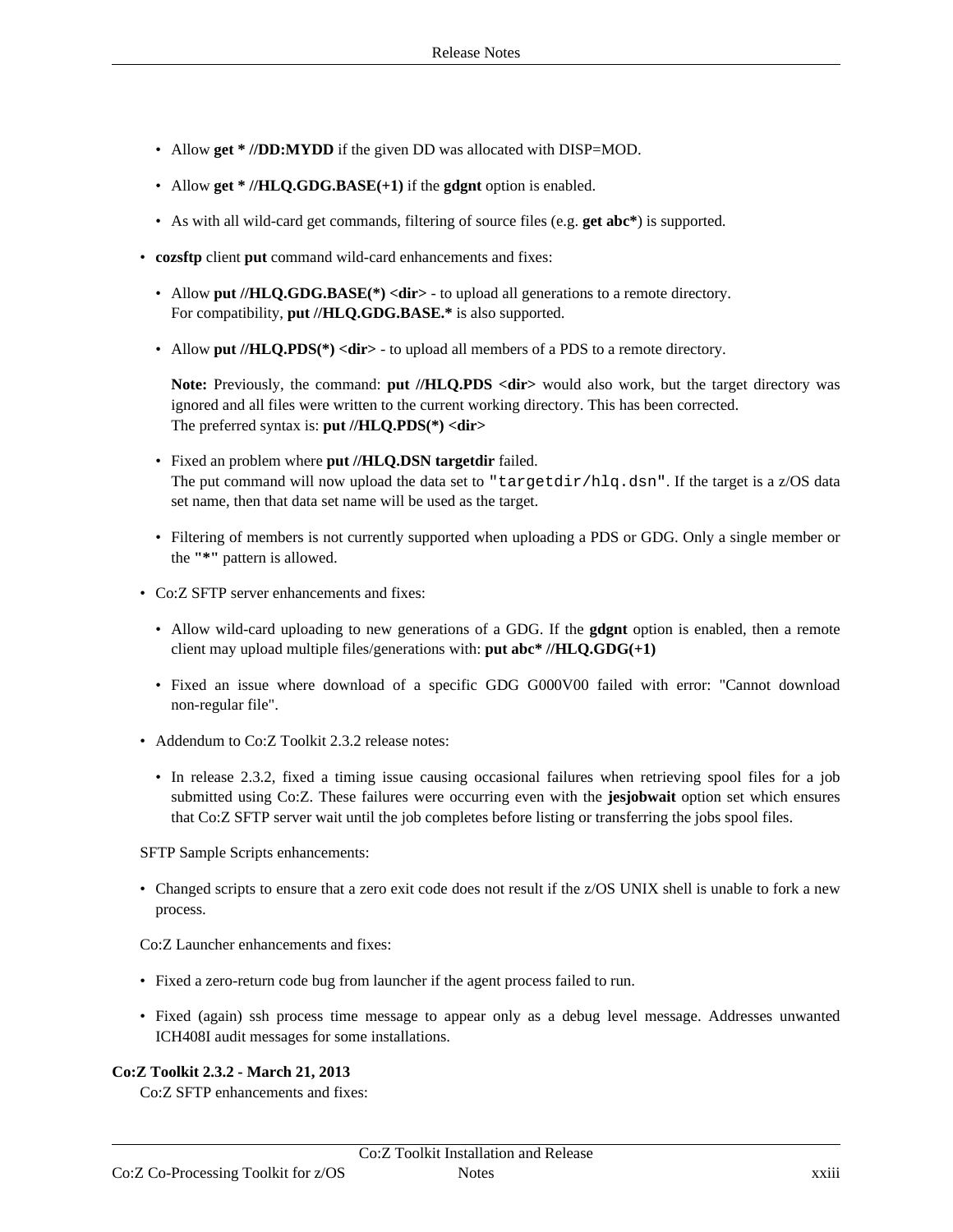- A new option, **jesincsysin**, is available for transferring JES spool files. When this option is enabled, spool file listings and concatenated output will contain SYSIN spool files, including JESJCLIN. Refer to *T[ransferring](http://coztoolkit.com/docs/sftp/using.html#server_jes_output) JES [spool](http://coztoolkit.com/docs/sftp/using.html#server_jes_output) files* in the Co:Z SFTP - User's Guide for an example.
- Added an appendix, *Creating a Custom Unicode Table from the IBM FTP [Translate](http://coztoolkit.com/docs/sftp/custom-unicode-tables.html) Table*, to the Co:Z SFTP User's Guide. The appendix provides condensed instructions for creating a custom unicode table which can be used by the Co:Z SFTP **clientcp**, **servercp** and **technique** transfer options. Refer to IBM's Unicode Services User's Guide and Reference (SA22-7649) for complete information on the IBM supported method for adding new conversion tables to Unicode Services.
- Increased the saf-ssh-agent wait time to a maximum of 5 seconds (from 2 seconds). This wait time is related to the **cozsftp** -k option (SAF key authentication)
- Fixed a problem where the **cozsftp** put command could fail but not set the exit code appropriately.
- Fixed a problem where the default: section of cozsftp\_server\_config could be ignored if the final pattern: section in the file was skipped.
- Fixed a timing issue causing occasional failures when retrieving spool files for a job submitted using Co:Z. These failures were occurring even with the **jesjobwait** option set which ensures that Co:Z SFTP server wait until the job completes before listing or transferring the jobs spool files.

Dataset Pipes enhancements and fixes:

• A new option, **-S**, is available on the **lsjes** command. The **lsjes** command is used to display JES job and spool file status. When the **-S** option is specified, the listing of spool files will also include SYSIN files, including JESJCLIN. Refer to the *[Command](http://coztoolkit.com/docs/dspipes/dsp-ref_lsjes.html) Reference* for additional information.

## **Co:Z Target System Toolkit 1.1.2 - March 21, 2013**

• Fixed an issue in a build from source for Solaris. On Solaris, the Co:Z Agent was terminating early resulting in a SIGINT when using **fromdsn/todsn** and **fromfile/tofile**. This issue was related to the way Solaris handles timer signals.

## **Co:Z Target System Toolkit 1.1.1 - January 24, 2013 (not released - items below are included in all subsequent releases)**

• Fixed an issue with the LSB package for s390x (System z Linux) where an installation error could occur if attempting to install on an earlier generation distribution than the one used to build the LSB RPM.

# **Co:Z Toolkit 2.3.1 - January 3, 2013 (not released - items below are included in all subsequent releases)**

Co:Z Launcher enhancements and fixes:

• Changed the default send and receive buffers from 16K to 180K. These default values can be modified in COZCFG DD as follows:

```
server-env-COZ_SERVER_SNDBUF=184320
server-env-COZ_SERVER_RCVBUF=184320
```
The SNDBUF is used when **fromdsn/fromfile** is called from the target system; the RCVBUF is used when **todsn/tofile** is called.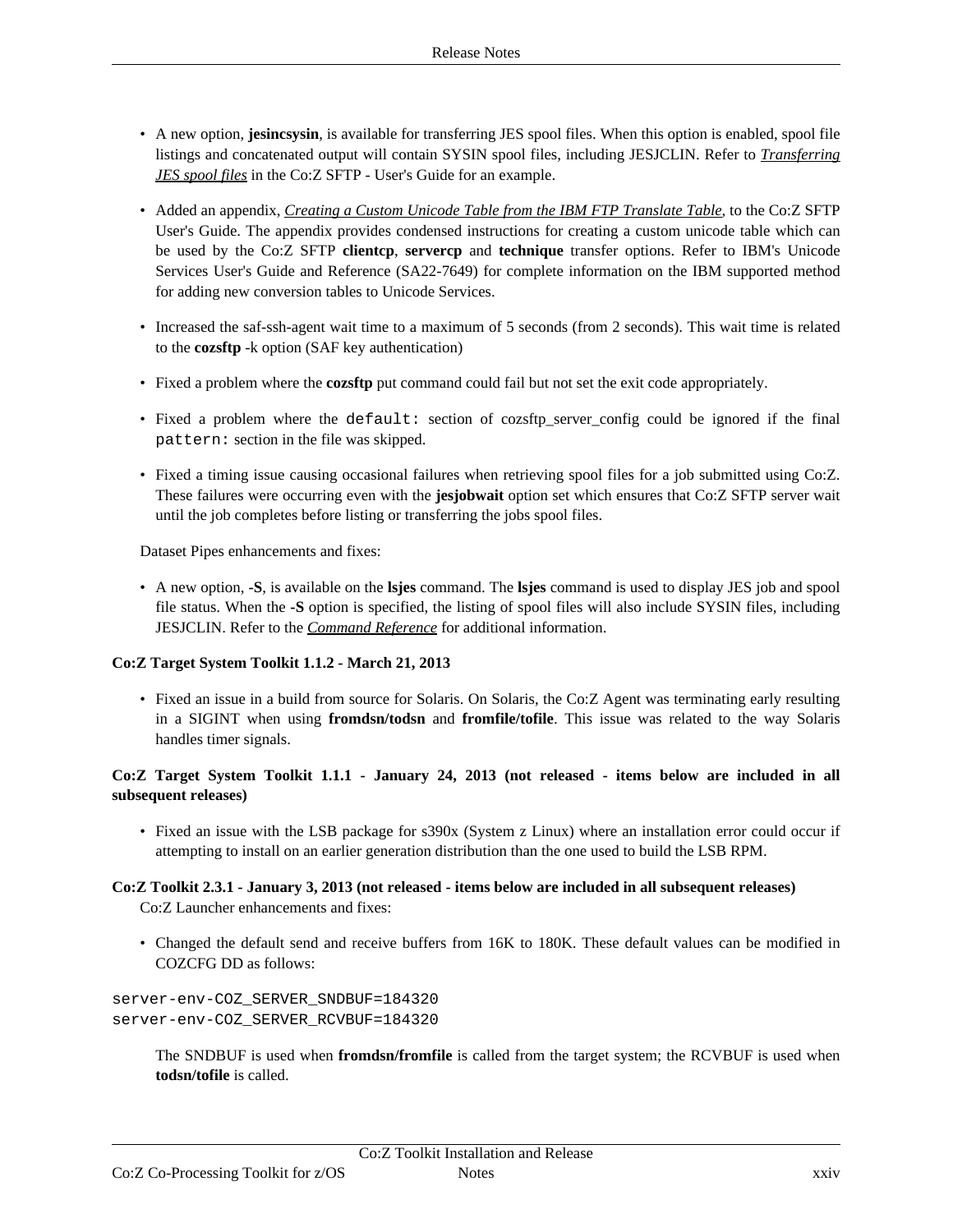Additional performance improvement may be achieved on z/OS r1.13 or later by using IBM's INET\_FASTPATH feature. To activate this, add the following to your COZCFG DD:

server-env-\_BPXK\_INET\_FASTPATH=\*

#### **Co:Z Toolkit 2.3.0 - December 18, 2012**

Co:Z SFTP enhancements and fixes:

- Added option unixls. When enabled, Co:Z SFTP server returns a Unix format listing of data sets to the client. Many clients incorrectly depend on this listing format in order to function correctly. This option is not enabled by default. Refer to the following sections of the Co:Z SFTP User's Guide for additional information:
	- *Client [Compatibility](http://coztoolkit.com/docs/sftp/client-compat.html)* for general client information
	- *[Miscellaneous](http://coztoolkit.com/docs/sftp/options.html#options_misc) Options* for unixls information
- Updated support for the SFTP\_ZOS\_INITIAL\_DIR environment variable which can be used to override the home directory on the server. When set to //, the user's z/OS top level qualifier is used. As part of the enhancements in this release related to SFTP client compatibility, the string  $/-/$  is also recognized, setting the initial directory to the user's  $z/OS$  top level qualifier prefixed with  $/-/$ .
- Fixed a problem where the directory attribute was not set correctly when listing //-JES output. This change improves the usability of SFTP GUI clients when navigating JES spool files.
- Fixed a problem in PDS directory listings (issued by the **pdsdir** command and Co:Z SFTP PDS 'ls' commands) where the modified date was incorrectly displayed when the date was equal to the last day of the month.
- Fixed a problem in the sftp\_connect.sh shell script (used by sftp\_get.sh and sftp\_put.sh) where userids beginning with a "\$" were not being used correctly. These scripts are located in \$COZ\_HOME/samples/sftp\_batch.
- Changed the level of the child SSH process times log message from (I)nfo to (D)ebug.
- Added support for FTP style translate tables when transferring files. The new option trtab can be specified in lieu of servercp and clientcp. See the *Co:Z SFTP General [Transfer](http://coztoolkit.com/docs/sftp/options.html#options_general) Options* for details.

Dataset Pipes enhancements and fixes:

• Added support for FTP style translate tables to **fromdsn**, **fromfile**, **todsn** and **tofile**. A translate table is specified via the  $-T$  option on these commands in liu of the  $-s$  (source code page) and  $-t$  (target code page) options. See the *Dataset Pipes [Command](http://coztoolkit.com/docs/dspipes/dsp-ref.html) Reference* for details.

Co:Z Launcher enhancements and fixes:

• Changed the level of the child SSH process times log message from (I)nfo to (D)ebug.

#### **Co:Z Toolkit 2.2.1 - October 16, 2012**

Co:Z SFTP enhancements and fixes:

• Updated the sample sftp\_connect script to export the following two variables: \_BPX\_SHAREAS=YES and \_BPX\_SPAWN\_SCRIPT=YES. This avoids problems that can happen when a user or installation login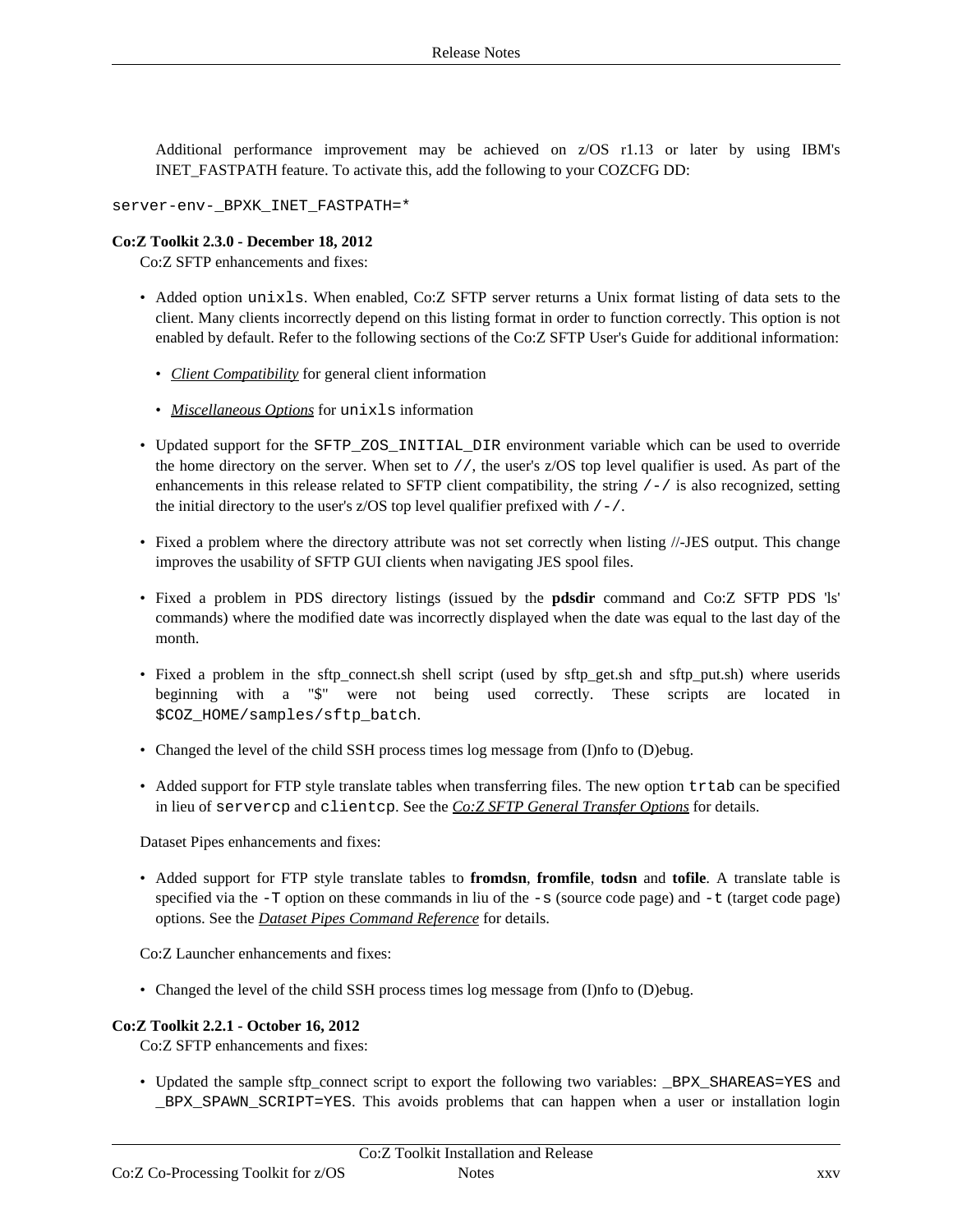profile sets \_BPX\_SHAREAS=NO. *Please update scripts that have been modeled after the sample Co:Z Batch SFTP scripts distributed with the Co:Z Toolkit.*

- Fixed an error (0C4 abend) occurring with SMF enabled and Co:Z SFTP encountering an error writing SMF records. The error was occurring when Co:Z SFTP logged an error message about the SMF write failure.
- Improved the storage allocation algorithm to better support listing (ls) of very big directories (several hundred thousand files). Depending on the configuration of LE HEAP runtime options, Co:Z SFTP was running out of LE HEAP storage with a "xrealloc() error".
- Fixed a problem where SFTP readlink processing was failing when working with the z/OS settings directory.
- Fixed a problem where the Co:Z SFTP server error.log could not be transferred in some cases.
- Updated initial directory processing to support a high level data set qualifier with no allocated data sets. This change provides a fix for some SFTP clients that failed to connect when the initial remote directory was //userid and the userid did not have any data sets.
- Updated the *Using the Co:Z [SFTP](http://www.coztoolkit.com/docs/sftp/client.html#client-batch) client in batch* section of the Co:Z SFTP User's Guide. The changes describe the recommend way of using Co:Z SFTP with Co:Z Batch. The SFTPPROC and batch scripts, provided as samples with Co:Z SFTP, simplify and improve the maintainability of Co:Z SFTP batch jobs.

Co:Z Launcher enhancements and fixes:

• Cleaned up authorization token generation and fixed a problem where the generated authorization token was not being properly verified in some cases.

Co:Z Batch enhancements and fixes:

• Fixed a problem where an 0C4 abend occurred when the SAVEARGS DD was defined as a DUMMY device and environment variables were also defined as parameters to Co:Z Batch.

## **Co:Z Toolkit 2.2.0 - September 1, 2012**

Co:Z SFTP enhancements and fixes:

- Fixed a problem where MicroFocus style RDW record lengths (fromdsn and todsn "mfrdw" line separator option) were being calculated incorrectly.
- Fixed a problem where submitting a job to the internal reader failed if the lrecl and/or recfm options were set. Job submission relies solely on the values (or default settings) of jeslrecl, jesrecfm and jesblksize (which is a new option added in this release). All other BPXWDYN options are ignored.
- Fixed a problem where the values accepted for dataclas, mgmtclas and storclas were too restrictive. The change allows any alpha or national as the first character and any alphanumeric or national as characters 2-8.
- Fixed a problem where a member might not be selected on a get command when the current directory is a PDS and another dataset exists whose name is pdsname.member.
- Increased the performance of dataset name lookups in some cases.
- Updated the following section of the Co:Z SFTP User's Guide: *Client [Authentication](http://www.coztoolkit.com/docs/sftp/auth.html) Mechanisms*.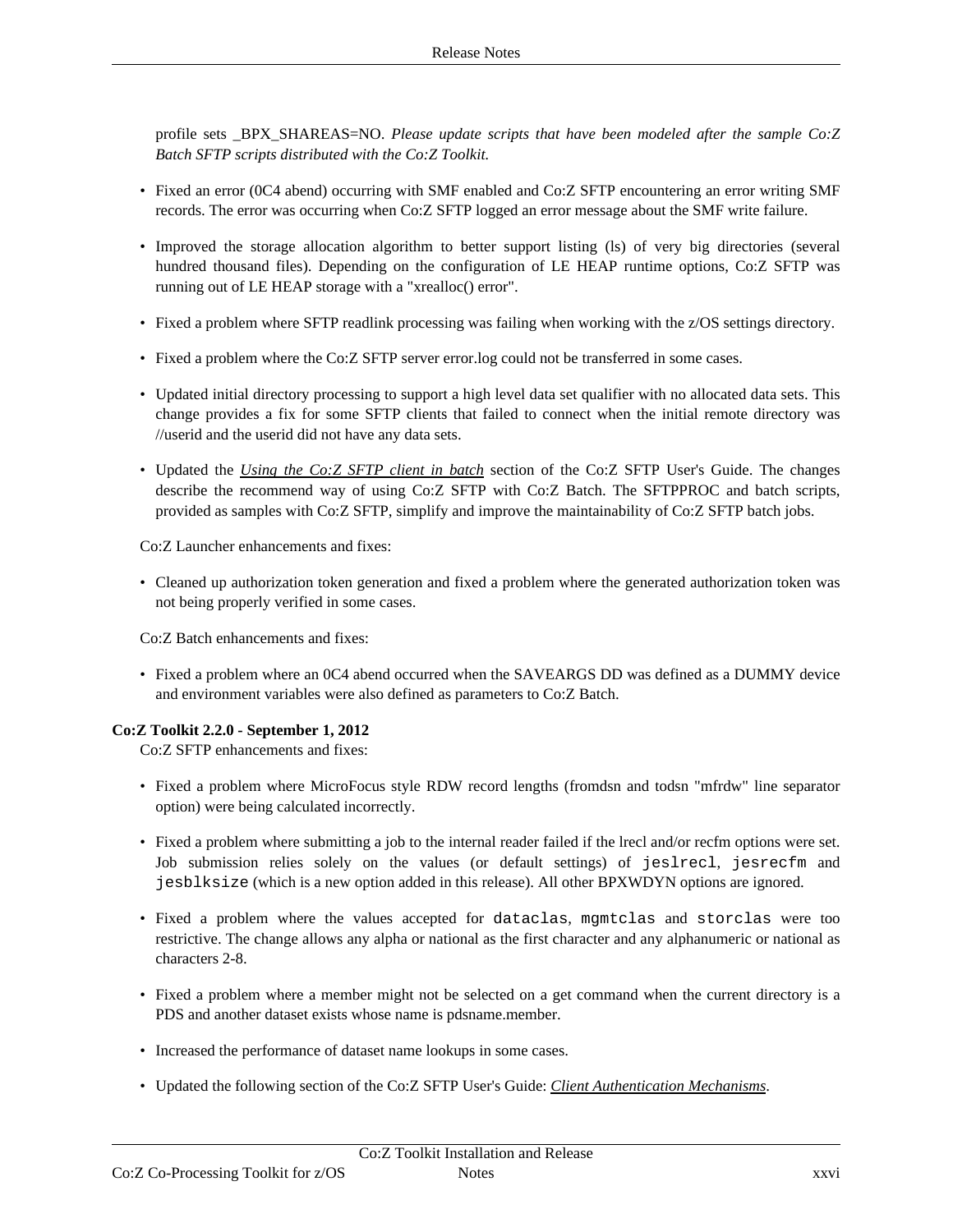Co:Z Launcher User's Guide significant updates:

- Updated the *Client [Authentication](http://www.coztoolkit.com/docs/sftp/auth.html) Mechanisms* section.
- Updated the *Windows Target System [Installation](http://www.coztoolkit.com/docs/coz/install.html#install_win)* section.

#### **Co:Z Toolkit 2.1.3 - July 20, 2012 (not released - items below are included in all subsequent releases)** Co:Z SFTP enhancements and fixes:

- Changed the cozsftp client to report an error if it is run in batch mode (via the -b switch) and no commands are found on STDIN. This fix is intended to work around an issue with IBM's handling of shell "here documents" when no temp space is available.
- Changed log message to report the actual, rather than relative name when a GDG is written.
- Added z/OS support for the SFTP fstat and fsetstat functions. Previously, only stat/lstat and setstat were supported.

# **Co:Z Toolkit 2.1.2 - July 12, 2012 (not released - items below are included in all subsequent releases)**

Co:Z SFTP enhancements and fixes:

- Added the option maxcscnt to provide a way to increase/decrease the number of CatalogSearch entries returned for a given dataset level search. The default is 2000.
- Fixed a problem in file pattern matching related to data set names: The DSN pattern is now automatically folded to uppercase and patterns without a // prefix are ignored.
- Added an informational level message to report the amount of time spent in the child SSH process.

## **Co:Z Toolkit 2.1.1 - March 16, 2012**

This release makes the following enhancements and fixes:

- Added two new dspipes commands **fromfile** and **tofile**. See the *Co:Z user's guide for more [information.](http://coztoolkit.com/docs/dspipes/dsp-ref.html)*
- Added the  $-x$  option to the **catsearch** which sets the exit code based on the number of entries found: (0=no entries, 1=one entry, 2=more than one entry).
- Changed the saf-ssh-agent utility to respect digital certificate expiration. Note that this change may cause existing Co:Z programs to fail if the certificates used for authentication have expired. The old behavior can be retained by setting the environment variable COZ\_STRICT\_CERT\_CHECK=false. The default is true.
- Added a man page has been added for the **cozclient** command.
- Extended the use of the technique option (for Unicode Services codepage translation) to the dataset pipes commands **fromdsn**, **fromfile**, **todsn**, and **tofile**. The technique option was added to Co:Z SFTP in release 1.10.0
- Added pattern-get: and pattern-put: sections to the config files to provide directional control over file transfer.
- Fixed a problem where **ssh-socket-info** might not run correctly when called from COZBATCH. A workaround (for the previous release) is to export \_BPX\_SHAREAS=YES to your script or profile.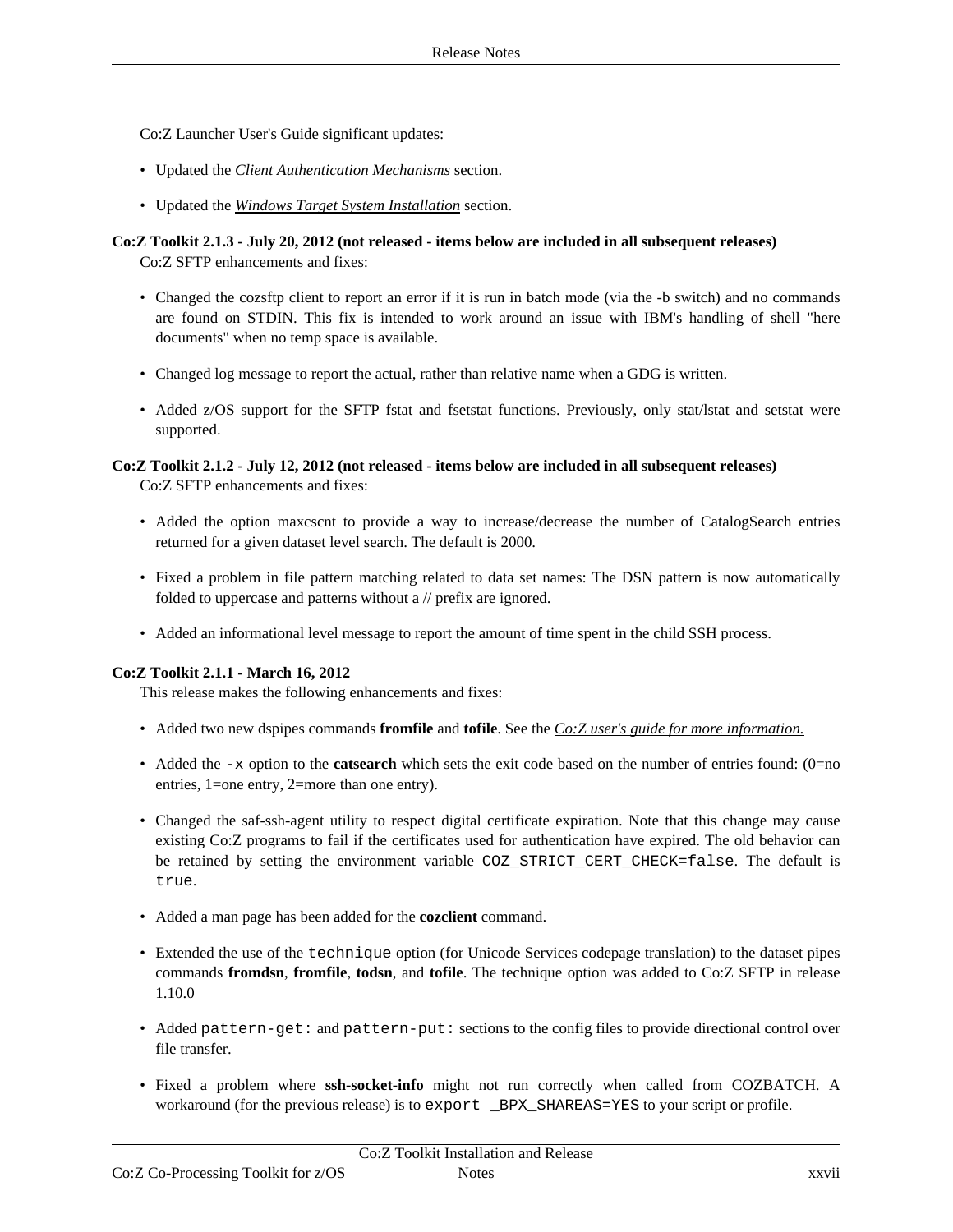- Fixed a problem where config file patterns were not always matching PDS member names correctly.
- Modified the Co:Z SFTP server subsystem sftp-server.sh script to export \_BPXK\_JOBLOG=STDERR which provides additional logging information when certain errors occur.
- Changed the sftp\_batch sample scripts (sftp\_connect.sh, sftp\_get.sh, sftp\_put.sh, etc.) to export LC\_ALL=C to ensure proper shell script and C runtime library behavior. Please note that this change will cause the default client code page (for cozsftp) and server code page (for sftp-server) to the z/OS platform default of IBM-1047. To set a different default codepage for file transfers, place the desired codepage in the default: section of cozsftp\_config and/or cozsftp\_server\_config files respectively. See the *"Session Config Files" [appendix](http://coztoolkit.com/docs/sftp/session-config.html#sftp-config-files_default) of the SFTP user's guide* for more information.
- Changed the sftp\_opts settings in the SFTPIND sample JCL member to set defaults for ConnectTimeout and ServerAliveInterval

#### **Co:Z Target System Toolkit 1.1.0 - March 16, 2012**

This release makes the following enhancements and fixes:

- Added remote support for the new dspipes **fromfile** and **tofile** commands. *Note:* To use these commands, the Co:Z Toolkit for z/OS version 2.1.1 or later must be installed.
- Added new local command **toasa** which converts POSIX files to ASA carriage control format. This command is useful for converting files with ASCII form feed characters into a dataset RECFM=A format.
- Fixed a problem where logging is not properly set up when using the COZ\_SSH\_OPTS environment variable in place of the -ssh command line option.

#### **Co:Z Toolkit 2.1.0 - January 24, 2012**

This release makes the following enhancements and fixes:

- Added two new dspipes commands **fromfile** and **tofile**. See the user's guide for more information.
- Changed the Co:Z Launcher to allow different DD names for SYSOUT (Co:Z Log messages) and SYSPRINT (Co:Z Agent output). In the new sample JCL (COZPROC), these are now named COZLOG and COZOUT respectively.

#### **Co:Z Toolkit 2.0.1 - January 14, 2012**

This release makes the following minor changes to the 2.0.0 (Beta) release, and is no longer considered "Beta".

- Fixed a problem in Co:Z SFTP JES support jobs submitted to //-JES.INTRDR may now be listed after they are submitted.
- Corrected an issue in Co:Z SFTP where writing to a z/OS dataset using a source file with a line longer than 128K would fail with an error "InputBuffer will not hold xxxxx bytes of new data".
- Enhanced the sample sftp\_batch scripts to support SAF keyrings with private keys stored in hardware. See the comments in sample/scripts/sftp\_batch/sftp\_connect.sh for more information.

#### **Co:Z Toolkit 2.0.0 (Beta) - December 1, 2011**

**Note:** We recommend that you use this release if you are evaluating or testing Co:Z outside of a production environment. We expect to provide production support for this release level within 60 days. If you are a commercial customer and have specific support requirements, please contact us. This release makes the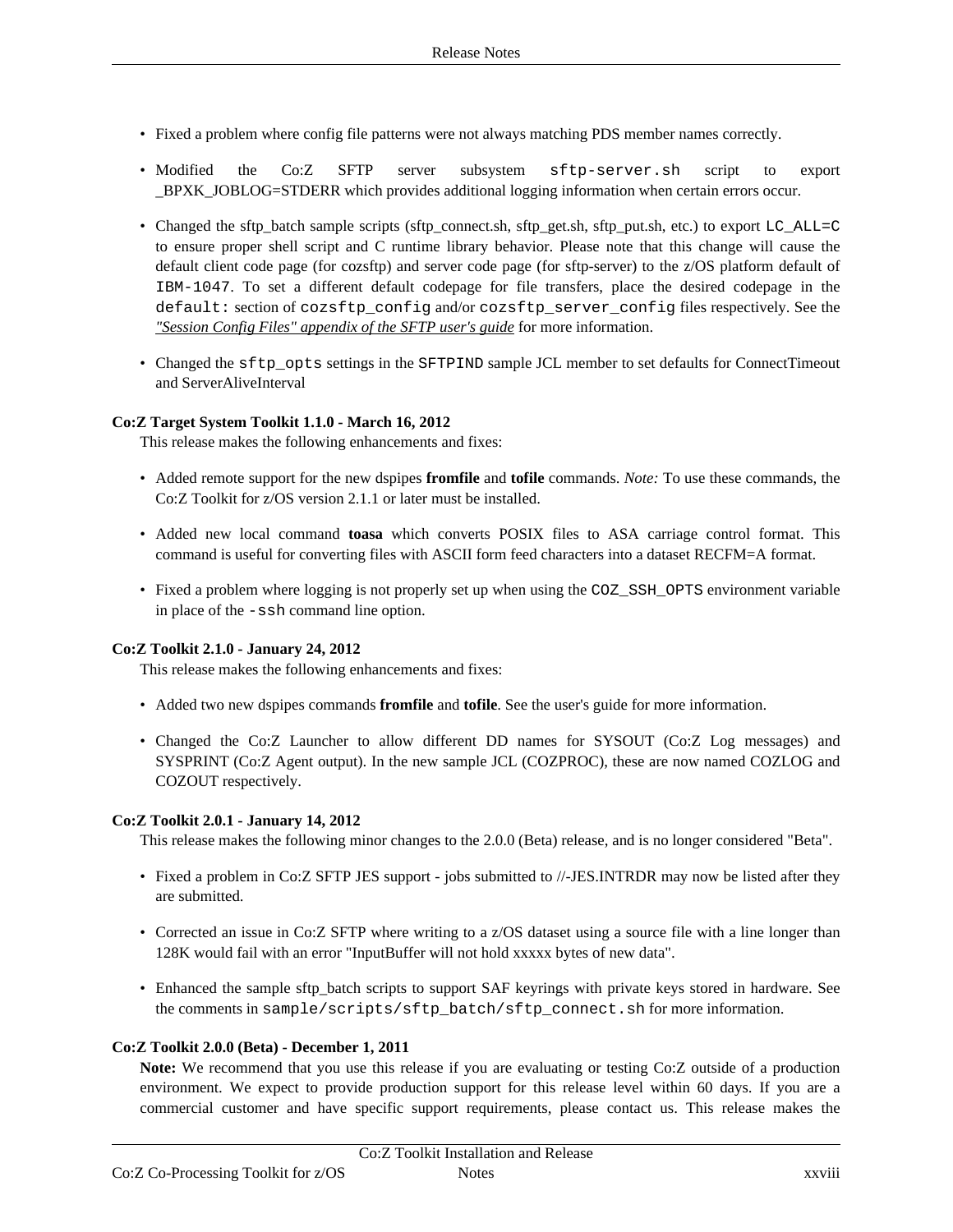following enhancements and fixes:

- Extended Access Volume (EAV) support has been added to Co:Z SFTP.
- Enhanced the Co:Z SFTP client and server to write log message records (INFO level and above) to SMF 119, using new subtypes 192 (client) and 193 (server).
- Added a utility program ssh-socket-info which is invoked by the Co:Z SFTP client to get more accurate socket information for SMF records. This program uses the IBM EZBNMIFR network management API, which requires the ssh-socket-info program to be APF authorized. The Co:Z installer will attempt to set the "+a" extattr bit on this program, but will only succeed if the installing userid has READ access to the BPX.FILEATTR.APF SAF resource. If for some reason, this program is not APF authorized, Co:Z SFTP will operate properly, but the SMF socket information is not guaranteed to be accurate.
- Support for hex pad characters has been added to Co:Z SFTP.
- Changed the catsearch utility to automatically show user catalog entries. Added an option (-e) to allow for a custom selection of entry types.

#### **Co:Z Toolkit 1.10.1 - November 7, 2011**

This release makes the following enhancements and fixes:

- The Co:Z Launcher now makes the SYSIN DD available for application use.
- Added several sample shell scripts and JCL to simplify the use of cozsftt in batch jobs. See the \$COZHOME/sample/scripts/sftp\_batch and the new SFTPPROC, SFTPIND, and SFTPSAMP JCL members in the installation's SAMPJCL PDS.
- Changed the Co:Z SFTP server to provide FTP style confidence indicator in the CZPOSTPR exit.
- Fixed a problem in the cozsftp shell script where command line arguments were not being transparently passed to the Co:Z SFTP client. This problem could affect the use of the -oIdentityKeyRingLabel option, which requires quoting. This bug was introduced in release 1.9.0. Contact us if you would like a local fix for releases 1.9.0 through 1.10.0.
- Fixed a problem where BPXWDYN dataset options were not being properly overridden when associated with a file pattern.
- Fixed a problem in dataset code where a read error might not be detected.
- The LOGNAME feature introduced in the previous release was not working properly. This has been fixed.

#### **Co:Z Toolkit 1.10.0 - September 15, 2011**

This release makes the following enhancements and fixes:

- Added a feature to Co:Z SFTP that allows file transfer settings to be associated with POSIX filename and z/OS Dataset patterns. See the updated Co:Z SFTP documentation for details
- Added the technique option to Co:Z SFTP. This option is used to specify the Unicode System Services Technique used when translating between the client and server codepages
- Co:Z Batch now automatically sets the LOGNAME environment variable to the current z/OS userid. This is in addition to the existing behavior of setting the HOME environment variable to the current user's home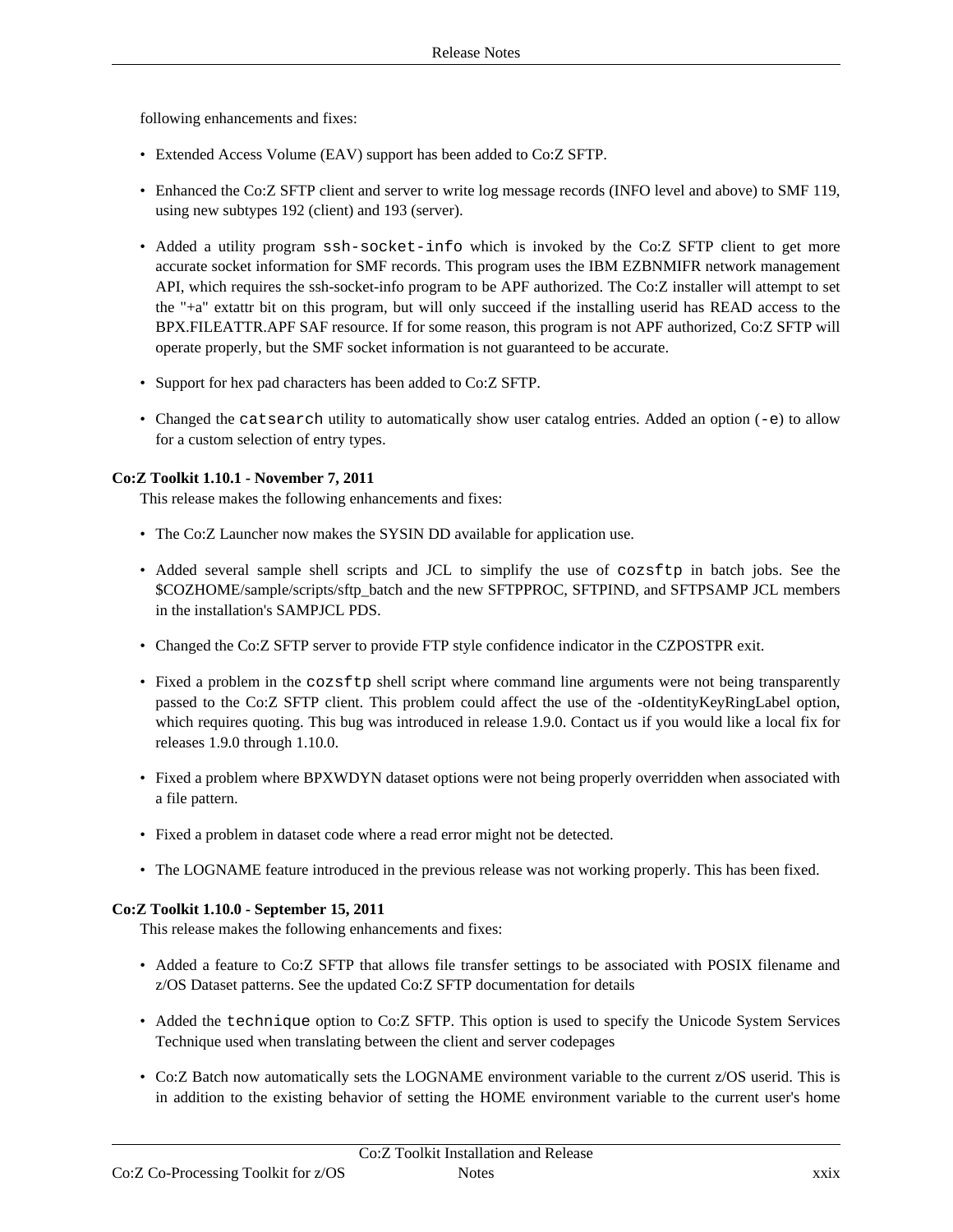directory.

- Co:Z Launcher now automatically sets the LOGNAME and HOME environment variables.
- The **pdsdir** command has been enhanced (via the -n option) to display only member names.
- Fixed a problem with dataset pipes handling of hex character line terminators (0xnnnn).
- Fixed a problem with **cozsftp** where a non latin locale caused the client to not work properly.
- Added the sample program CoZSmfServer which demonstrates how SMF records may be received in real time from Co:Z client and server. See the documentation and build instructions in \$COZ\_HOME/samples/smfapi/CoZSmfServer.C

#### **Co:Z Target System Toolkit 1.0.14 - June 7, 2011**

Enhanced Co:Z Agent to track the parent sshd process and detect if it has terminated abnormally (e.g. due to the Job Step being cancelled by the operator). If this condition is detected, the Co:Z Agent will terminate its process group, which will prevent orphaned processes from continuing to run on the target system.

#### **Co:Z Toolkit 1.9.0 - May 16, 2011**

This release makes the following enhancements and fixes:

- Co:Z SFTP now returns the "last referred date" (midnight) from the VTOC for datasets as last changed time. While not accurate, this is a reasonable substitute and better than the base UNIX epoch date of 1969-12-31
- The cozsftp command is now a shell script. The executable has been renamed to cozsftp\_cmd. This should be a transparent change to existing jobs. However, it adds a new capability to allow customization of the **cozsftp** command line arguments. See *[cozsftp\\_client.rc](http://coztoolkit.com/docs/sftp/config.html#config_client_cozsftp_client.rc)* for more information.
- Fixed a problem with long (>256) character unix file paths in Co:Z SFTP
- Cleaned up formatting of long dataset name listings in Co:Z SFTP
- Fixed a problem where disp=mod was incorrectly being added to bpxwdyn allocations of new datatsets in Co:Z SFTP
- Fixed a problem with the -p option on the **get** subcommand of **cozsftp**.
- Added subcommands **ascii** and **binary** to **cozsftp**. These operate as synonyms to the option settings **lzopts mode=text** and **lzopts mode=binary** respectively.
- Added a new option -N to COZBATCH to respect digits in columns 73-80 in STDIN rather than stripping them out, which is the default behavior.

## **Co:Z Toolkit 1.8.0 - February 3, 2011**

This release makes the following enhancements and fixes:

- A new Co:Z SFTP client option **ssh-le-options** can be used to set LE options for IBM Ported Tools OpenSSH. This option can be set in /etc/ssh/cozsftp\_config to simplify the process of implementing IBM APAR *[OA34819](http://www-01.ibm.com/support/docview.wss?uid=isg1OA34819)*.
- The **ssh-le-options** settings in the sample configuration files for both Co:Z Launcher and the Co:Z SFTP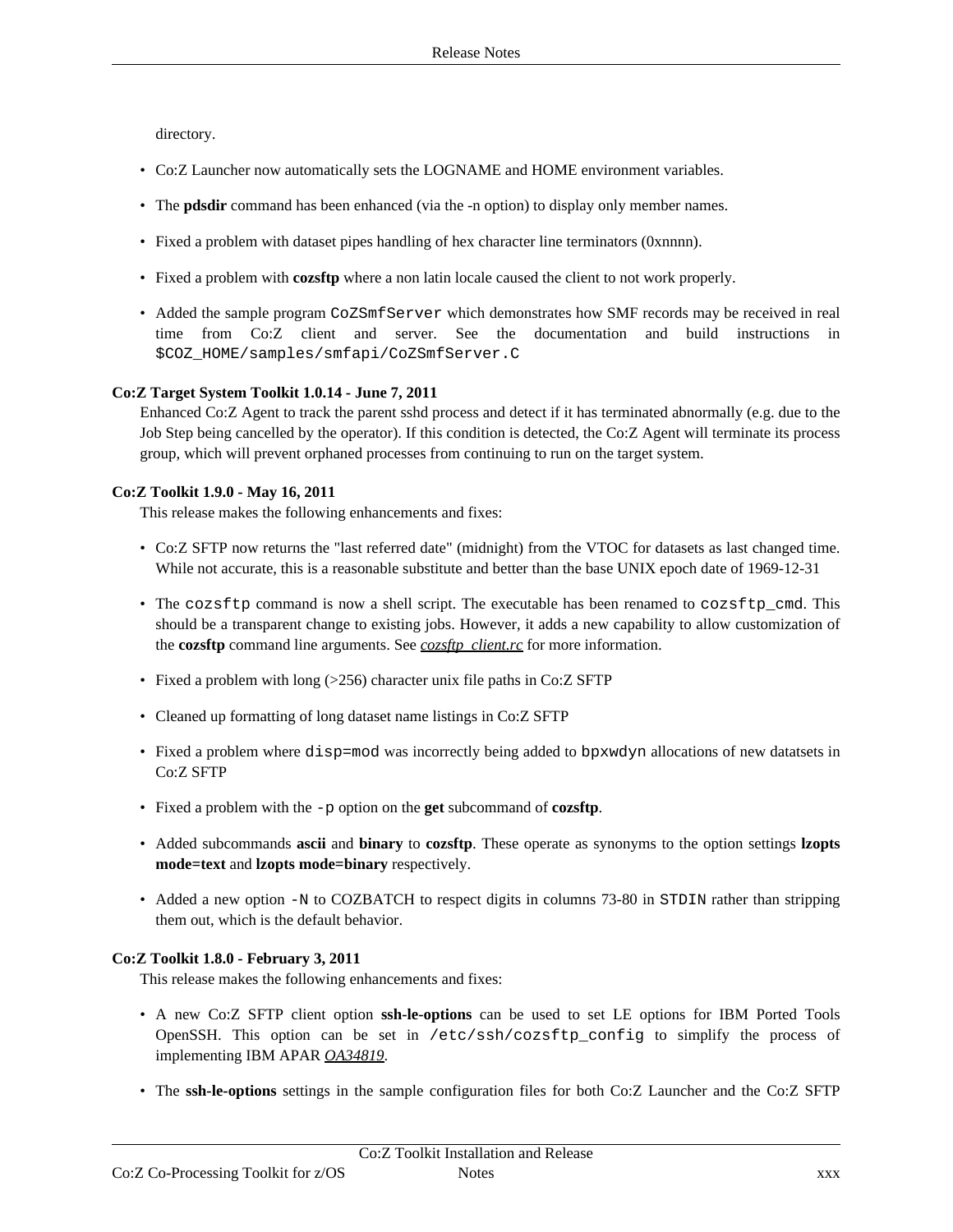client were updated to reflect IBM APAR OA34819.

- A new configuration opton **properties-exit** was added to the Co:Z Launcher which allows properties to be dynamically provided by a user-supplied exit program or script.T
- Fixed a bug in Co:Z SFTP that can cause an 0C4 when querying JES spool jobs using a jobname or owner longer than 8 characters.
- Fixed a bug in Co:Z SFTP that caused the "mode=text" setting to be treated as binary if "mode=TEXT" was given.

#### **Co:Z Toolkit 1.7.8 - January 17, 2011**

This release fixes a potential OC4 exception when the 'noreplace' option is used.

#### **Co:Z Toolkit 1.7.7 - January 14, 2011**

This release fixes several problems:

- In Co:Z SFTP, listing dataset levels that contain GDGs may cause a loop/hang condition.
- An 0C4 exception can occur in Co:Z SFTP if there is an open error on a z/OS dataset.
- In Co:Z SFTP, a z/OS-formatted dataset listing displays January "Last Referred" dates with a day that is one less than the actual LastReferred date.
- A debug-level log message was added to Co:Z SFTP client and server to print out the requested and actual REGION size.

#### **Co:Z Toolkit 1.7.5 - December 13, 2010**

In addition to the changes made in the 1.7.4 beta release, the following enhancements and minor fixes are included in this production release:

- A memory leak was fixed in Co:Z SFTP that caused out-of-memory errors if many Unix files were transferred using a small REGION size.
- A fix to Co:Z SFTP job submission which sometimes prevented the display of job handles if multiple jobs were submitted in the same session.
- The **read\_passwd\_dsn\_sh** script was changed to allocate the dataset with DISP=SHR.
- The **lsjes** z/OS Unix command was added to Dataset Pipes to support listing the status of jobs and spool files. Thanks to John McKown for the utility name and the idea of offering this feature as a standalone utility.
- The Dataset Pipes **fromdsn** command was enhanced to support reading JES spool files.
- The Co:Z **safauth** has been enhanced to add DSA key support.
- Some of the JCL members in the SAMPJCL PDS have been renamed for clarity. See the @@README member for details.

#### **Co:Z Target System Toolkit 1.0.11 - December 13,2010**

Production version of the previous (beta) 1.0.9 release. This version has a minor change to the target program child I/O process wait / cleanup.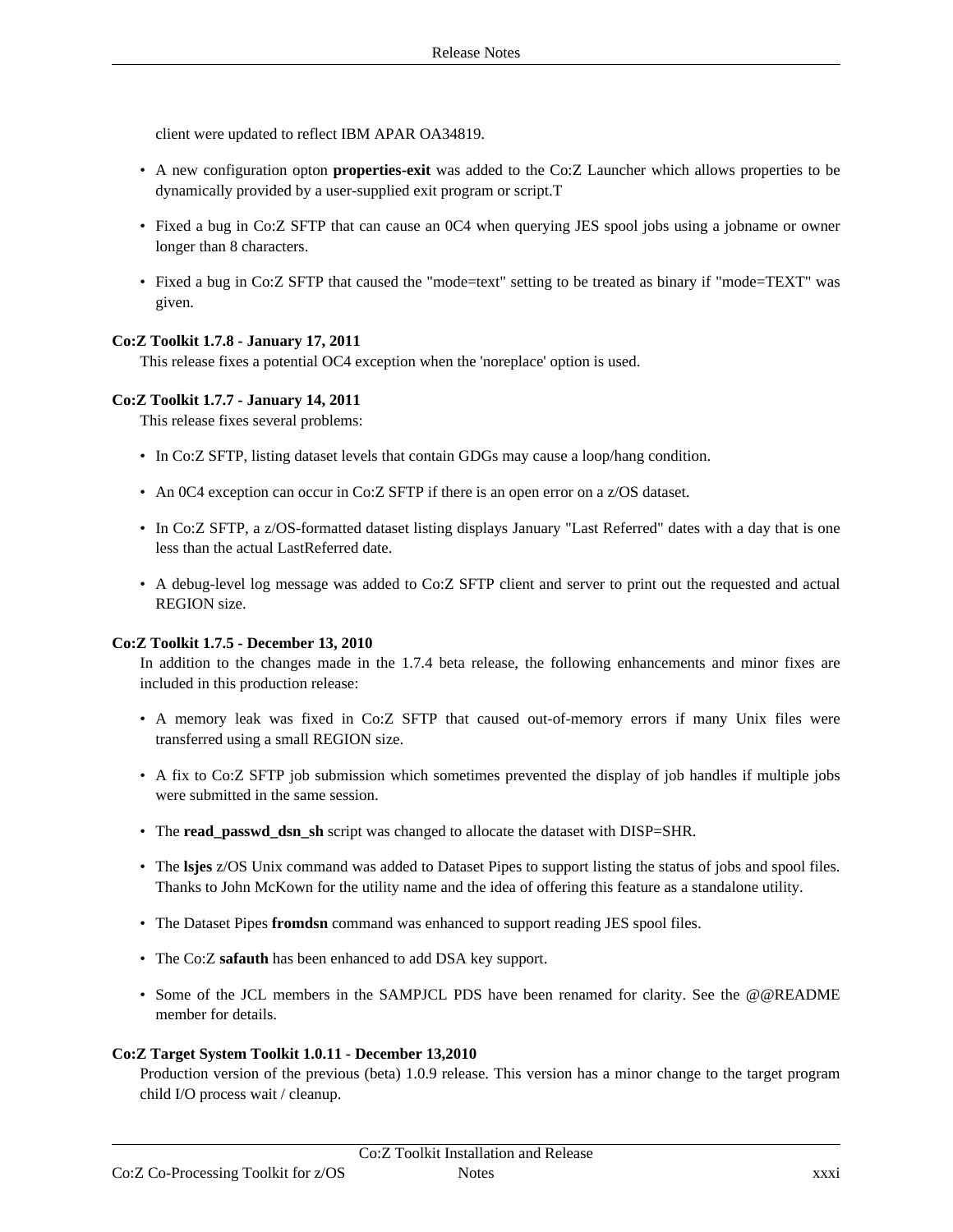#### **Co:Z Target System Toolkit 1.0.9 - September 30,2010 (Beta Release)**

**Note:** This release of the Co:Z Target System Toolkit should only be used with version 1.7.4 or later of the z/OS Co:Z Launcher. Previous versions are still compatible with Co:Z Launcher 1.7.4.

- CoZAgent changed to emit a "Waiting for completion..." message every five minutes. This may be helpful to keep the ssh session alive in some environments where the connection may otherwise timeout.
- CoZAgent changed to detect cleanup errors with the stdin/stdout/stderr handlers and to exit with RC=103 if one of these child processes did not complete successfully.
- CoZClient and the fromdsn/todsn clients changed to support a new environment variable: **COZ\_SSH\_OPTS**. This environment variable can be set in a client-initiated ssh connection to set user@host and any other ssh option defaults. This variable should not be set when running under the Co:Z Launcher.

#### **Co:Z Toolkit 1.7.4 - September 28, 2010 (Beta Release)**

- Co:Z SFTP significant enhancements to JES support:
	- Support for submitting jobs to internal reader A handle/name can be used to refer to submitted jobs. New settings **jesrecfm** and **jeslrecl** can be used to control format of internal reader dataset.
	- A new setting **jesjobwait** allows for waiting for job completion before listing or downloading spool files.
	- Support for downloading concatenated spool files for a job.
	- Selection of spool files by either dsid or [step.[procstep.]]ddname.
	- New setting **jesstatus** can be used to filter job listing by status.
	- sftp-server.sh changed to remove empty log files on completion.
	- Fixed bug where fixed options could be overridden.
- Co:Z Launcher
	- Added ssh-le-options to property to allow setting of RUNOPTS for ssh child process. Set the default in COZCFGD so to set the initial HEAP size for Ported Tools OpenSSH to avoid storage allocation problem.
	- Fixed a timing bug that sometimes results in not cleaning up child processes. Before this fix, target fromdsn/todsn commands occasionally do not get cleaned up properly.
- Enhanced to **safauth** command to allow **volser** option.
- Fixed bug in **genlines** command in processing **-l rdw** option.

#### **1.7.2 - July 23, 2010**

• Made the Co:Z toolkit compatible with IBM Ported Tools for z/OS version 1.2. Specifically, components in the toolkit that spawn the ssh client have been changed to spawn with a default setting of \_BPX\_SHAREAS=YES (the old default value was MUST). This accomodates IBM's change to ssh that requires it to run in a separate address space.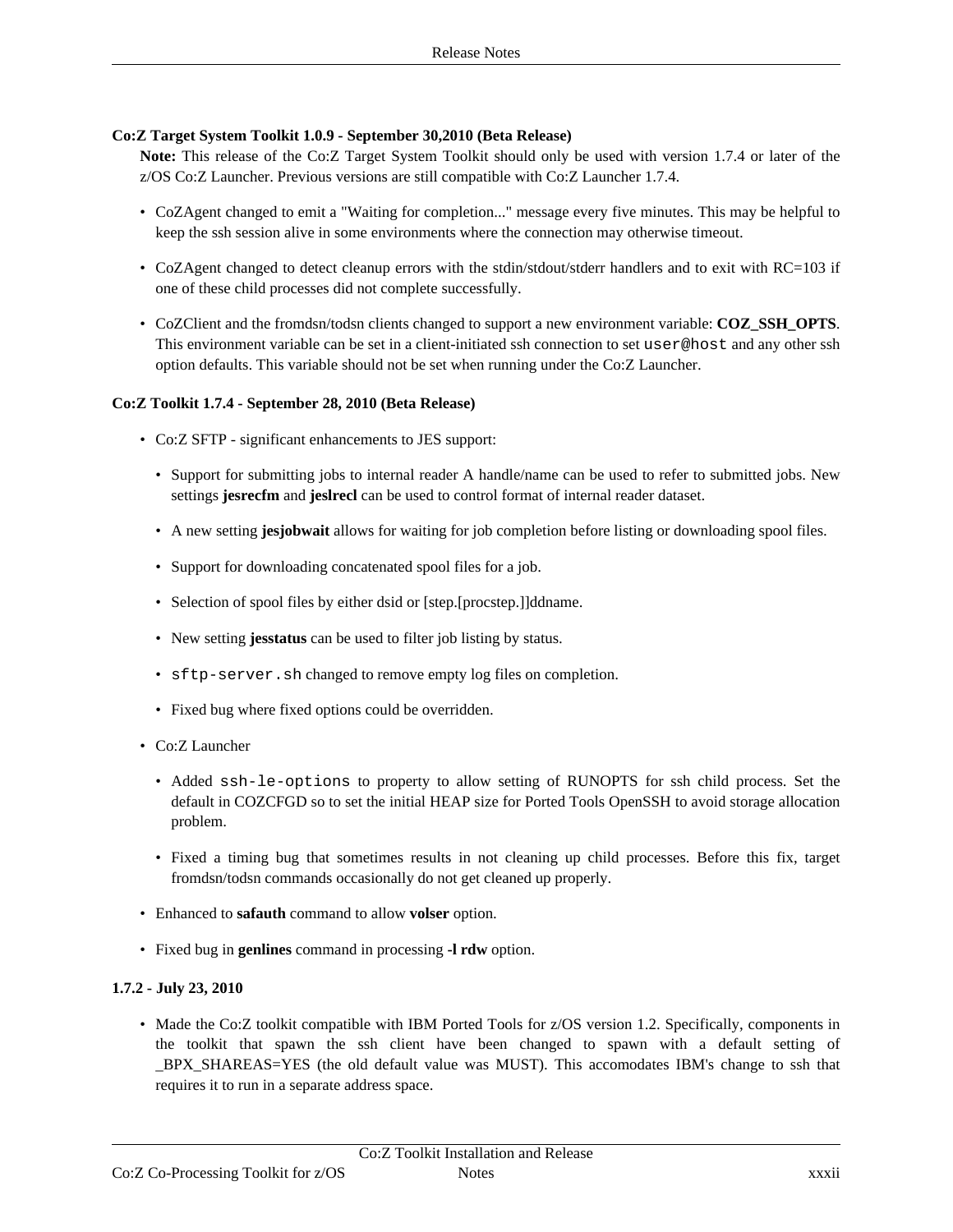• Added create-symlinks.sh script in the Co:Z install directory. This script can be used to add or replace the symbolic links to the commonly used Co:Z executables.

#### **1.7.1 - <not released - items below are included in all subsequent releases>**

- Added new option (no)replace.
- Changed the way the sftp-server log filenames are calculated to eliminate a potential race condition on the name.

#### **1.7.0 - June 8, 2010**

- Added support for new /etc/ssh/cozsftp\_config and /etc/ssh/cozsftp\_server\_config site configuration files.
- Fixed a problem traversing from  $/$  + to its parent (root).
- Enhanced sftp-server. sh to write a message to the console if the log file or /tmp is full.
- Sample configuration and .rc files are now packaged in a samples directory.
- Changed product to use a more corporate-friendly free *[Community](http://coztoolkit.com/docs/coz/licenses.html) License* and made Co:Z FTP-SSH Proxy an add-on component. See the licensing *[FAQ](http://coztoolkit.com/products/coz_license_faq.html)* for more information.

#### **1.6.1 - April 16, 2010**

- Fixed a problem in Co:Z SFTP server where certain options set via the SFTP ZOS OPTIONS environment variable can cause a loop.
- Fixed a problem in Co:Z SFTP client and server where SMF records were not being cut for transfers to SYSOUT datasets.

#### **1.6.0 - March 30, 2010**

- Fixed a problem in the Co:Z SFTP where dataset write errors might not be reported correctly.
- Fixed a problem in the Co:Z SFTP server where no error was being reported if too many catalog search entries were being read during a client listing request. The client will now report a directory read error and the error log will contain a message.
- Fixed a problem in the Co:Z SFTP server which can prevent uploading to a SYSOUT dataset.
- Fixed saf-ssh-agent so that it reports the exit code of the command run under the -c option. Also fixed a potential race condition where the agent might not start in time for the ssh client to use it.
- Changed cozsftp and CozClient to retry fork() when receiving EAGAIN on z/OS. This is in response to IBM USS DOC APAR OA30943 (Problem #1).
- Added a new z/OS shell command "safauth" which can be used to check the current user's authorization for a SAF resource.

## **1.5.3 - January 19, 2010**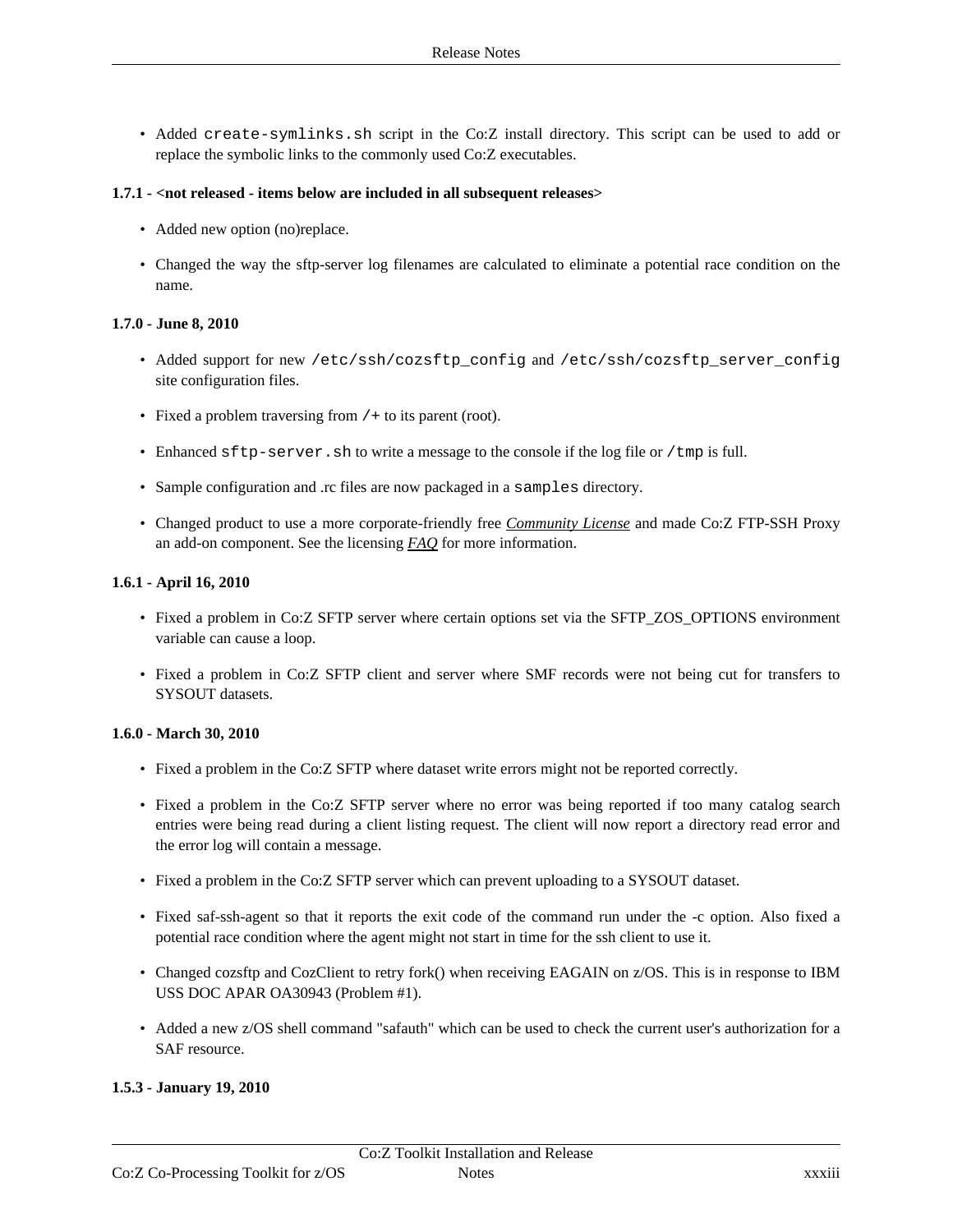- Enhanced saf-ssh-agent with a new option (-c) that accepts a command (such as ssh) to run as a child process so that it can authenticate via SAF RACDCERT digital certificates.
- Enhanced Co:Z SFTP to provide an interface to z/OS JES job status and spool files. Future releases of Co:Z will also support enhanced job submit, cancel, and purge facilities

#### **1.5.2 - December 8, 2009**

• Minor fix to Co:Z SFTP for the space=blk setting. This will cause the BPXWDYN keyword block(n) to be used, where n is either the value on the blksize keyword or 0 if the blksize keyword is not set.

#### **1.5.1 - December 2, 2009**

• Minor fix to Co:Z SFTP FTP-compatible user exit support so that check-command exits are properly called when setting the unit and ucount options.

#### **1.5.0 - November 2009**

- Support added to enable the use of RACF RSA Digital Certificates for OpenSSH client authentication. This feature can be exploited by both the Co:Z Launcher and the z/OS SFTP client (cozsftp).
- Co:Z Launcher MVS console communication has been enhanced to automatically fold input to lower case. The underscore ('\_') escape character can be used to force the character that follows to upper case.
- The todsn command -x option has been enhanced to allow the BPXWDYN DD or FI keyword to allow the use to specify a specific DD name to dynamically allocate rather than using a default system-assigned DD name.
- Fixed a problem in cozsftp with large buffers (-B option) that was causing hangs and or poor throughput.
- Fixed a problem in Co:Z SFTP so that when processing HFS/zFS files, ASCII linefeed characters (x'0a) are properly substituted for ASCII NEL characters (x'85'). This problem had affected some users who requested linerule=crlf with codepages that by default converted EBCDIC linefeed to ASCII NEL (x'85').

#### **1.4.1 - October 2009**

This release includes the following changes to Co:Z SFTP from the prior GA release:

- Support for IBM FTP compatible user exits.
- minor bug fixes to several fields in SMF 119 records that were not produced the same as IBM FTP.
- the CONDDISP=DELETE option will now delete MVS datasets or HFS/zFS files that are being written to by either the SFTP client or server in the case of an incomplete or interrupted file exchange.
- Corrected MVS dataset name handling with repect to "./" and "../" appearing in file names.
- Corrected an 0C7 that occurred when processing PDS directories with old SPF format statistics

## **1.3.2 - July 2009**

- Reworked Target System Toolkit to build on more \*nix platforms, including FreeBSD.
- Added a new dataset prefix //!xxx.yyy which forces the dataset xxx.yyy to be treated as a dataset rather than a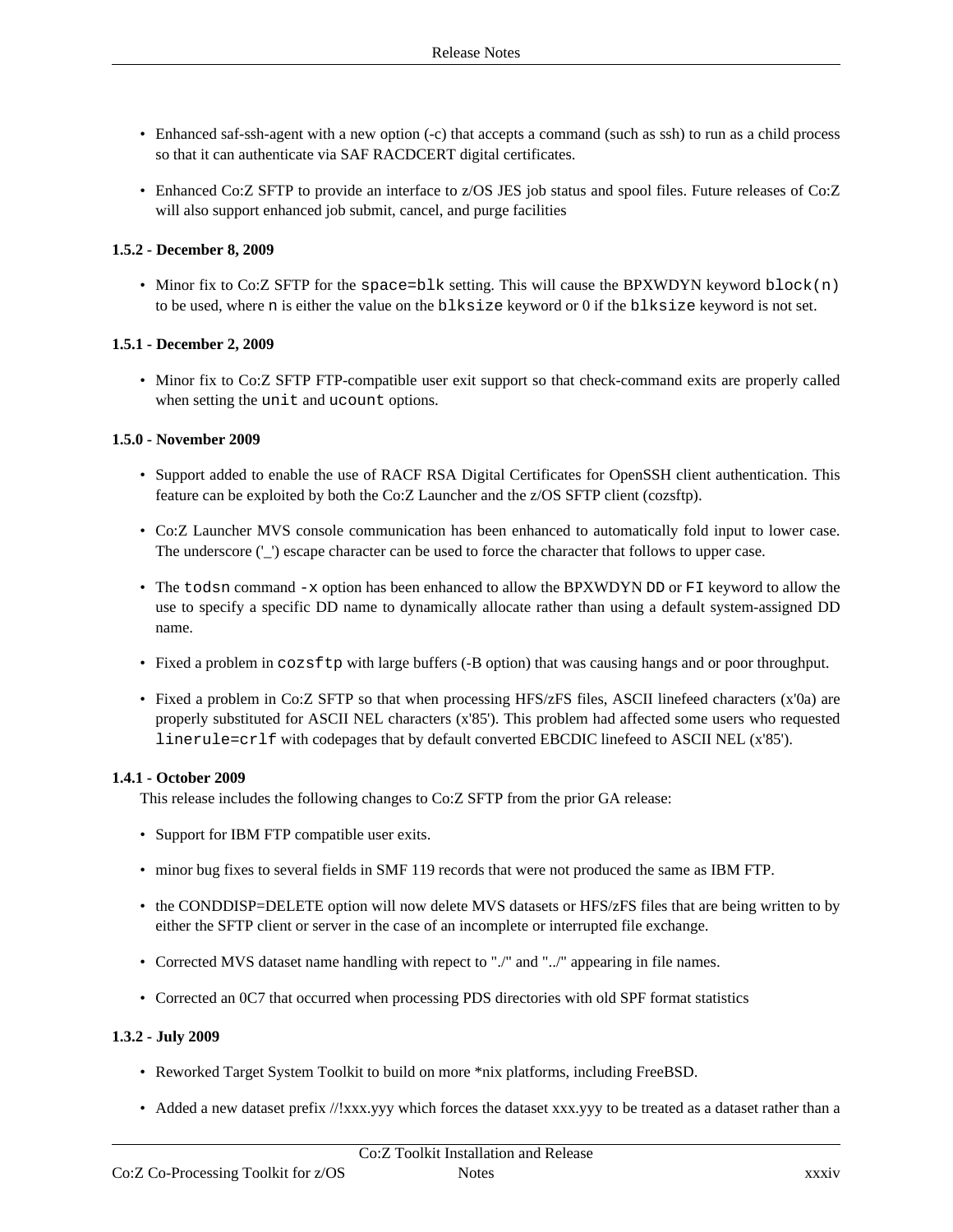"directory" even if datasets xxx.yyy.zzz exist.

- Fixed dataset estimated size calculation so as to avoid under estimating, which could cause performance problems with some SFTP clients.
- The file permissions for non-resident datasets were being reported as 000. This has been fixed so that these datasets have a mode of 0666.

#### **1.3.0 - June 2009**

- Co:Z SFTP has been enhanced to allow for an initial directory (or dataset qualifier) to be configured.
- SMF 119 records with failure codes are written when cozsftp or sftp-server terminates unexpectedly during file transfer.
- The software license has been simplified. The Co:Z components available in source form are now distributed under a more permissive license (no longer GPL).
- In some cases, dataset estimated size was not being properly estimated. This has been corrected.
- The allowmount keyword has been renamed mount to be consistent with current BPXWDYN implementations.

#### **1.2.5 - April 2009**

- Co:Z SFTP has been enhanced to allow for the recall of migrated datasets.
- DTLSPAWN has been improved and renamed COZBATCH.

#### **1.2.4 - March 2009**

- The Co:Z Launcher can now launch process on not only Windows, \*nix, etc, but also another z/OS machine. The target z/OS must also have the z/OS toolkit installed. A new "-local" option is available on the z/OS fromdsn and todsn commands that allows a remotely launches z/OS process to use local dataset I/O.
- Co:Z SFTP has been corrected to allow group and generic unit names on the BPXWDYN "unit=" setting.

#### **1.2.1 - January 2009**

This release has some minor fixes to Co:Z SFTP.

- Navigating alias dataset levels as a "directory" now works better.
- SMF recording can be completely disabled by setting the "nosmf" option in the SFTP\_ZOS\_OPTIONS environment variable.
- fixed a problem with date formatting in long directory listings while using certain locales.

#### **1.2.0 - December 2008**

- Co:Z SFTP added to the Co:Z Toolkit.
- A Beta release of Co:Z FTP-SSH Proxy has been added.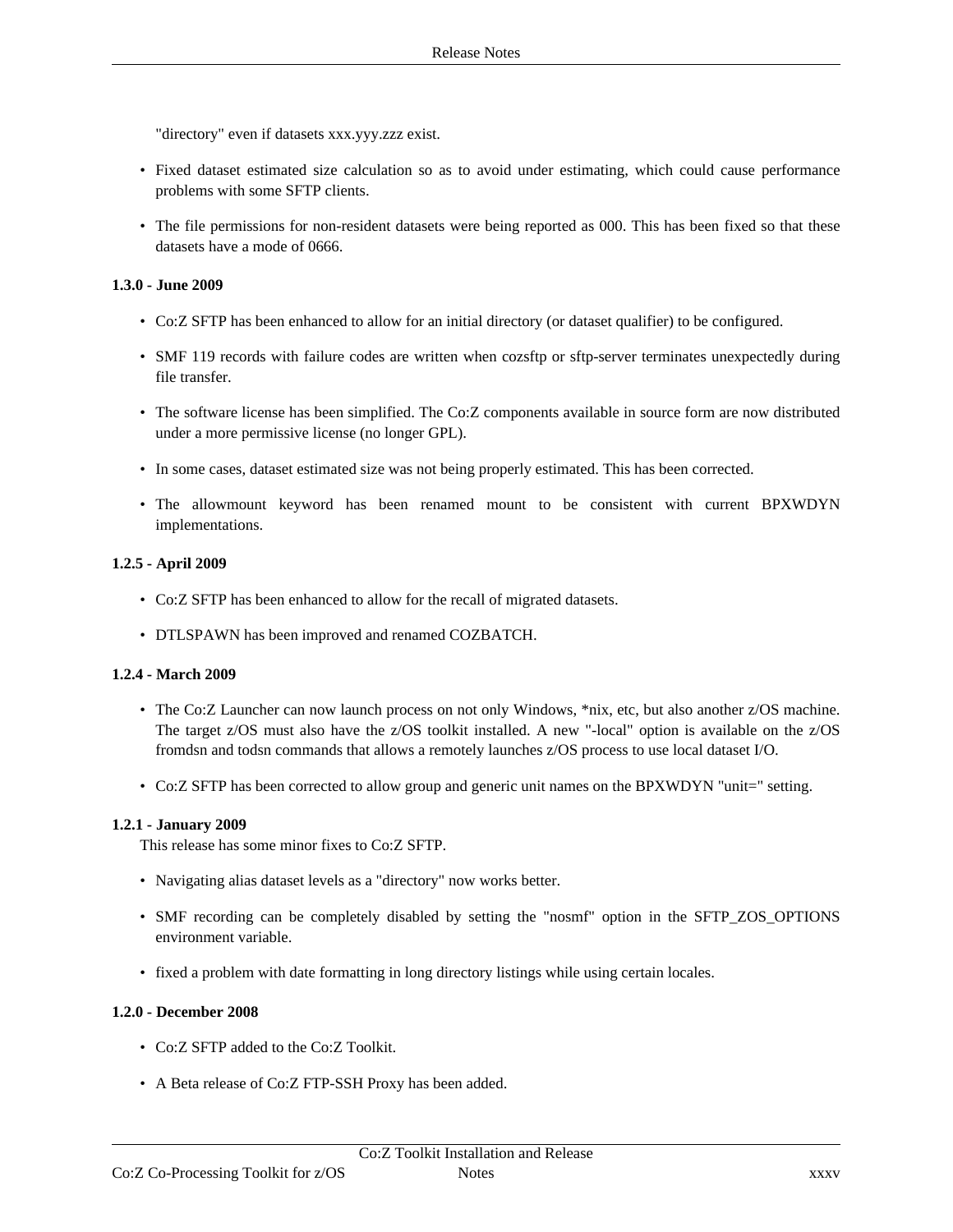#### **1.0.8 - June 2008**

- Changed todsn command so that binary or unterminated source lines properly flow to fill up output records to their maximum size. Previously, short records could result on 128kb boundaries when the output records were variable length.
- Change the todsn command so that the fopen() option "recfm=\*" is added if recfm is not specified. This causes the DCB parameters on existing output datasets to be used if not explicitly overridden.

#### **1.0.7 - May 2008**

- Changed CoZLauncher to terminate app when STOP command received.
- Changed todsn and fromdsn to honor switches that override -b.
- Changed CoZLauncher and DTLSPAWN to report region size with DEBUG level logging.
- Added the ssh-shareas property to allow the ssh client to be spawned in a separate address space if desired.

#### **1.0.6 - March 2008**

- Added the server environment variable COZ\_FORCE\_ICONV to force the use of iconv for translation, even if Unicode System Services is available.
- Increased performance of single byte character set translations.

#### **1.0.5 - February 2008**

Changed the -b option on fromdsn/todsn to disable all translation, even if a source or target codepage was specified.

#### **1.0.0 - December 2007**

Co:Z Toolkit initial release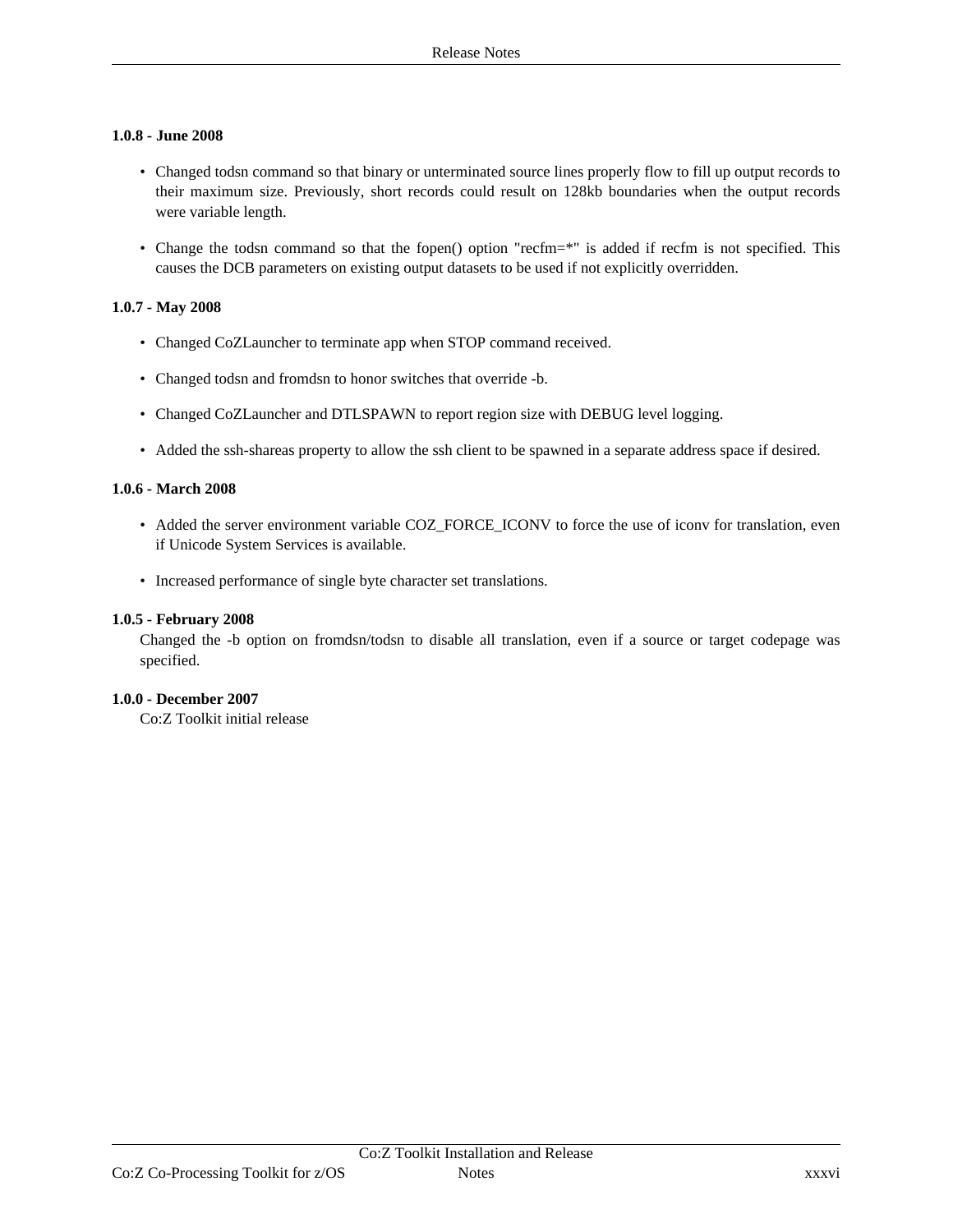# <span id="page-36-0"></span>**1. Introduction**

The Co:Z Co-Processing Toolkit for z/OS consists of the following components:

- **Co:Z SFTP:** OpenSSH SFTP extended to support Datasets, SMF logging, FTP compatible user exits, and SAF/RACF Digital Certificate authentication. See the *Co:Z SFTP [User's](https://coztoolkit.com/docs/sftp/index.html) Guide*.
- **Co:Z Batch:** An improved replacement for BPXBATCH. This utility is often used in conjunction with Co:Z Dataset Pipes, Co:Z z/OS Utilities or Co:Z SFTP. See the *Co:Z Batch [User's](https://coztoolkit.com/docs/cozbatch/index.html) Guide*.
- **Co:Z Dataset Pipes:** The Dataset Pipes commands provide flexible conversion between z/OS data sets and byte streams. These commands may be used locally or over an ssh connection. See the *Co:Z [Dataset](https://coztoolkit.com/docs/dspipes/index.html) Pipes User's [Guide](https://coztoolkit.com/docs/dspipes/index.html)*.
- **Co:Z Launcher:** The Launcher is a batch utility which remotely launches a process on a distributed system, redirecting input and output from that process to traditional z/OS datasets or spool files. Remote processes are securely launched using proven SSH (Secure Shell) technology to the target platform, which may be Linux, AIX, or other Unix/POSIX environments. See the *Co:Z [Launcher](https://coztoolkit.com/docs/coz/index.html) User's Guide*.
- **Co:Z z/OS Utilities:** The Co:Z z/OS Utilities are z/OS Unix System Services commands that can be used to access a variety of z/OS artifacts and services. See the *Co:Z z/OS [Utilities](https://coztoolkit.com/docs/zos-utilities/index.html) User's Guide*.

# <span id="page-36-1"></span>**1.1 Packaging**

<span id="page-36-2"></span>The Co:Z Toolkit consists of two packages:

# **Co:Z Toolkit for z/OS**

- **Installed package elements:**
	- Co:Z install directory (zFS 20MB)
		- Co:Z SFTP (client and server)
		- Co:Z Dataset Pipes
		- Co:Z z/OS Utilities
		- Sample scripts
		- man pages
	- Co:Z LOADLIB (PDSE 3 cyl)
		- Co:Z Batch
		- Co:Z Launcher
	- Co:Z SAMPJCL (PDS 1 cyl)
		- Sample JCL and PROC
- **z/OS Host requirements:**
	- V2R2 or later, with a minimum machine architecture of z10 and above
	- z/OS OpenSSH

See our *z/OS [OpenSSH](https://coztoolkit.com/docs/pt-quick-inst/index.html) - Quick Install Guide* for additional information.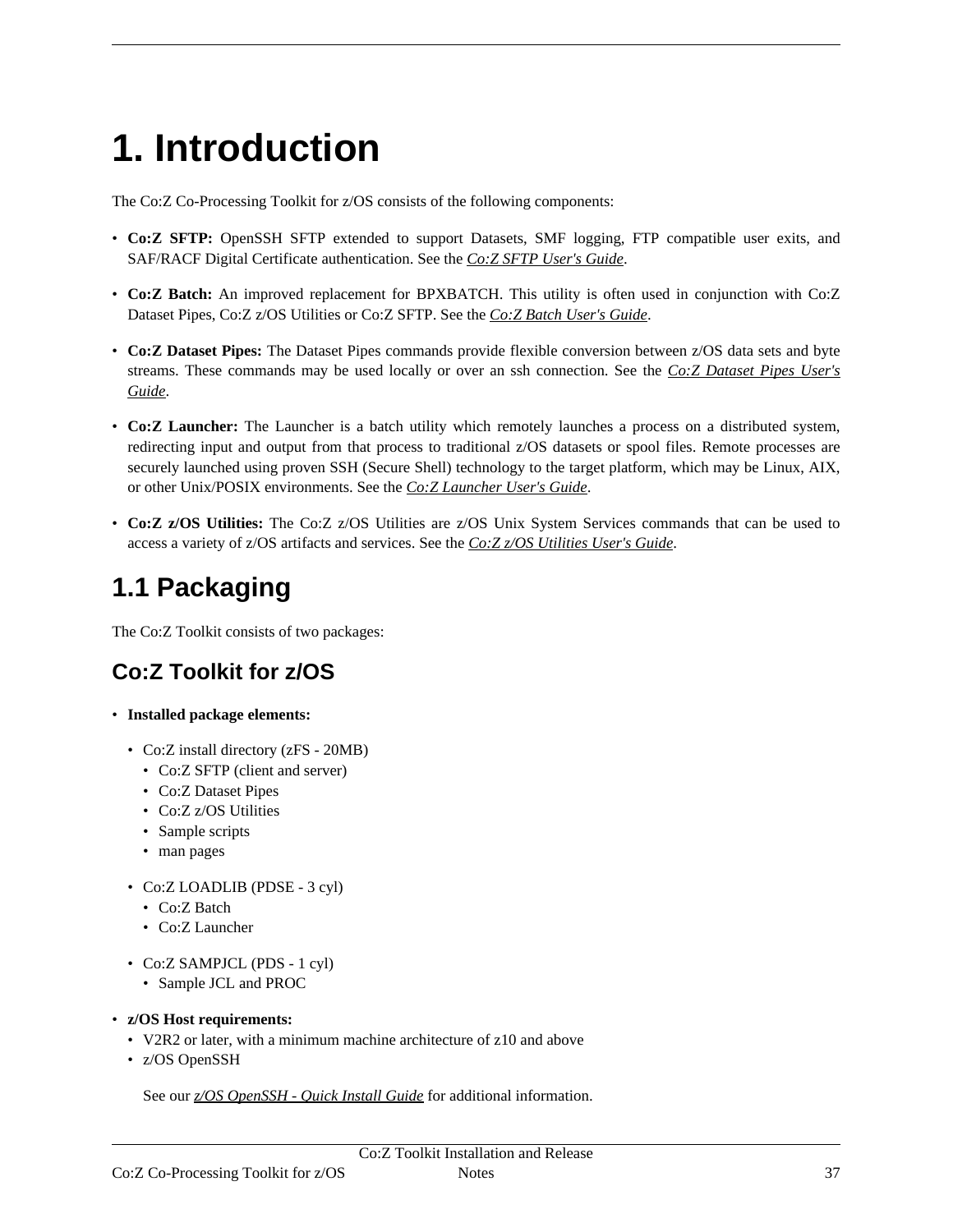# <span id="page-37-0"></span>**Co:Z Target System Toolkit**

# **Note**

The Target system toolkit is only required by the Co:Z Launcher and / or remote Dataset Pipes components. All other toolkit components (e.g. Co:Z SFTP) run on z/OS and do not require target system toolkit installation.

The Co:Z Target System Toolkit is supported on a wide variety of distributed platforms, including Linux, AIX, and other Unix/Posix platforms.

#### • **Package Contents:**

- Co:Z Launcher Agent
- Co:Z Dataset Pipes client commands

#### • **Target System Toolkit requirements:**

- OpenSSH sshd
- sshd\_config AllowTcpForwarding=yes for target userid
- Source code is available for the traditional configure, make, make install process.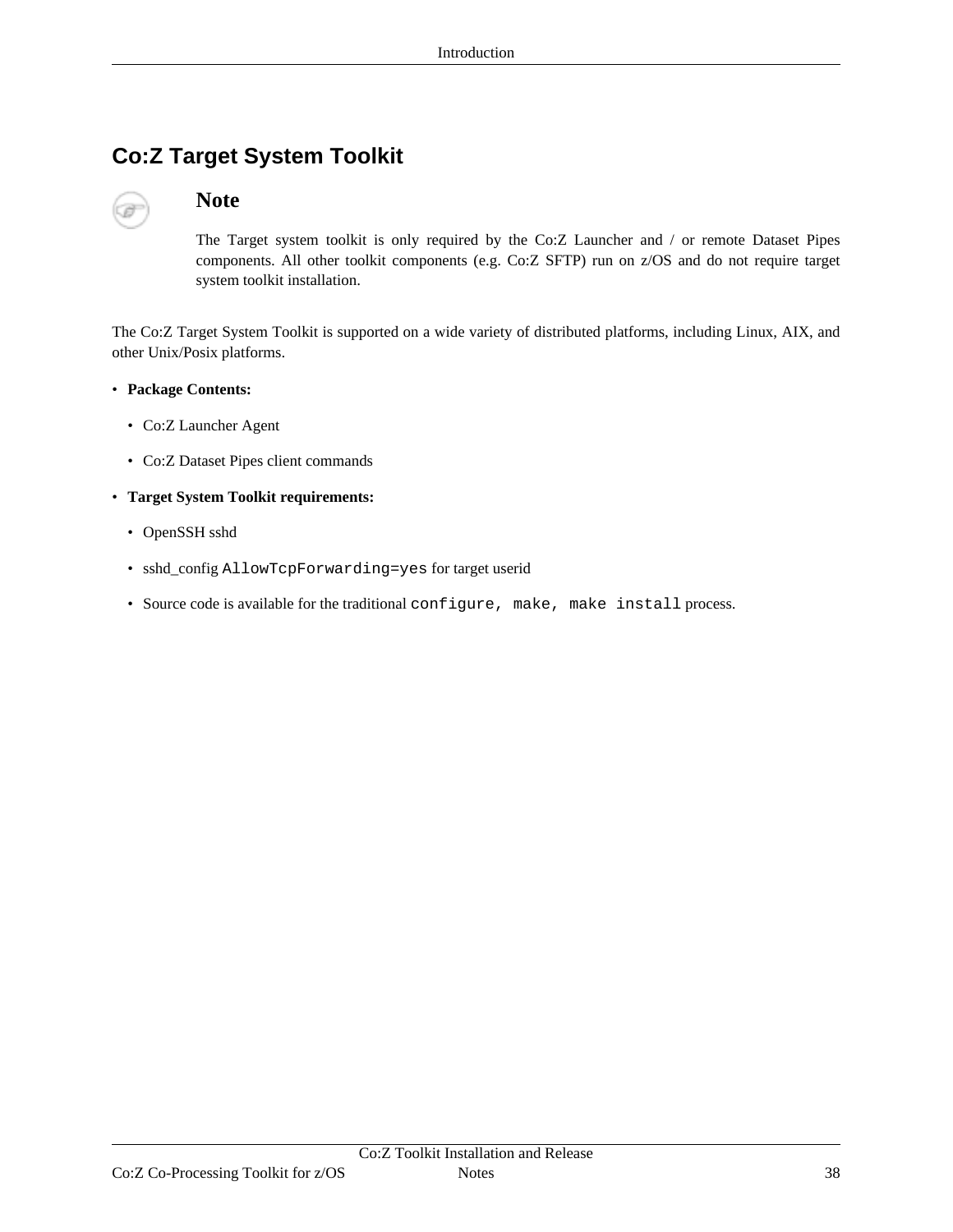# <span id="page-38-0"></span>**2. Installation**

# <span id="page-38-1"></span>**2.1 Co:Z Toolkit for z/OS**

This section explains how to install the Co:Z Toolkit on z/OS. Once the toolkit is installed, individual components can be configured for use. For component configuration details, consult the user's guides (referenced in *C[hapter](#page-36-0) 1, [Introduction](#page-36-0)*).

For questions, please visit the *Dovetailed [Technologies](https://coztoolkit.com/forum) Co:Z Forum*

- 1. Download the Co:Z z/OS self-extracting installer file (download available from *[coztoolkit.com](https://coztoolkit.com/downloads/coz/index.html)*).
- 2. Upload **coz-vv.rr.mm.bin** file to the z/OS zFS file system. Make sure you transfer the file with a binary mode transfer option.
- 3. Verify that the cksum command (cksum coz-vv.rr.mm.bin) results match the checksum values published on the website download page.
- 4. The installation script requires a small amount of temporary space to run successfully. Ensure that your  $/\text{tmp}$ file system is not full.
- 5. The installing userid should be either UID=0 or have BPX.SUPERUSER authority or have both BPX.FILEATTR.APF and BPX.FILEATTR.PROGCTL authority. These permissions are required in order to enable APF authorization on the ssh-socket-info utility and to mark Co:Z SFTP programs as **program controlled**. If these permissions are not available during installation, the product will still install but may not work properly if SMF recording is enabled. See the *Enabling SMF [recording](https://coztoolkit.com/docs/sftp/smf-support.html#ssh-socket-info)* section in the Co:Z SFTP User's Guide for additional information.
- 6. Make the installer file executable:

\$ **chmod +x coz-vv.rr.mm.bin**

#### 7. Run the installer:

#### \$ **./coz-vv.rr.mm.bin**

```
This software is licensed under the Co:Z Community License Agreement available
https://coztoolkit.com/docs/coz/licenses.html or as part of this
install package in file LICENSE (the "License").
```
Please read the License carefully. The License sets forth the terms on which Dovetailed Technologies, LLC, a U.S. Missouri limited liability company, makes available the Co:Z Co-Processing Toolkit for z/OS at no charge for download, installation and use by the community.

THIS COMMUNITY LICENSE DOES NOT PERMIT OUTSOURCERS TO MANAGE, OPERATE, OR SUPPORT THE SOFTWARE.

By downloading, installing or using the software, you acknowledge that you have read, understand and agree to be legally bound by the License.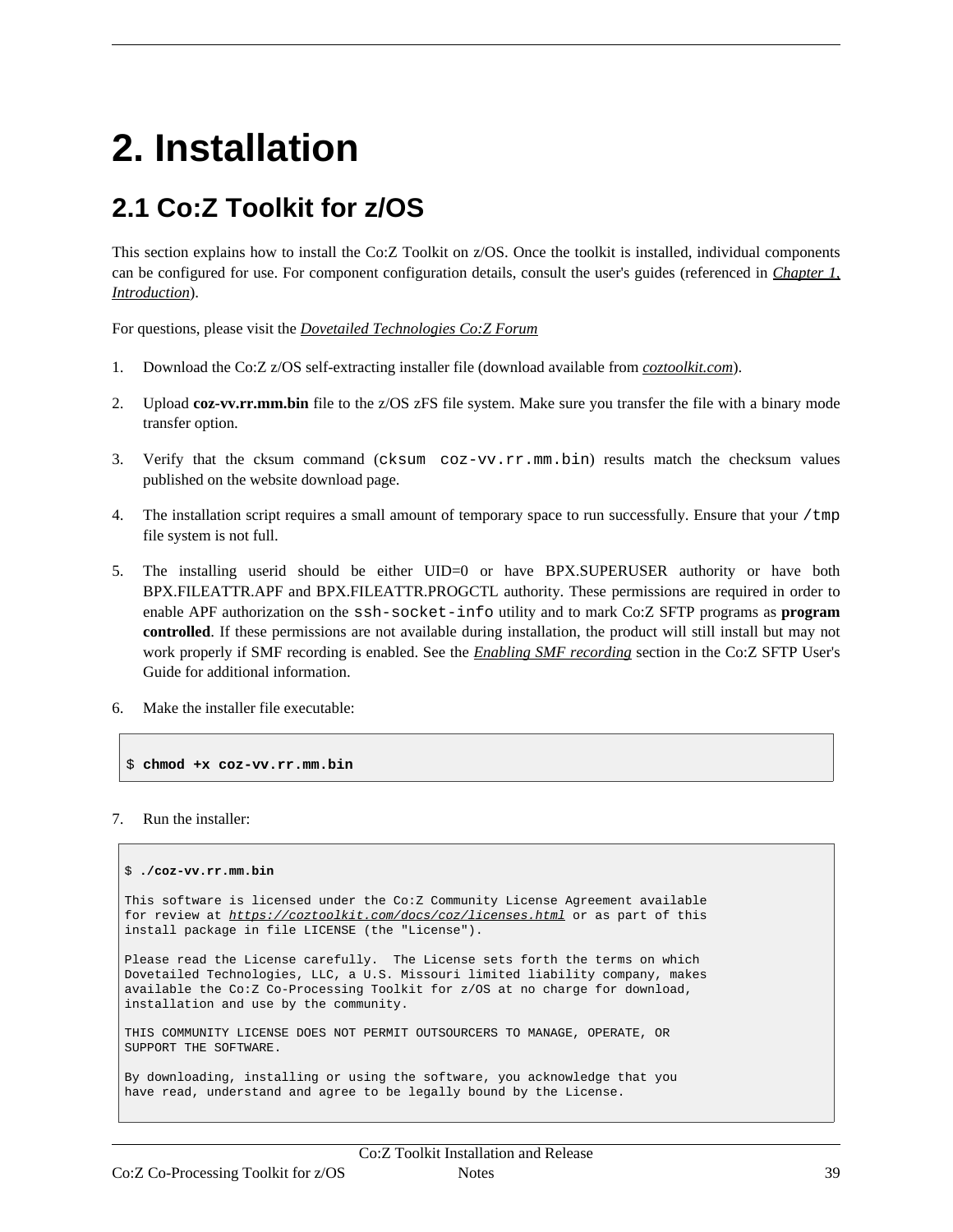```
Do you agree to the above license terms? [yes or no]
yes
Enter home directory [/usr/local/coz] : ❶
(Enter)
/usr/local/coz is not an existing directory, create it? [y/n] :
y
Enter new or existing target PDSE load module library name [SYS1.COZ.LOADLIB]: ❷
(Enter)
The PDSE load module library 'SYS1.COZ.LOADLIB' does not exist, create it? [y]:
y
/usr/local/coz/loadmodules/COZBATCH -> //'SYS1.COZ.LOADLIB(COZBATCH)': executable
/usr/local/coz/loadmodules/COZLNCH -> //'SYS1.COZ.LOADLIB(COZLNCH)': executable
Enter new or existing PDS for Co:Z Sample JCL and PROCs [SYS1.COZ.SAMPJCL]: ❸
(Enter)
The PDS 'SYS1.COZ.SAMPJCL' does not exist, create it? [y]:
y
/usr/local/coz/sampjcl/@@README -> //'SYS1.COZ.SAMPJCL(@@README)': text
/usr/local/coz/sampjcl/COZCFGD -> //'SYS1.COZ.SAMPJCL(COZCFGD)': text
/usr/local/coz/sampjcl/COZPROC -> //'SYS1.COZ.SAMPJCL(COZPROC)': text
...
Enter PATH directory in which to create command symlinks or 'none' [/usr/local/bin]: ❹
(Enter)
created symlink /usr/local/bin/catsearch -> /usr/local/coz/bin/catsearch
created symlink /usr/local/bin/cozserver -> /usr/local/coz/bin/cozserver
created symlink /usr/local/bin/cozsftp -> /usr/local/coz/bin/cozsftp
created symlink /usr/local/bin/fromdsn -> /usr/local/coz/bin/fromdsn
created symlink /usr/local/bin/pdsdir -> /usr/local/coz/bin/pdsdir
created symlink /usr/local/bin/read_passwd_dsn.sh
                   -> /usr/local/coz/bin/read_passwd_dsn.sh
created symlink /usr/local/bin/saf-ssh-agent -> /usr/local/coz/bin/saf-ssh-agent
created symlink /usr/local/bin/safauth -> /usr/local/coz/bin/safauth
created symlink /usr/local/bin/todsn -> /usr/local/coz/bin/todsn
created symlink /usr/local/bin/zsym -> /usr/local/coz/bin/zsym
FOMF0303I /usr/local/bin/ssh-socket-info: chattr() error: rv=-1, errno=8B, rsn=0924041A ❺
***
Unable to set extended attributes for program bin/ssh-socket-info
 - see installation guide for more informantion
***
You should update user profiles so that MANPATH contains: /usr/local/coz/doc/man
*** Co:Z Installation complete ****
(see README and LICENSE in install root directory for more information)
```
- ❶ Enter the name of a new or existing zFS or HFS directory that will become the top-level "home" directory for the Co:Z Toolkit installation. This directory must be in a filesystem that is writable by the installing user and contains 12MB of free space. If you supply the name of an existing directory that is not empty, you will be prompted to continue, as it is not generally advisable to overlay an existing installation with a new version.
- ❷ The fully-qualified name of the PDSE library to contain the Co:Z Launcher and Co:Z Batch program objects. If this dataset exists, it must be a PDSE and existing Co:Z load modules will be replaced.
- ❸ The fully-qualified name of the PDS library to contain sample JCL for the Co:Z Toolkit. If this dataset exists, if must be RECFM=FB,LRECL=80 and existing members with the same names will be replaced.
- ❹ Several Co:Z Toolkit Unix commands, such as **cozsftp**, **fromdsn**, **todsn**, etc. should be made available in user's PATH. One option is to customize /etc/profile to add <COZ\_HOME>/bin to the PATH, but an alternative is to create symbolic links in an existing PATH directory to the Co:Z user commands in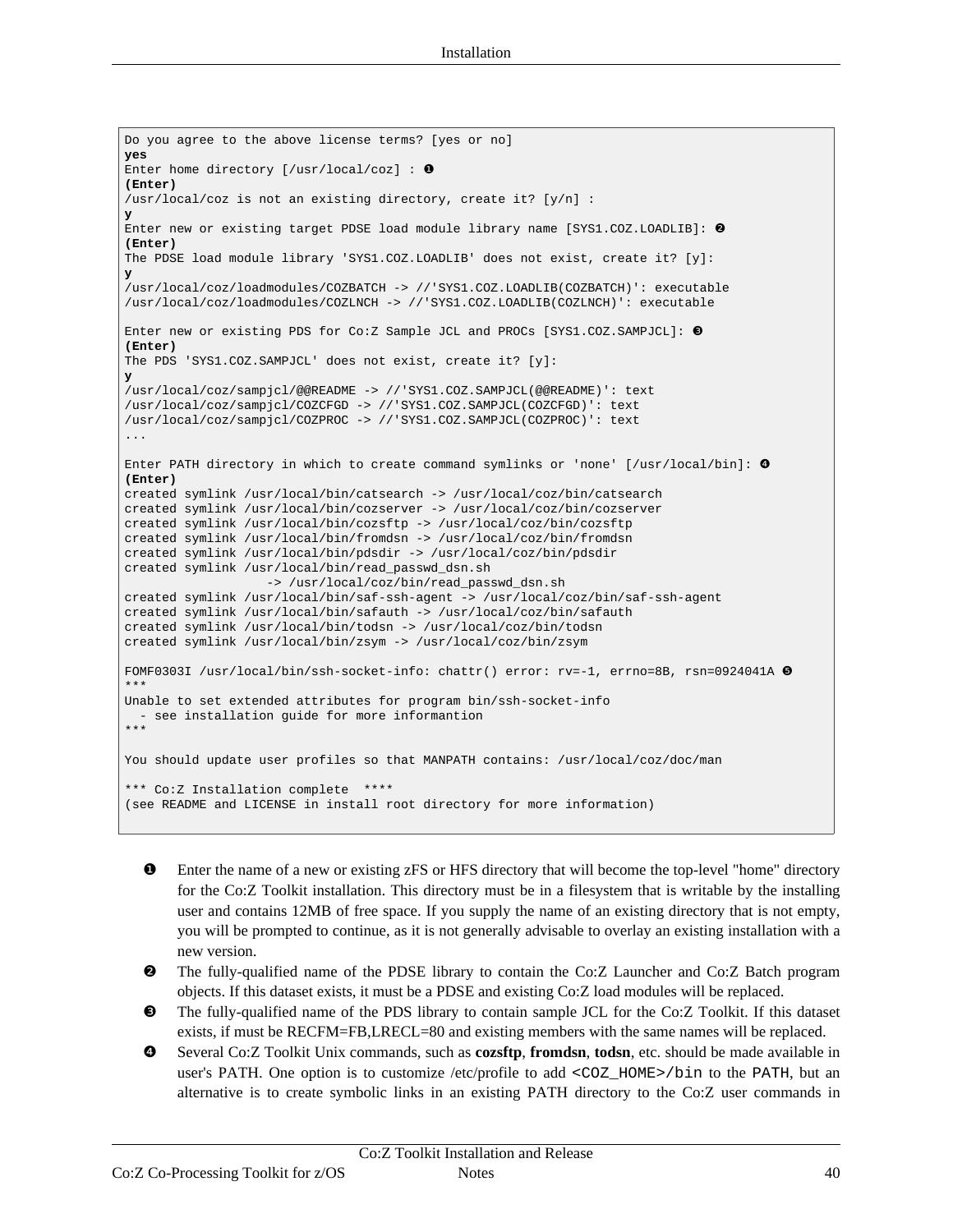<COZ\_HOME>/bin.

To have the installation script create symbolic links, enter the name of the existing directory in which to create the links, or none to skip. When creating symlinks, this script will prompt you before replacing existing symlinks or files.

The <COZ\_HOME>/install/create-symlinks.sh script can be used to create these links at a later time, or to replace links to one Co:Z home directory (version) with links to another. See the comments in this script for more information and example usage.

- ❺ These messages will appear if the installing userid does not have READ access to the BPX.FILEATTR.APF SAF resource. Co:Z will install properly and can be used, but the SMF socket information is not guaranteed to be accurate. A similar error will occur if BPX.FILEATTR.PROGCTL permission is not available to mark Co:Z SFTP programs as "program controlled"
- 8. z/OS OpenSSH is a prerequisite for Co:Z. Proper configuration and tuning of z/OS OpenSSH can greatly improve overall performance, specifially for z/OS ssh client startup times. See our *IBM z/OS [OpenSSH](https://coztoolkit.com/docs/pt-quick-inst/index.html) - Quick [Install](https://coztoolkit.com/docs/pt-quick-inst/index.html) Guide* for additional information.
- 9. Review the @@README member of the PDS containing Co:Z Sample JCL and PROCS. Review the following component specific members ensuring that they have been correctly tailored for your configuration by the installation process:
	- **Co:Z Launcher and Dataset Pipes:** COZPROC and COZCFGD
		- The RUNLNCH, RUNLNCHK, and RUNLNCHP are basic Co: Z Launcher samples using different authentication methods. Additional *[examples](https://coztoolkit.com/docs/coz/cookbook.html)* can be found in the User's Guide.
	- **Co:Z SFTP:** SFTPPROC and SFTPIND
		- While other samples are provided, the SFTPSAMP member contains sample JCL for the perferred method of using the Co:Z SFTP client in batch. These samples use the Co:Z SFTP batch scripts installed in <COZ\_HOME>/samples/sftp\_batch. See *Using the Co:Z [SFTP](https://coztoolkit.com/docs/sftp/client.html#client-batch) client in batch* in the User's Guide for additional information.
- 10. For additional configuration and usage information, refer to the indiviual component User's Guides:
	- *Co:Z SFTP [User's](https://coztoolkit.com/docs/sftp/index.html) Guide*
	- *Co:Z Batch [User's](https://coztoolkit.com/docs/cozbatch/index.html) Guide*
	- *Co:Z [Dataset](https://coztoolkit.com/docs/dspipes/index.html) Pipes User's Guide*
	- *Co:Z [Launcher](https://coztoolkit.com/docs/coz/index.html) User's Guide*
	- *Co:Z z/OS [Utilities](https://coztoolkit.com/docs/zos-utilities/index.html) User's Guide*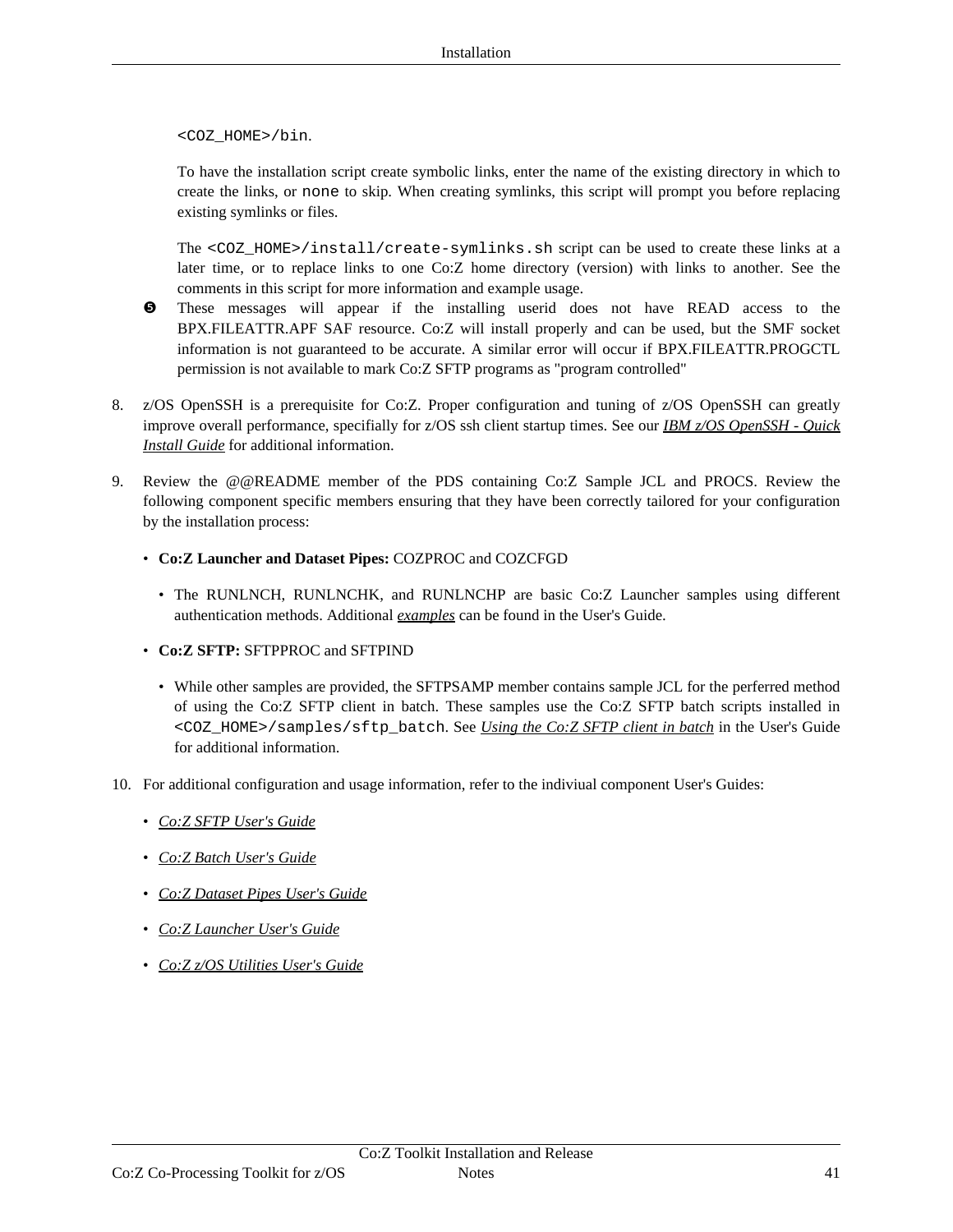# <span id="page-41-0"></span>**2.2 Co:Z Target System Toolkit**



# **Note**

These steps are required only if you wish to use POSIX as a Target system for the Co:Z Launcher or the Dataset Pipes commands remotely. *You do not need to install Co:Z on a remote system in order to use Co:Z SFTP.*

# <span id="page-41-1"></span>**Configure and test sshd**

Most Linux and Unix distributions include *Ope[nSSH](http://openssh.com)*. Follow the instructions for your operating system for installing and configuring the OpenSSH server (sshd) on your system.

1. Test logging into ssh locally

```
linux$ ssh <userid>@localhost
The authenticity of host 'localhost (127.0.0.1)' can't be established.
RSA key fingerprint is cc:7c:3d:b5:3e:43:5a:6f:12:e2:1a:af:80:45:ae:fa.
Are you sure you want to continue connecting (yes/no)? yes
Warning: Permanently added 'localhost' (RSA) to the list of known hosts.
<userid>@localhost's password: ******
linux$ logout
Connection to localhost closed.
```
2. Test Linux ssh from z/OS:

Repeat the above test from your z/OS userid to confirm that there are no firewall issues.

ZOS\$ **ssh -p <port> <userid>@linux\_host**

# <span id="page-41-2"></span>**Build and Install Co:Z Target System Toolkit**

**Note:** These sources have been tested on a variety of POSIX systems, but we offer no guarantees for your particular system. If you have difficulty building, please feel free to contact us regarding our testing and certification schedule.

- 1. Transfer (in binary) the Co:Z Target System Toolkit source tarball coz-toolkit-v.r.m.tar.gz from the website *[downloads](https://coztoolkit.com/downloads/coz/index.html) page* to your target system.
- 2. Extract the source:

\$ **tar -xzvf ../coz.v.r.m-src.tar.gz**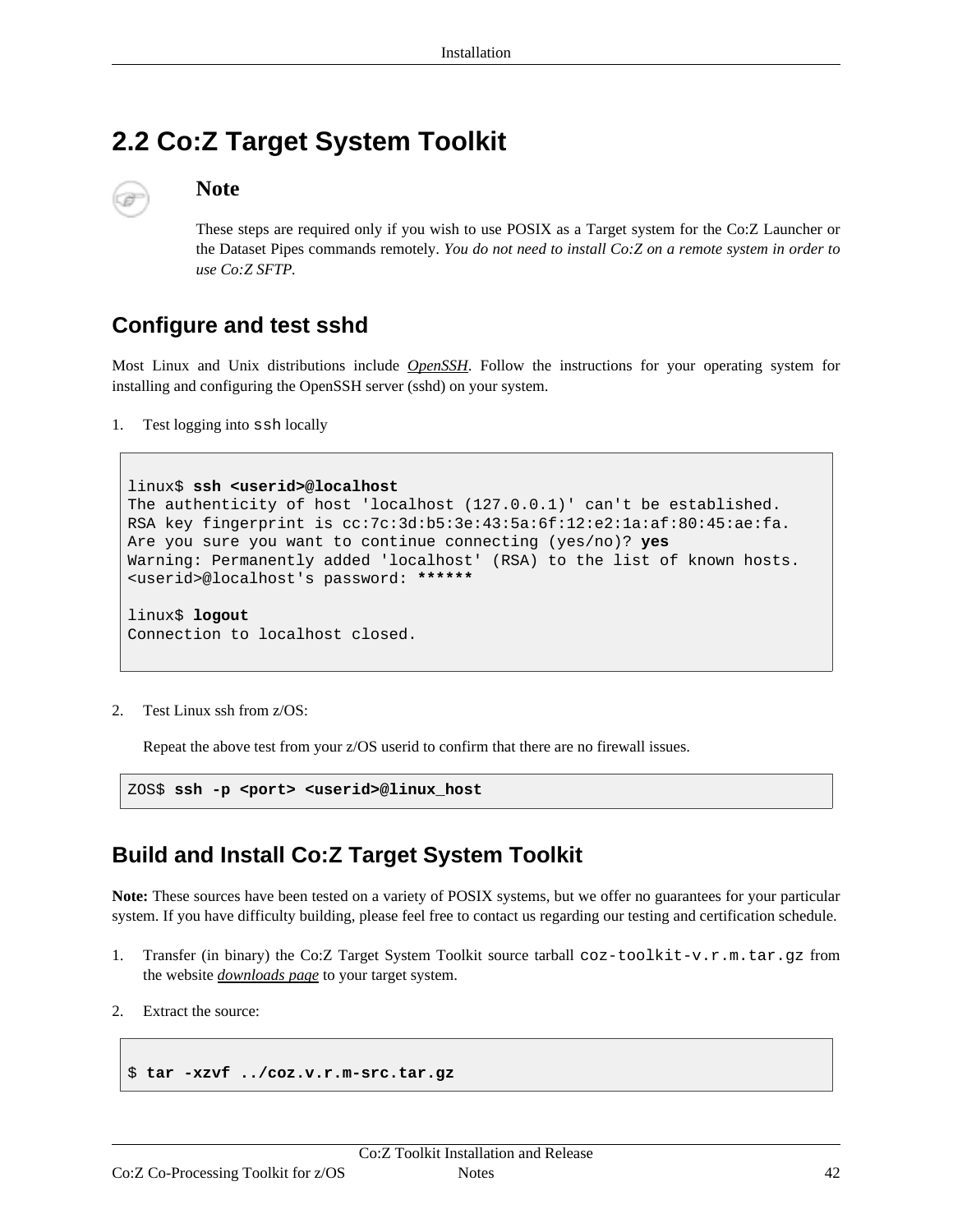#### 3. Build:

**AIX Note:** If you wish to build with xlC, you will need to export CXX=xlC and export CXXFLAGS=-qarch=pwr5 prior to the following steps.

```
$ cd coz-toolkit-v.r.m
$ ./configure
$ make
```
4. Install:

Note: root access will be required to install at the default location, which is /opt/dovetail/coz

# **make install**

**Note:** the installation directory must be in the default PATH used when logging into sshd. On some some distros, you may need to update /etc/profile to add these binaries to PATH (See *this FAQ [entry](#page--1-0)*).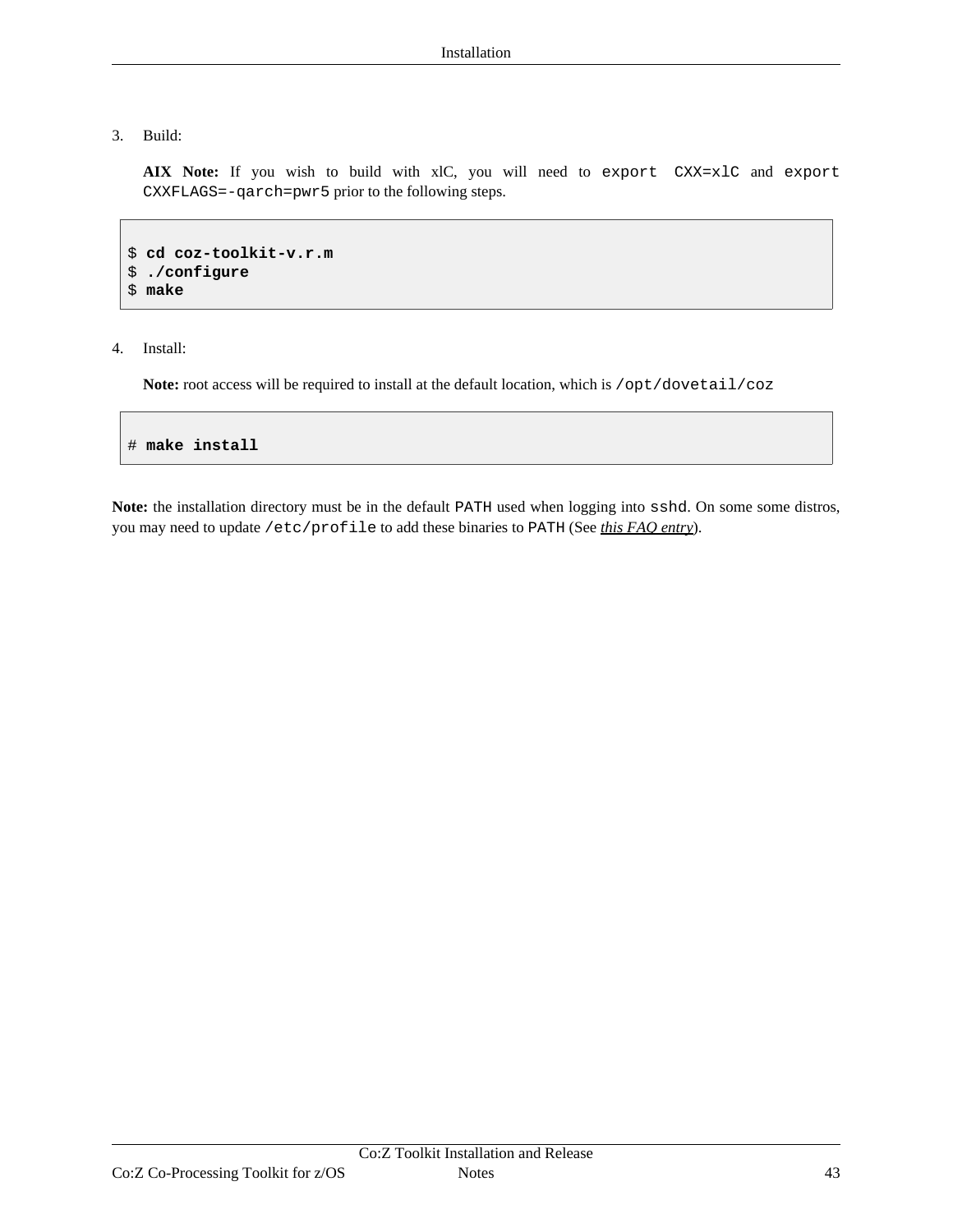# <span id="page-43-0"></span>**Appendix A. Setting up a test OpenSSH system on z/OS**

It's sometimes convenient to create your own z/OS SSHD server on an alternate port for testing purposes. You can do this without any special privileges, and the SSHD server will run fine, except that it will only allow logins for the userid that it is running under.

This is especially handy if your Systems Programmer doesn't understand immediately that adding an SSH user subsystem doesn't introduce any new security risks.

*Procedure A.1. General outline for adding a test SSHD server*

1. Create your own ssh directory, say ~/sshd, and copy the file /etc/ssh/sshd\_config into it:.

```
zos$ mkdir ~/sshd
zos$ cp /etc/ssh/sshd_config ~/sshd
```
2. In this directory, generate your host keys, as directed in the z/OS OpenSSH User's Guide.

If you can copy the keys in /etc/ssh directory, then you will avoid "host key" mismatch problems if you switch your SSH client from the production to the test server. If you do copy the production host keys, make sure that you change the file permissions to 600 so that they can't be read by others.

- 3. Edit your copy of sshd\_config:
	- a. Uncomment the Port line and set it to an available port
	- b. Uncomment / add the following lines (to use the private keys generated in the previous step):

```
HostKey ./ssh_host_rsa_key
HostKey ./ssh_host_dsa_key
```
4. From a z/OS shell, change to the directory that you created and start your copy of SSHD:

/usr/sbin/sshd -e -D -f ./sshd\_config

*Note:* If you are unable to execute /usr/sbin/sshd, you may be able to copy it to your local directory, add the execute bit (chmod  $+x \sim$ /sshd/sshd) and run the above command using this local copy.

5. To connect to your test SSHD server from a client, don't forget to use the -ssh -p port SSH option on your ssh commands.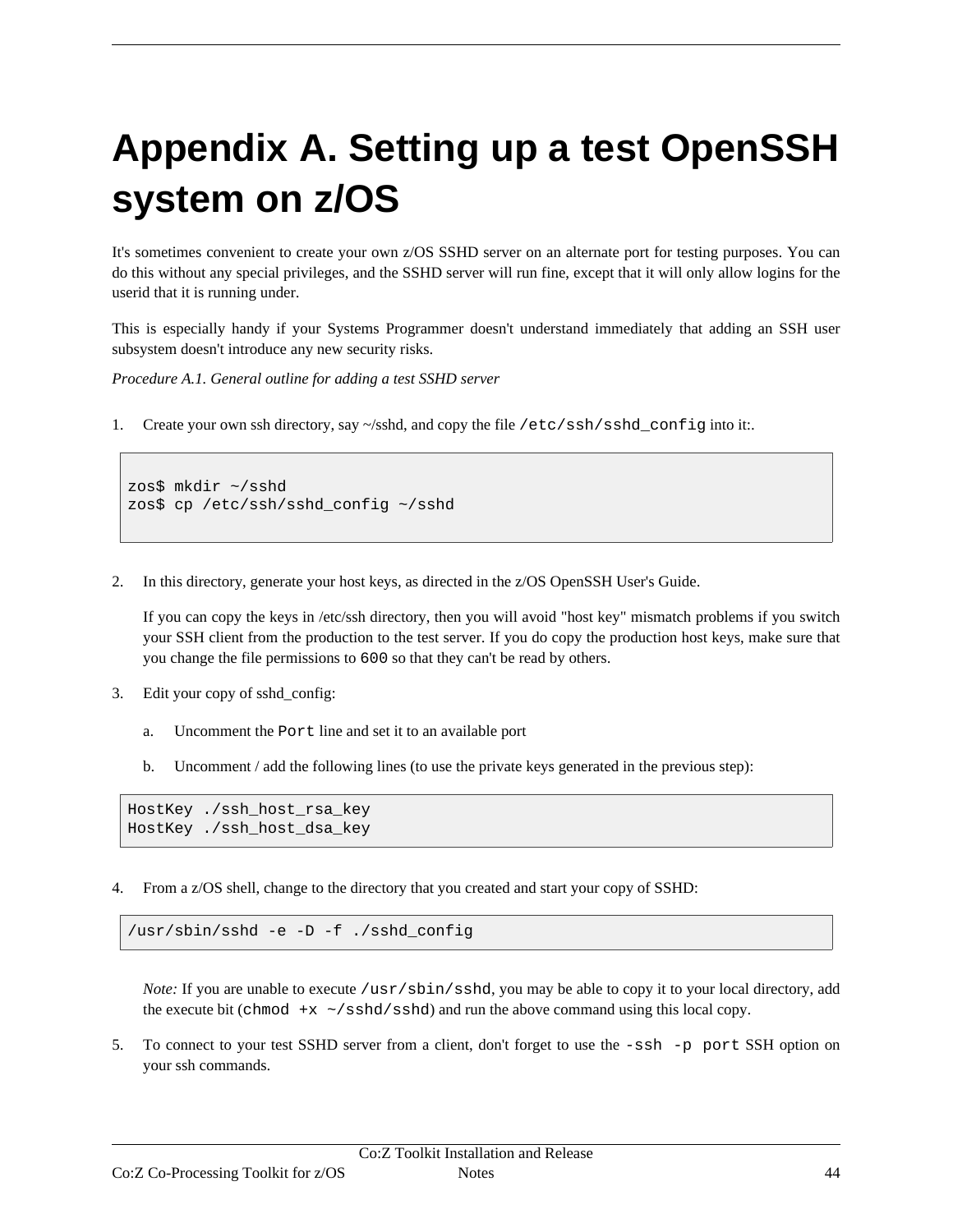# <span id="page-44-0"></span>**Appendix B. License**

The Co:Z Co-Processing Toolkit for z/OS, comprised of Co:Z Launcher, Co:Z Dataset Pipes, Co:Z SFTP, Co:Z Batch, Co:Z Utilities and Co:Z Target System Toolkit (in object code form only) is distributed under the Co:Z Community License Agreement (see below). *Note:* This community license is superseded for Co:Z Toolkit Enterprise License and Support customers. All components are distributed in binary form.

COMMUNITY LICENSE AGREEMENT

PLEASE READ THIS COMMUNITY LICENSE AGREEMENT (THIS "AGREEMENT") CAREFULLY. THIS AGREEMENT SETS FORTH THE TERMS ON WHICH DOVETAILED TECHNOLOGIES, LLC ("DOVETAIL"), A MISSOURI LIMITED LIABILITY COMPANY, MAKES AVAILABLE THE CO:Z CO-PROCESSING TOOLKIT FOR z/OS AT NO CHARGE FOR DOWNLOAD, INSTALLATION AND USE BY THE COMMUNITY. BY DOWNLOADING, INSTALLING, OR USING THE SOFTWARE, YOU ACKNOWLEDGE THAT YOU HAVE READ, UNDERSTAND, AND AGREE TO BE LEGALLY BOUND BY THIS AGREEMENT.

1. DEFINITIONS. As used in this Agreement, the following capitalized terms shall have the following meanings:

"Documentation" means Dovetail's accompanying user documentation for the Software, as may be updated by Dovetail from time to time, in print or electronic form.

"Software" means the Co:Z Co-Processing Toolkit for z/OS, comprised of Co:Z Launcher, Co:Z Dataset Pipes, Co:Z SFTP, Co:Z Batch, Co:Z z/OS Utilities and Co:Z Target System Toolkit, in object code form only, together with certain sample code and scripts in source form.

"Update" means any bug fix, enhancement, or other modification to or update for the Software issued by Dovetail for general release to the Software community.

"You" means the person or entity downloading, installing or using the Software. If you are downloading, installing or using the Software on behalf of a company or organization, the term "You" refers to both you and your company or organization, and you represent and warrant that you have authority to bind your company or organization to the provisions hereof.

2. SOFTWARE LICENSE. During the term of this Agreement, and subject to the provisions hereof, Dovetail hereby grants to You, and You hereby accept, an enterprise-wide, non-exclusive, non-transferable, non-sublicensable, royalty-free and fully paid-up license to install and use the Software on an unlimited number of Your servers, solely for Your internal business purposes, in accordance with the Documentation, and in compliance with all applicable laws and regulations. As provided in Section 3, this Agreement does not permit You to have the Software installed managed, operated, or supported by, nor does it permit You to install, manage, operate, or support the Software for, third parties. If You wish to delegate Software installation, management, operation, or support to an outsourcing services provider or other third party, You must be licensed under an available Enterprise License and Support Agreement. If You are an outsourcing services provider or other third party that wishes to install, manage, operate, or support the Software for one or more of Your customers, You must be licensed under an available Outsourcing License and Support Agreement. Please contact Dovetail for the most current enterprise and outsourcing agreement options, benefits, and pricing.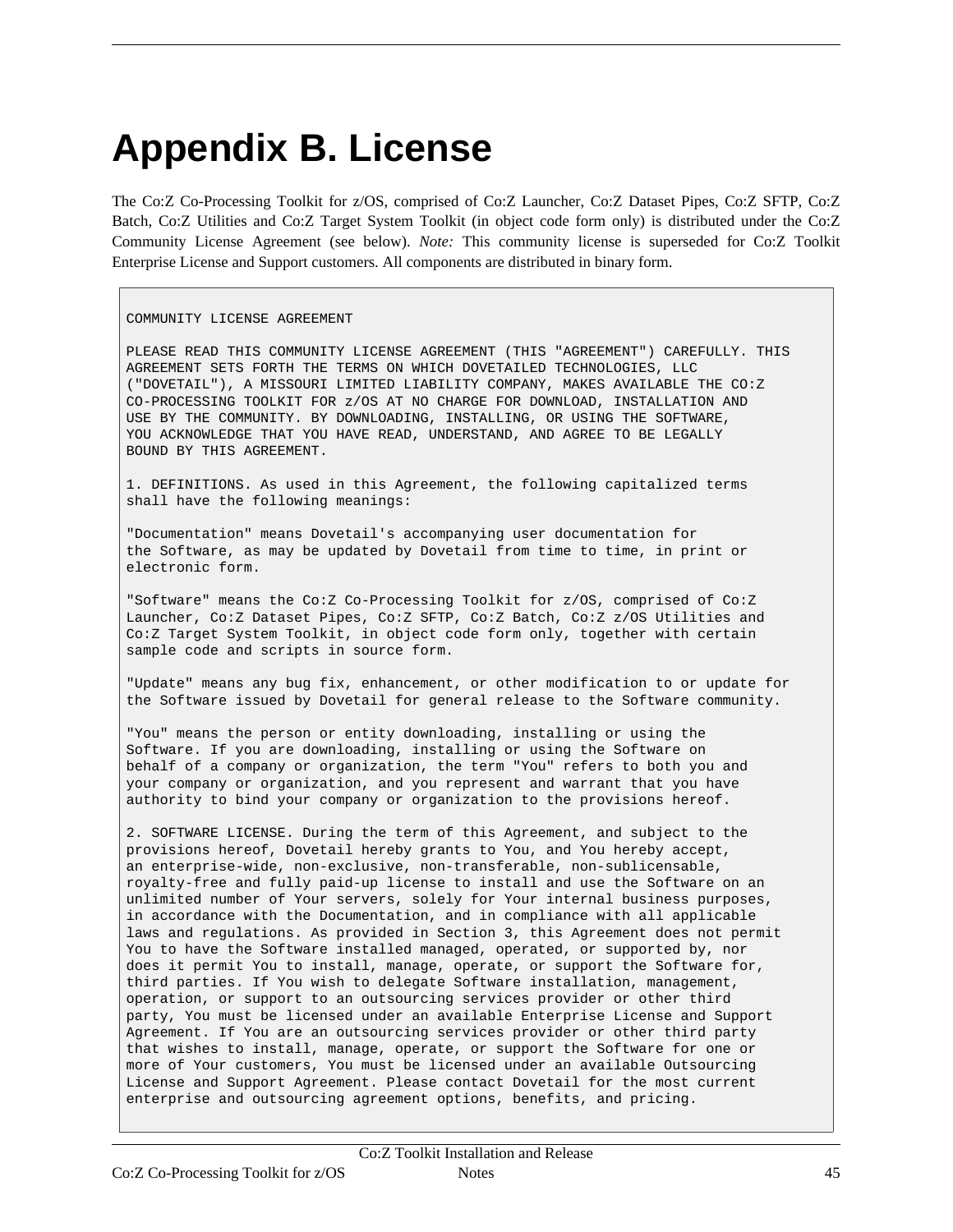3. LICENSE RESTRICTIONS. You may not install or use the Software for any purpose other than as expressly authorized under Section 2. Without limiting the foregoing, You shall not, nor shall You authorize any other person or entity to: (a) install, manage, operate, or support the Software for any customer or other third party, whether in an outsourcing, consulting, or staff augmentation capacity or otherwise; (b) delegate Software installation, management, operation, or support to, or otherwise permit such activities to be performed on Your behalf by, any outsourcing services provider or other third party, whether in an outsourcing, consulting, or staff augmentation capacity or otherwise; (c) otherwise distribute, rent, lease, lend, sell, sublicense or make the Software available to any third party; (d) modify, adapt, alter, translate, or create derivative works of the Software; (e) otherwise extend the Software to or use or permit use of the Software by or for the benefit of any third party, including in or as part of a service bureau, timesharing, or outsourcing arrangement; (e) develop an alternative to the Software that is based on or derived from, in whole or in part, the Software or Documentation; (f) use the Software in violation of any applicable laws or regulations; (g) remove or obscure any copyright, trademark or other proprietary rights notices or designations on the Software, the Documentation or any copies thereof; or (h) reverse engineer, decompile, disassemble, or otherwise attempt to derive the source code for the Software, except where such reverse engineering is expressly permitted under applicable law, but then only to the extent that Dovetail is not entitled to limit such rights by contract.

4. UPDATES. From time to time, Dovetail may make available Updates for the Software as a general release to the Software community. All such Updates (whether posted by Dovetail on the Dovetail website or included with the Software) shall be deemed part of the Software, and are licensed to You under the license and other provisions of this Agreement, together with any supplementary license terms that Dovetail may provide for such Updates. Notwithstanding the foregoing, Dovetail reserves the right to amend, supplement or replace the terms of this Agreement in connection with Updates to or new versions of the Software, and in such case, the terms accompanying such Update or new version will control.

5. YOUR RESPONSIBILITIES. You are responsible for: (i) installation of the Software and any Updates; (ii) selecting and maintaining all third party hardware, software, peripherals and connectivity necessary to meet the system requirements for the Software; (iii) creating a restore point for Your systems and backing up and verifying all data; and (iv) adopting reasonable measures to ensure the safety, security, accuracy and integrity of Your facilities, systems, networks and data. Dovetail shall have no responsibility or liability arising out of or resulting in whole or in part from Your failure or delay performing any such responsibilities, or for acts or omissions of third parties, Internet or telecommunications failures, or force majeure or other events beyond Dovetail's reasonable control.

6. SUPPORT. This Agreement does not include, and Dovetail shall have no obligation under this Agreement to provide, any technical support or other professional services for the Software. If You are interested in purchasing a support plan for the Software, You should visit the Dovetail website to review Dovetail's then current offerings.

7. TERM; TERMINATION. This Agreement and Your license rights hereunder shall continue unless and until terminated as set forth herein. You may terminate this Agreement for convenience at any time by uninstalling, erasing all copies of, and ceasing all use of the Software and Documentation. This Agreement shall terminate immediately and automatically if You violate the license terms or restrictions for the Software, or materially breach any other provision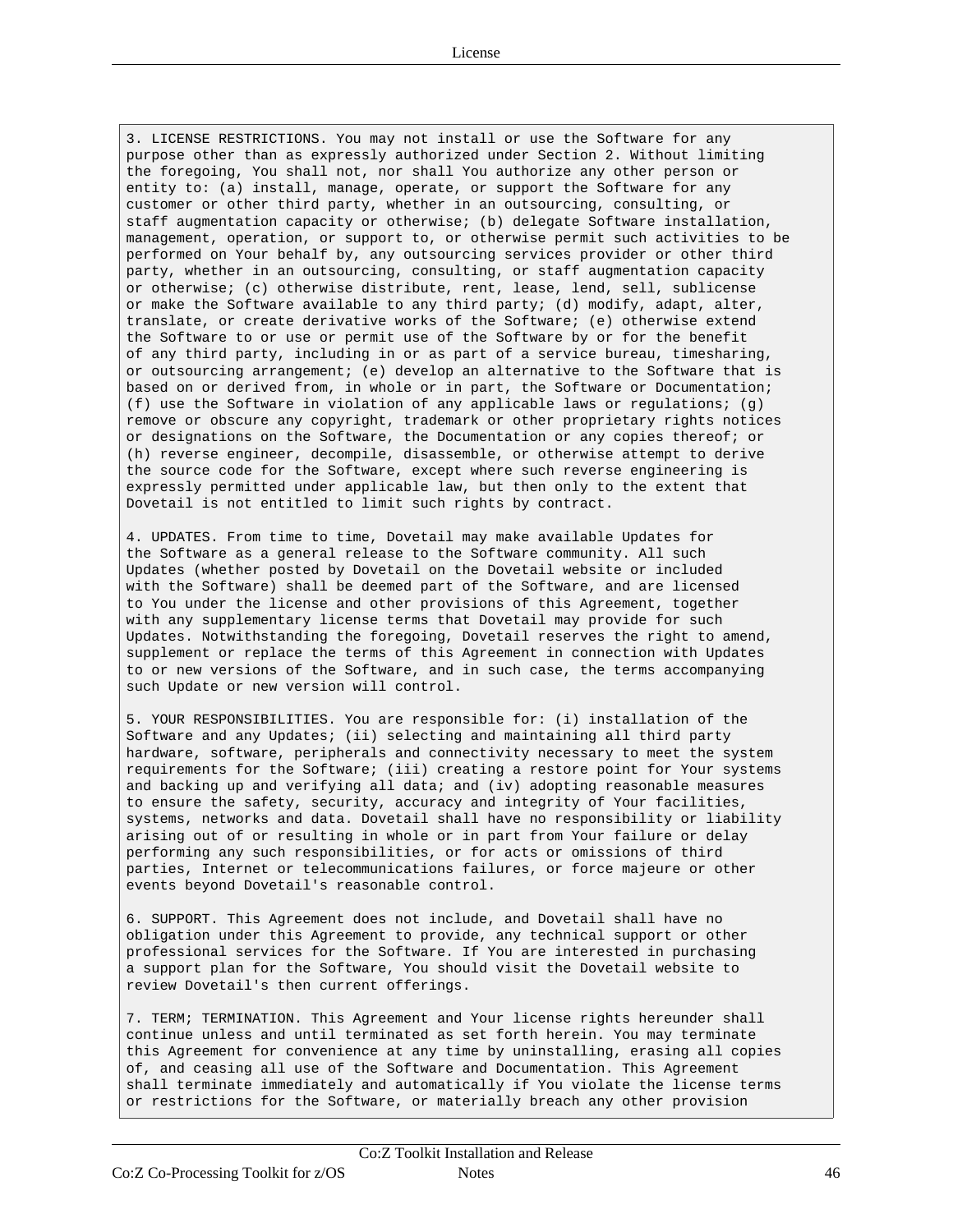of this Agreement and fail to cure such breach within ten (10) days after receiving notice thereof from Dovetail. Upon the expiration or termination of this Agreement for any reason: (i) Your license to the Software shall automatically and immediately terminate; and (ii) You shall discontinue use of the Software, promptly (within 5 days) uninstall and remove any remnants of the Software and Documentation from Your computers, network and systems, and destroy (or return to Dovetail) all tangible copies of the Software and Documentation in Your possession. Termination of this Agreement shall not relieve You of any liability incurred in connection with the Software nor limit any of Dovetail's rights or remedies in connection therewith. Sections 1, 3, 5, 7, 8, 9, 10 and 11 of this Agreement shall survive the expiration or termination of this Agreement for any reason, and shall be binding on and inure to the benefit of the parties and their permitted successors and assigns.

8. DISCLAIMER. THE SOFTWARE AND DOCUMENTATION ARE PROVIDED TO YOU UNDER THIS AGREEMENT "AS IS" WITHOUT REPRESENTATIONS OR WARRANTIES OF ANY KIND, EXPRESS OR IMPLIED, AND ALL USE IS AT YOUR OWN RISK. WITHOUT LIMITING THE FOREGOING, DOVETAIL AND ITS SUPPLIERS HEREBY DISCLAIM ANY IMPLIED OR STATUTORY WARRANTIES OF MERCHANTABILITY, FITNESS FOR A PARTICULAR PURPOSE, TITLE, OR NON-INFRINGEMENT. THE SOFTWARE IS NOT INTENDED OR LICENSED FOR USE IN ANY HAZARDOUS OR HIGH-RISK ACTIVITY. DOVETAIL DOES NOT WARRANT THAT THE SOFTWARE WILL OPERATE UNINTERRUPTED OR ERROR-FREE, OR MEET YOUR BUSINESS, TECHNICAL OR OTHER REQUIREMENTS. NO EMPLOYEE OR AGENT HAS AUTHORITY TO BIND DOVETAIL TO ANY REPRESENTATIONS OR WARRANTIES NOT EXPRESSLY SET FORTH IN THIS AGREEMENT.

9. PROPRIETARY RIGHTS. Dovetail and its suppliers shall retain exclusive right, title and interest in and to the Software, including the object code, source code, program architecture, design, coding methodology, Documentation, screen shots, and "look and feel" therefor, all Updates thereto, all goodwill associated therewith, and all present and future copyrights, trademarks, trade secrets, patent rights and other intellectual property rights of any nature throughout the world embodied therein and appurtenant thereto. All rights and licenses to the Software not expressly granted to You in this Agreement are reserved by Dovetail and its suppliers. From time to time, You may submit suggestions, requests or other feedback for the Software. Dovetail shall be free to commercialize and use such feedback, including for developing improvements to its products and services, free of any claims, payment obligations, or proprietary, confidentiality or other restrictions of any kind.

10. LIMITATIONS ON LIABILITY. IN NO EVENT SHALL DOVETAIL BE LIABLE FOR ANY INDIRECT, INCIDENTAL, CONSEQUENTIAL, EXEMPLARY, SPECIAL, PUNITIVE, OR SIMILAR DAMAGES ARISING OUT OF OR RELATED TO THE SOFTWARE OR THIS AGREEMENT, INCLUDING LOSS OF BUSINESS, PROFITS OR REVENUE, LOSS OR DESTRUCTION OF DATA, BUSINESS INTERRUPTION OR DOWNTIME. THE TOTAL CUMULATIVE LIABILITY OF DOVETAIL ARISING OUT OF AND RELATED TO THE SOFTWARE AND THIS AGREEMENT SHALL NOT, REGARDLESS OF THE NUMBER OF INCIDENTS OR CAUSES GIVING RISE TO ANY SUCH LIABILITY, EXCEED TEN U.S. DOLLARS (\$10). THE LIMITATIONS ON LIABILITY IN THIS SECTION SHALL APPLY TO THE MAXIMUM EXTENT PERMITTED UNDER APPLICABLE LAW, REGARDLESS OF THE CAUSE OF ACTION OR BASIS OF LIABILITY (WHETHER IN CONTRACT, TORT OR OTHERWISE), EVEN IF ADVISED OF THE POSSIBILITY OF SUCH DAMAGES. THESE LIMITATIONS ON LIABILITY ARE AN ESSENTIAL PART OF THIS AGREEMENT AND SHALL BE VALID AND BINDING EVEN IF ANY REMEDY IS DEEMED TO FAIL OF ITS ESSENTIAL PURPOSE.

11. MISCELLANEOUS Governing Law. This Agreement shall be governed and interpreted for all purposes by the laws of the State of Missouri, U.S.A., without reference to any conflict of laws principles that would require the application of the laws of a different jurisdiction. The United Nations Convention on Contracts for the International Sale of Goods and the Uniform Computer Information Transactions Act (as enacted in any jurisdiction) do not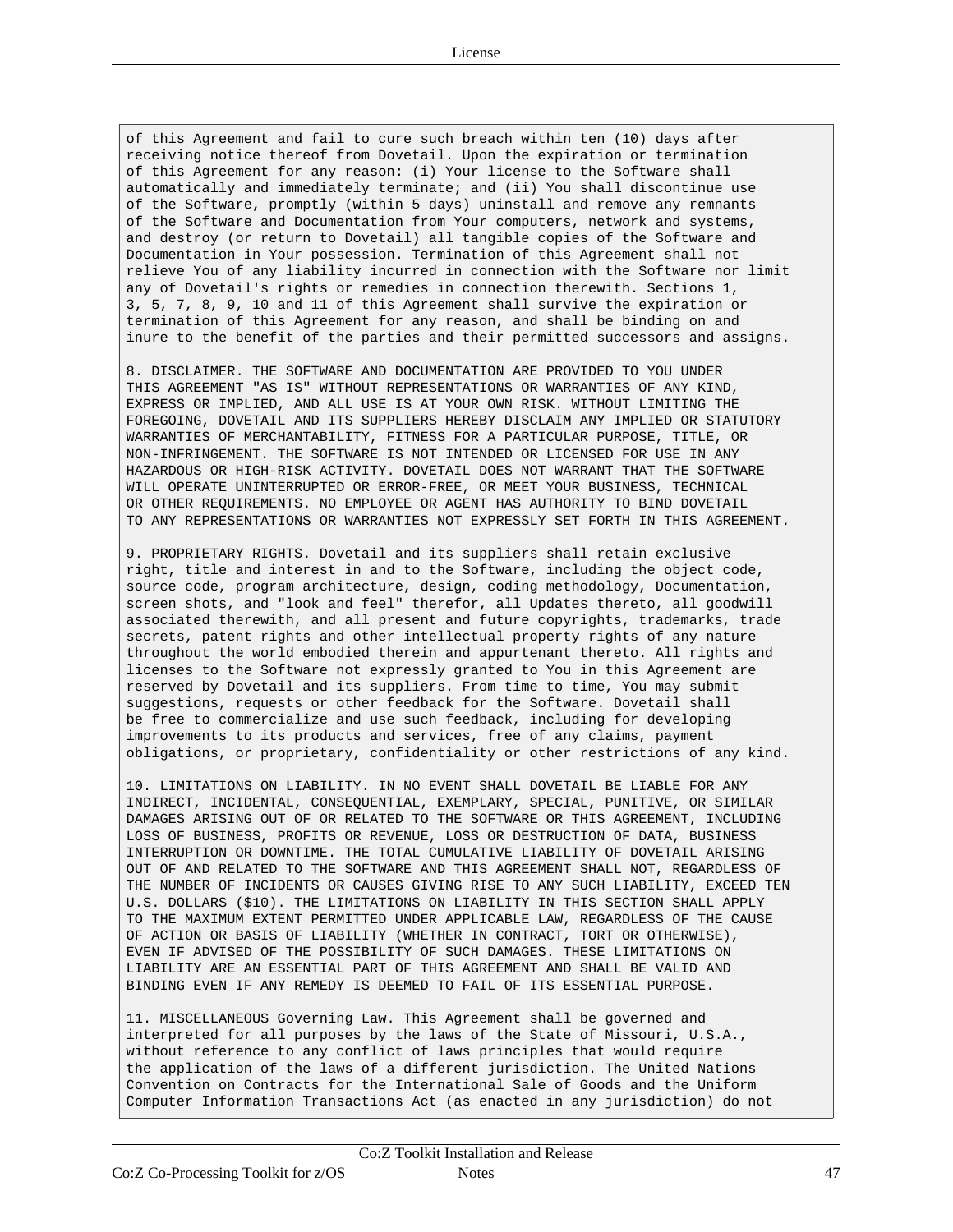and shall not apply to this Agreement, and are hereby specifically excluded.

Jurisdiction; Venue. Any dispute, action or proceeding arising out of or related to this Agreement shall be commenced in the state courts of St. Louis County, Missouri or, where proper subject matter jurisdiction exists, the United States District Court for the Eastern District of Missouri. Each party irrevocably submits to the personal jurisdiction and exclusive venue of such courts, and waives any objections thereto, including based on forum non conveniens.

Notices. All notices under this Agreement shall be in writing, and shall be delivered personally, by electronic, mail, or by postage prepaid certified mail or express courier service, return receipt requested. Notices to You may be delivered to the most current address on file. Notices to Dovetail shall be directed to the following address, unless Dovetail has provided an alternative notice address:

> Dovetailed Technologies, LLC 305 Willowpointe Drive St. Charles, MO 63304

Email: legal@coztoolkit.com

Assignments. You may not assign or transfer this Agreement, or any rights or duties hereunder, in whole or in part, whether by operation of law or otherwise, without the prior written consent of Dovetail. Any attempted assignment or transfer in violation of the foregoing shall be null and void from the beginning and without effect. Dovetail may freely assign or transfer this Agreement, including to a successor upon Dovetail's merger, acquisition, corporate reorganization, or sale or other transfer of all or substantially all of its business or assets to which this Agreement relates.

Relationship; Third Party Beneficiaries. The parties hereto are independent contractors. Nothing in this Agreement shall be deemed to create any agency, employment, partnership, fiduciary or joint venture relationship between the parties, or to give any third party any rights or remedies under or by reason of this Agreement; provided, however, the disclaimers and limitations on liability in this Agreement shall extend to Dovetail and its directors, officers, shareholders, employees, agents, and affiliates. All references to Dovetail in connection therewith shall be deemed to include the foregoing persons and entities, who shall be third party beneficiaries of such contractual disclaimers and limitations and entitled to accept all benefits afforded thereby.

Equitable Relief. The Software comprises the confidential and proprietary information of Dovetail and its suppliers, and constitutes a valuable trade secret. You acknowledge that Your breach of the license or ownership provisions of this Agreement would cause irreparable harm to Dovetail, the extent of which would be difficult and impracticable to assess, and that money damages would not be an adequate remedy for such breach. Accordingly, in addition to all other remedies available at law or in equity, and as an express exception to the jurisdiction and venue requirements of this Agreement, Dovetail shall be entitled to seek injunctive or other equitable relief in any court of competent jurisdiction.

Questionnaires; Audits. You agree to complete and promptly return to Dovetail any Software usage questionnaires issued by Dovetail from time to time, and to promptly provide Dovetail or its designated auditor with reasonable access to Your facilities, systems, personnel, books and records for the purpose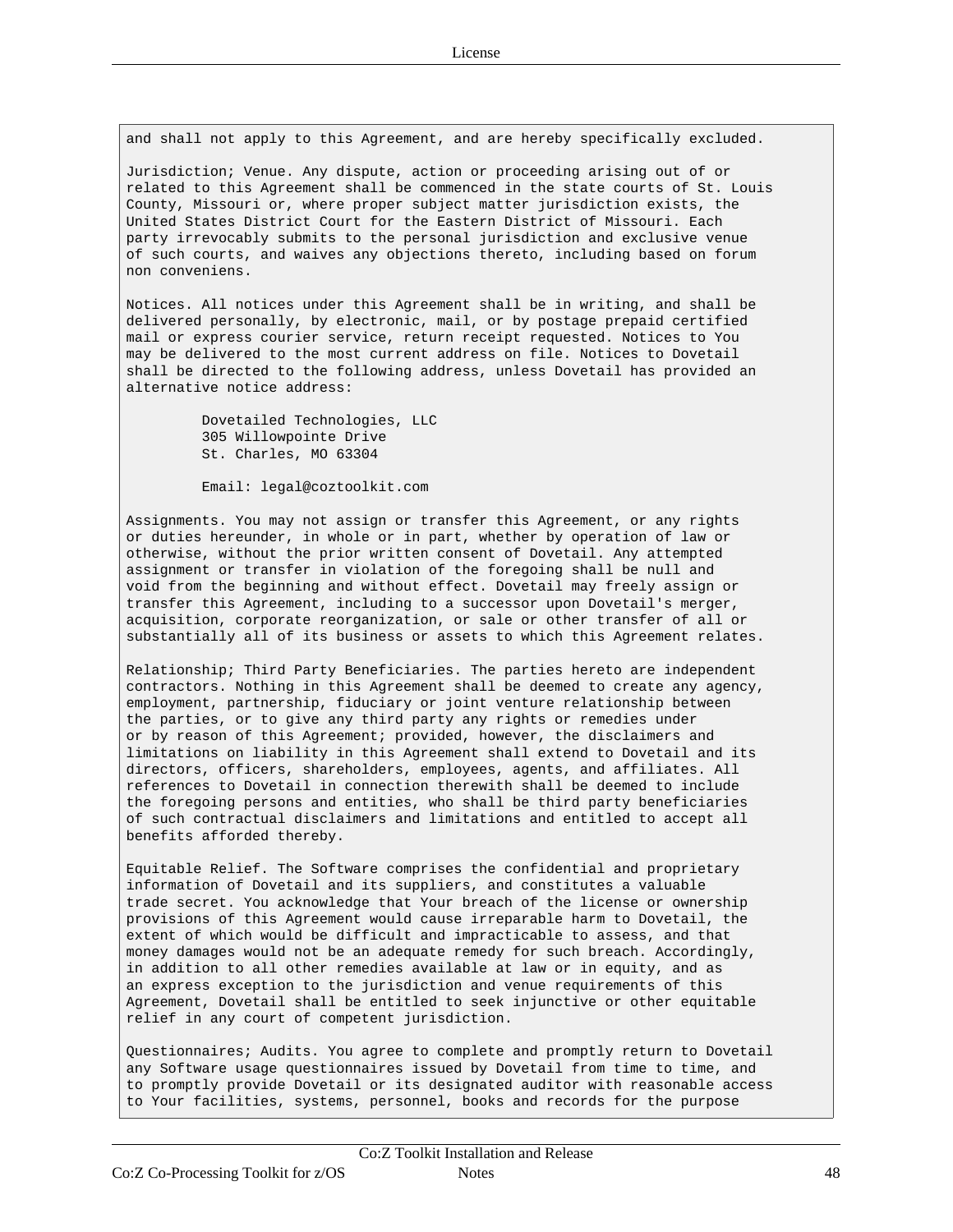of verifying Your compliance with the license terms and restrictions of this Agreement. All audits shall be conducted in a reasonable manner designed to minimize disruption to Your normal business operations. Dovetail agrees to initiate an audit no more than once during any twelve (12) month period; provided, however, if Dovetail reasonably suspects, or any audit reveals, non-compliance with this Agreement, Dovetail shall have the right to conduct additional audits until compliance is achieved.

U.S. Government Restricted Rights. The Software and Documentation are licensed with RESTRICTED RIGHTS as "Commercial Items," as that term is defined at 48 C.F.R. §2.101, consisting of "Commercial Computer Software" and "Commercial Computer Software Documentation," as such terms are used in 48 C.F.R. §12.212 or 48 C.F.R. §227.7202, as applicable. Consistent with 48 C.F.R. §12.212 or 48 C.F.R. §227.7202-1 through 227.7202-4, as applicable, the Commercial Computer Software and Commercial Computer Software Documentation is licensed (if at all) to U.S. Government end users only as Commercial Items, and with only those rights as are granted to other licensees pursuant to this Agreement.

Export Control. The Software and underlying information and technology may not be accessed or used except as authorized by United States and other applicable law, and further subject to compliance with this Agreement. The Software may not be exported or re-exported into any U.S. embargoed countries, or to anyone on the U.S. Treasury Department's list of Specially Designated Nationals or the U.S. Department of Commerce Denied Person's List or Entity List. You represent and warrant that You and Your end users are not located in, under the control of, or a national or resident of any country or on any such list.

Amendment; Waiver. This Agreement may be amended only by a written instrument signed by an authorized representative of Dovetail. No rights shall be waived by any act, omission, or knowledge of a party, except by an instrument in writing expressly waiving such rights and signed by an authorized representative of the waiving party. Any waiver on one occasion shall not constitute a waiver on subsequent occasions.

Severability; Construction. If any provision of this Agreement is determined to be invalid or unenforceable under applicable law, such provision shall be amended by a court of competent jurisdiction to accomplish the objectives of such provision to the greatest extent possible, or severed from this Agreement if such amendment is not possible, and the remaining provisions of this Agreement shall continue in full force and effect. The captions and section headings in this Agreement are for reference purposes only and shall not affect the meaning or interpretation of this Agreement. The term "including" as used herein means "including without limitation." The terms "herein," "hereto," "hereof," and similar variations refer to this Agreement as a whole, rather than to any particular section.

Entire Agreement. This Agreement sets forth the entire agreement of the parties and supersedes all prior agreements and understandings, whether written or oral, with regard to the subject matter hereof. Any additional or conflicting terms proposed by You in any purchase order, request for proposal, acknowledgement, or other writing shall not be binding, and are hereby objected to and expressly rejected.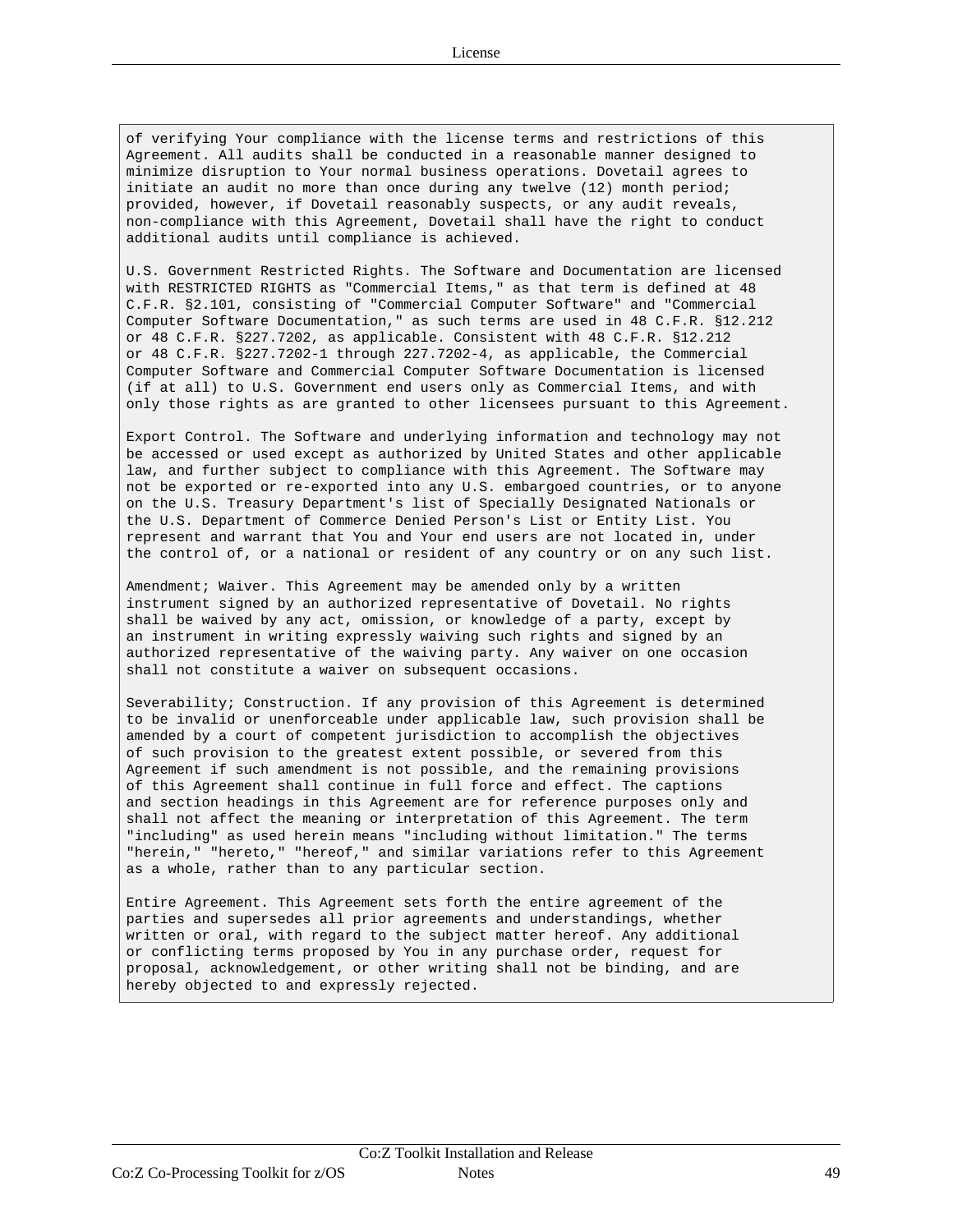# <span id="page-49-0"></span>**Appendix C. Notices**

The "Co:Z SFTP" component of the software distributed under the "License" (See *Community [License](http://coztoolkit.com/docs/cozinstall/licenses.html)*) includes portions of the third party "OpenSSH" software and is subject to the terms and conditions of the License. The notices below are provided for informational purposes.

```
This file is part of the OpenSSH software.
The licences which components of this software fall under are as
follows. First, we will summarize and say that all components
are under a BSD licence, or a licence more free than that.
OpenSSH contains no GPL code.
1)
     * Copyright (c) 1995 Tatu Ylonen <ylo@cs.hut.fi>, Espoo, Finland
                         All rights reserved
     *
     * As far as I am concerned, the code I have written for this software
    * can be used freely for any purpose. Any derived versions of this
    * software must be clearly marked as such, and if the derived work is
    * incompatible with the protocol description in the RFC file, it must be
    * called by a name other than "ssh" or "Secure Shell".
    [Tatu continues]
    * However, I am not implying to give any licenses to any patents or
     * copyrights held by third parties, and the software includes parts that
     * are not under my direct control. As far as I know, all included
     * source code is used in accordance with the relevant license agreements
     * and can be used freely for any purpose (the GNU license being the most
     * restrictive); see below for details.
    [However, none of that term is relevant at this point in time. All of
    these restrictively licenced software components which he talks about
   have been removed from OpenSSH, i.e.,
    - RSA is no longer included, found in the OpenSSL library
    - IDEA is no longer included, its use is deprecated
    - DES is now external, in the OpenSSL library
    - GMP is no longer used, and instead we call BN code from OpenSSL
     - Zlib is now external, in a library
     - The make-ssh-known-hosts script is no longer included
     - TSS has been removed
    - MD5 is now external, in the OpenSSL library
    - RC4 support has been replaced with ARC4 support from OpenSSL
     - Blowfish is now external, in the OpenSSL library
    [The licence continues]
   Note that any information and cryptographic algorithms used in this
   software are publicly available on the Internet and at any major
   bookstore, scientific library, and patent office worldwide. More
   information can be found e.g. at "http://www.cs.hut.fi/crypto".
   The legal status of this program is some combination of all these
   permissions and restrictions. Use only at your own responsibility.
   You will be responsible for any legal consequences yourself; I am not
```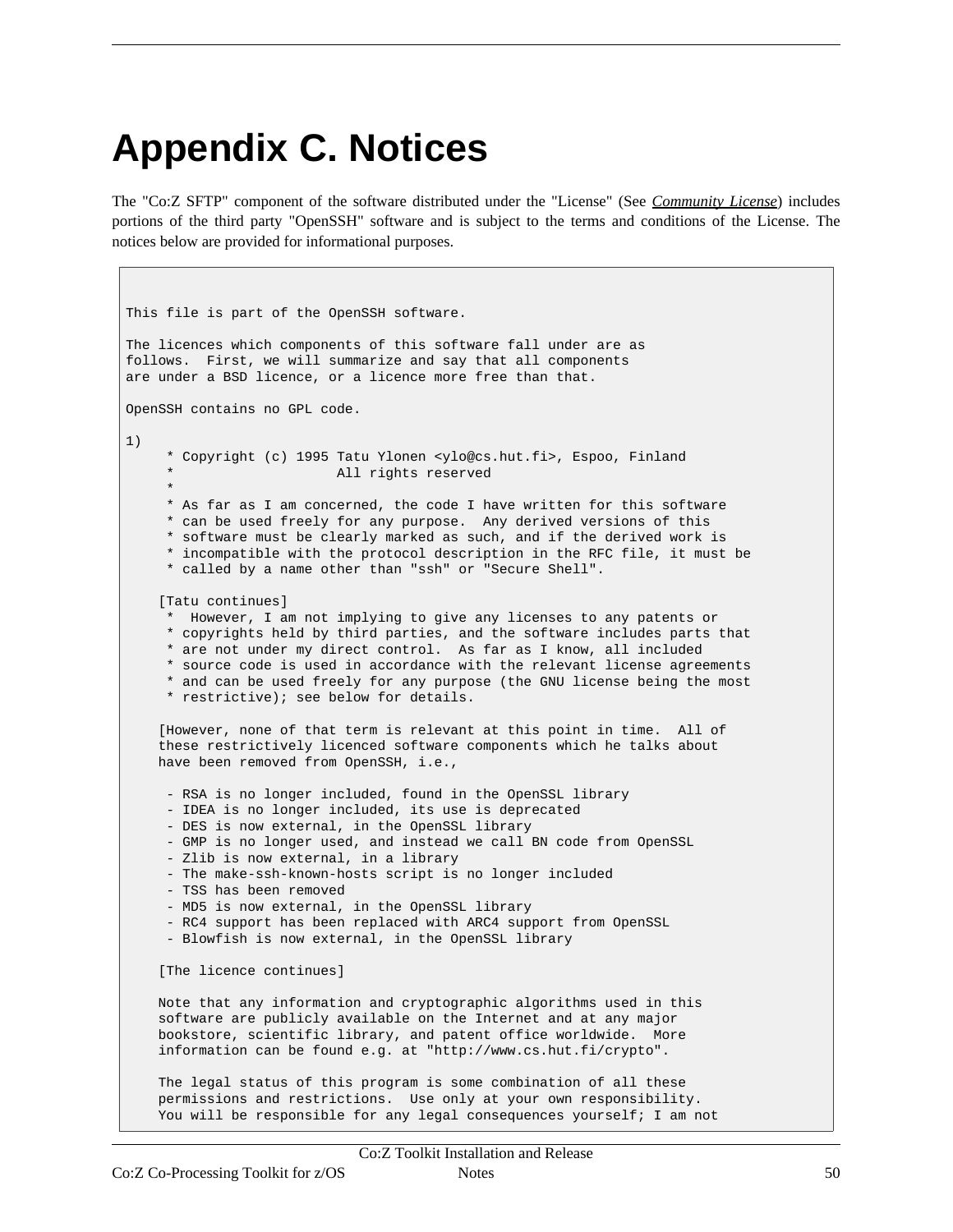making any claims whether possessing or using this is legal or not in your country, and I am not taking any responsibility on your behalf.

#### NO WARRANTY

BECAUSE THE PROGRAM IS LICENSED FREE OF CHARGE, THERE IS NO WARRANTY FOR THE PROGRAM, TO THE EXTENT PERMITTED BY APPLICABLE LAW. EXCEPT WHEN OTHERWISE STATED IN WRITING THE COPYRIGHT HOLDERS AND/OR OTHER PARTIES PROVIDE THE PROGRAM "AS IS" WITHOUT WARRANTY OF ANY KIND, EITHER EXPRESSED OR IMPLIED, INCLUDING, BUT NOT LIMITED TO, THE IMPLIED WARRANTIES OF MERCHANTABILITY AND FITNESS FOR A PARTICULAR PURPOSE. THE ENTIRE RISK AS TO THE QUALITY AND PERFORMANCE OF THE PROGRAM IS WITH YOU. SHOULD THE PROGRAM PROVE DEFECTIVE, YOU ASSUME THE COST OF ALL NECESSARY SERVICING, REPAIR OR CORRECTION.

IN NO EVENT UNLESS REQUIRED BY APPLICABLE LAW OR AGREED TO IN WRITING WILL ANY COPYRIGHT HOLDER, OR ANY OTHER PARTY WHO MAY MODIFY AND/OR REDISTRIBUTE THE PROGRAM AS PERMITTED ABOVE, BE LIABLE TO YOU FOR DAMAGES, INCLUDING ANY GENERAL, SPECIAL, INCIDENTAL OR CONSEQUENTIAL DAMAGES ARISING OUT OF THE USE OR INABILITY TO USE THE PROGRAM (INCLUDING BUT NOT LIMITED TO LOSS OF DATA OR DATA BEING RENDERED INACCURATE OR LOSSES SUSTAINED BY YOU OR THIRD PARTIES OR A FAILURE OF THE PROGRAM TO OPERATE WITH ANY OTHER PROGRAMS), EVEN IF SUCH HOLDER OR OTHER PARTY HAS BEEN ADVISED OF THE POSSIBILITY OF SUCH DAMAGES.

3)

ssh-keyscan was contributed by David Mazieres under a BSD-style license.

- \* Copyright 1995, 1996 by David Mazieres <dm@lcs.mit.edu>.
- \* \* Modification and redistribution in source and binary forms is
- \* permitted provided that due credit is given to the author and the
- \* OpenBSD project by leaving this copyright notice intact.

#### 4)

The Rijndael implementation by Vincent Rijmen, Antoon Bosselaers and Paulo Barreto is in the public domain and distributed with the following license:

\* @version 3.0 (December 2000) \* \* Optimised ANSI C code for the Rijndael cipher (now AES) \* \* @author Vincent Rijmen <vincent.rijmen@esat.kuleuven.ac.be> \* @author Antoon Bosselaers <antoon.bosselaers@esat.kuleuven.ac.be> \* @author Paulo Barreto <paulo.barreto@terra.com.br> \* \* This code is hereby placed in the public domain. \* \* THIS SOFTWARE IS PROVIDED BY THE AUTHORS ''AS IS'' AND ANY EXPRESS \* OR IMPLIED WARRANTIES, INCLUDING, BUT NOT LIMITED TO, THE IMPLIED \* WARRANTIES OF MERCHANTABILITY AND FITNESS FOR A PARTICULAR PURPOSE \* ARE DISCLAIMED. IN NO EVENT SHALL THE AUTHORS OR CONTRIBUTORS BE \* LIABLE FOR ANY DIRECT, INDIRECT, INCIDENTAL, SPECIAL, EXEMPLARY, OR \* CONSEQUENTIAL DAMAGES (INCLUDING, BUT NOT LIMITED TO, PROCUREMENT OF \* SUBSTITUTE GOODS OR SERVICES; LOSS OF USE, DATA, OR PROFITS; OR \* BUSINESS INTERRUPTION) HOWEVER CAUSED AND ON ANY THEORY OF LIABILITY, \* WHETHER IN CONTRACT, STRICT LIABILITY, OR TORT (INCLUDING NEGLIGENCE \* OR OTHERWISE) ARISING IN ANY WAY OUT OF THE USE OF THIS SOFTWARE, \* EVEN IF ADVISED OF THE POSSIBILITY OF SUCH DAMAGE.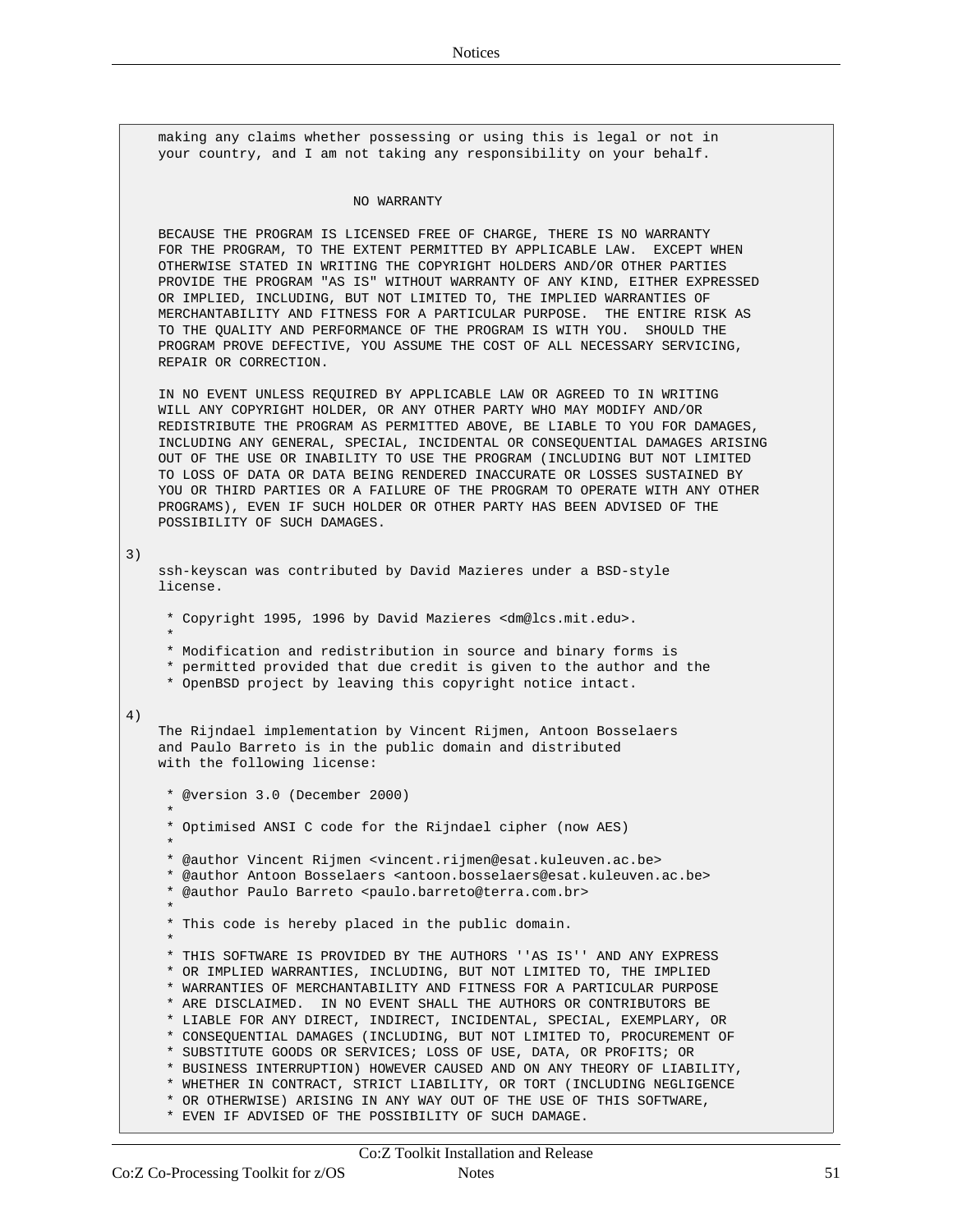5) One component of the ssh source code is under a 3-clause BSD license, held by the University of California, since we pulled these parts from original Berkeley code. \* Copyright (c) 1983, 1990, 1992, 1993, 1995 The Regents of the University of California. All rights reserved. \* \* Redistribution and use in source and binary forms, with or without \* modification, are permitted provided that the following conditions \* are met: \* 1. Redistributions of source code must retain the above copyright notice, this list of conditions and the following disclaimer. \* 2. Redistributions in binary form must reproduce the above copyright notice, this list of conditions and the following disclaimer in the documentation and/or other materials provided with the distribution. \* 3. Neither the name of the University nor the names of its contributors may be used to endorse or promote products derived from this software without specific prior written permission. \* \* THIS SOFTWARE IS PROVIDED BY THE REGENTS AND CONTRIBUTORS ``AS IS'' AND \* ANY EXPRESS OR IMPLIED WARRANTIES, INCLUDING, BUT NOT LIMITED TO, THE \* IMPLIED WARRANTIES OF MERCHANTABILITY AND FITNESS FOR A PARTICULAR PURPOSE \* ARE DISCLAIMED. IN NO EVENT SHALL THE REGENTS OR CONTRIBUTORS BE LIABLE \* FOR ANY DIRECT, INDIRECT, INCIDENTAL, SPECIAL, EXEMPLARY, OR CONSEQUENTIAL \* DAMAGES (INCLUDING, BUT NOT LIMITED TO, PROCUREMENT OF SUBSTITUTE GOODS \* OR SERVICES; LOSS OF USE, DATA, OR PROFITS; OR BUSINESS INTERRUPTION) \* HOWEVER CAUSED AND ON ANY THEORY OF LIABILITY, WHETHER IN CONTRACT, STRICT \* LIABILITY, OR TORT (INCLUDING NEGLIGENCE OR OTHERWISE) ARISING IN ANY WAY \* OUT OF THE USE OF THIS SOFTWARE, EVEN IF ADVISED OF THE POSSIBILITY OF \* SUCH DAMAGE. 6) Remaining components of the software are provided under a standard 2-term BSD licence with the following names as copyright holders: Markus Friedl Theo de Raadt Niels Provos Dug Song Aaron Campbell Damien Miller Kevin Steves Daniel Kouril Wesley Griffin Per Allansson Nils Nordman Simon Wilkinson Portable OpenSSH additionally includes code from the following copyright holders, also under the 2-term BSD license: Ben Lindstrom Tim Rice Andre Lucas Chris Adams Corinna Vinschen Cray Inc. Denis Parker Gert Doering Jakob Schlyter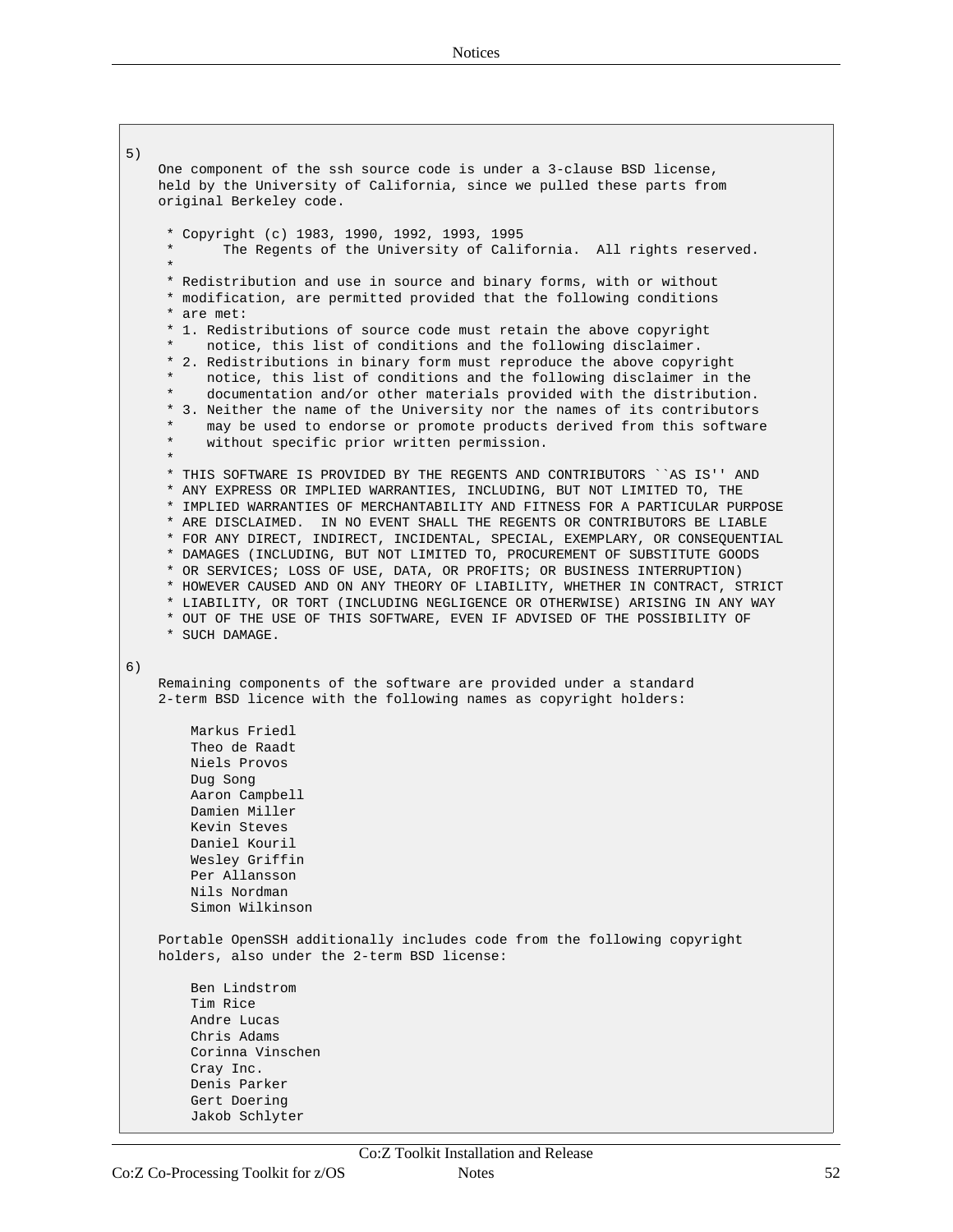Jason Downs Juha Yrjölä Michael Stone Networks Associates Technology, Inc. Solar Designer Todd C. Miller Wayne Schroeder William Jones Darren Tucker Sun Microsystems The SCO Group Daniel Walsh Red Hat, Inc Simon Vallet / Genoscope \* Redistribution and use in source and binary forms, with or without \* modification, are permitted provided that the following conditions \* are met: \* 1. Redistributions of source code must retain the above copyright notice, this list of conditions and the following disclaimer. \* 2. Redistributions in binary form must reproduce the above copyright notice, this list of conditions and the following disclaimer in the documentation and/or other materials provided with the distribution. \* \* THIS SOFTWARE IS PROVIDED BY THE AUTHOR ``AS IS'' AND ANY EXPRESS OR \* IMPLIED WARRANTIES, INCLUDING, BUT NOT LIMITED TO, THE IMPLIED WARRANTIES \* OF MERCHANTABILITY AND FITNESS FOR A PARTICULAR PURPOSE ARE DISCLAIMED. \* IN NO EVENT SHALL THE AUTHOR BE LIABLE FOR ANY DIRECT, INDIRECT, \* INCIDENTAL, SPECIAL, EXEMPLARY, OR CONSEQUENTIAL DAMAGES (INCLUDING, BUT \* NOT LIMITED TO, PROCUREMENT OF SUBSTITUTE GOODS OR SERVICES; LOSS OF USE, \* DATA, OR PROFITS; OR BUSINESS INTERRUPTION) HOWEVER CAUSED AND ON ANY \* THEORY OF LIABILITY, WHETHER IN CONTRACT, STRICT LIABILITY, OR TORT \* (INCLUDING NEGLIGENCE OR OTHERWISE) ARISING IN ANY WAY OUT OF THE USE OF \* THIS SOFTWARE, EVEN IF ADVISED OF THE POSSIBILITY OF SUCH DAMAGE. 8) Portable OpenSSH contains the following additional licenses: a) md5crypt.c, md5crypt.h \* "THE BEER-WARE LICENSE" (Revision 42): \* <phk@login.dknet.dk> wrote this file. As long as you retain this \* notice you can do whatever you want with this stuff. If we meet \* some day, and you think this stuff is worth it, you can buy me a \* beer in return. Poul-Henning Kamp b) snprintf replacement \* Copyright Patrick Powell 1995 \* This code is based on code written by Patrick Powell \* (papowell@astart.com) It may be used for any purpose as long as this \* notice remains intact on all source code distributions c) Compatibility code (openbsd-compat) Apart from the previously mentioned licenses, various pieces of code in the openbsd-compat/ subdirectory are licensed as follows: Some code is licensed under a 3-term BSD license, to the following copyright holders: Todd C. Miller Theo de Raadt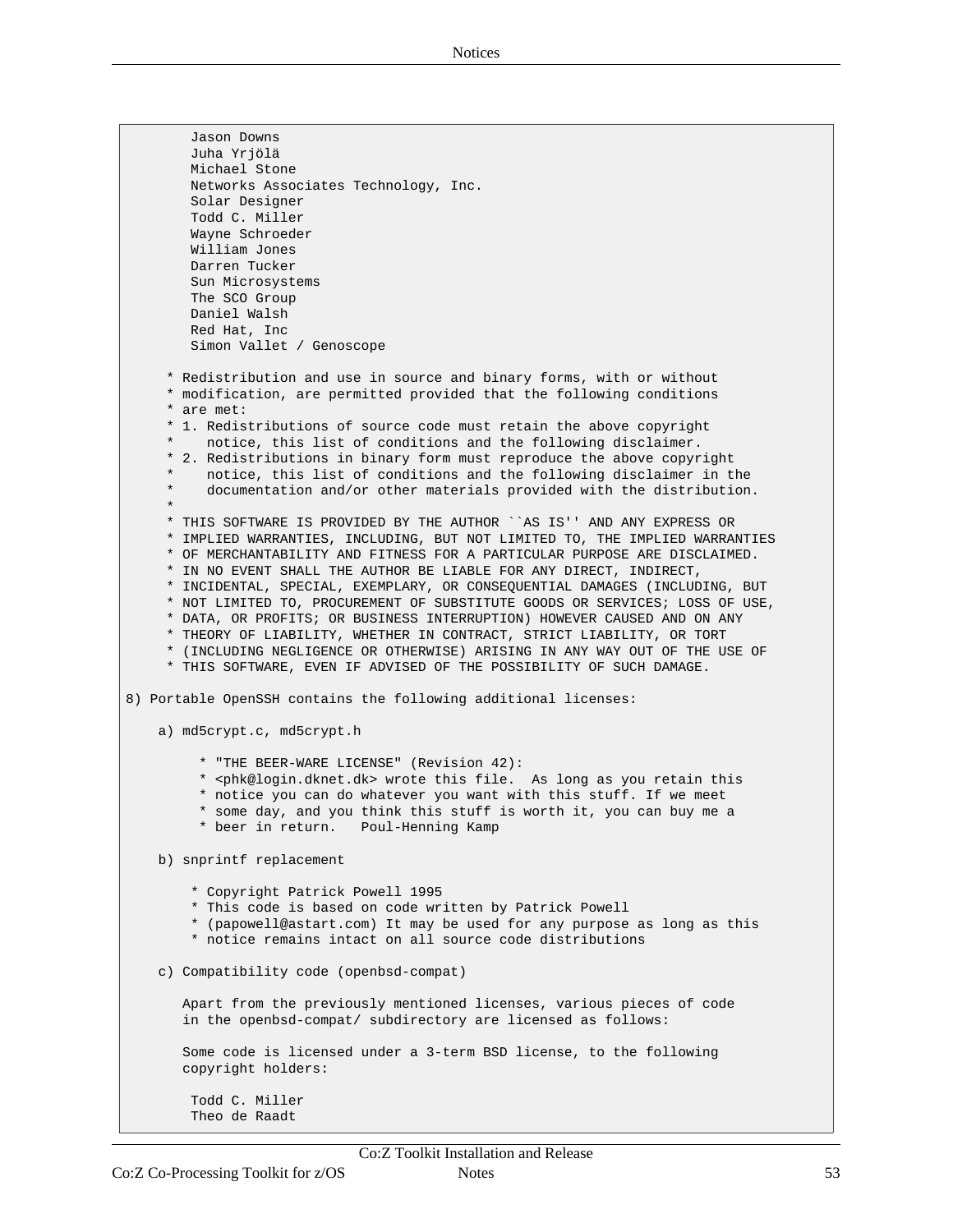Damien Miller Eric P. Allman The Regents of the University of California Constantin S. Svintsoff \* Redistribution and use in source and binary forms, with or without \* modification, are permitted provided that the following conditions \* are met: \* 1. Redistributions of source code must retain the above copyright notice, this list of conditions and the following disclaimer. \* 2. Redistributions in binary form must reproduce the above copyright notice, this list of conditions and the following disclaimer in the documentation and/or other materials provided with the distribution. \* 3. Neither the name of the University nor the names of its contributors may be used to endorse or promote products derived from this software without specific prior written permission. \* \* THIS SOFTWARE IS PROVIDED BY THE REGENTS AND CONTRIBUTORS ``AS IS'' AND \* ANY EXPRESS OR IMPLIED WARRANTIES, INCLUDING, BUT NOT LIMITED TO, THE \* IMPLIED WARRANTIES OF MERCHANTABILITY AND FITNESS FOR A PARTICULAR PURPOSE \* ARE DISCLAIMED. IN NO EVENT SHALL THE REGENTS OR CONTRIBUTORS BE LIABLE \* FOR ANY DIRECT, INDIRECT, INCIDENTAL, SPECIAL, EXEMPLARY, OR CONSEQUENTIAL \* DAMAGES (INCLUDING, BUT NOT LIMITED TO, PROCUREMENT OF SUBSTITUTE GOODS \* OR SERVICES; LOSS OF USE, DATA, OR PROFITS; OR BUSINESS INTERRUPTION) \* HOWEVER CAUSED AND ON ANY THEORY OF LIABILITY, WHETHER IN CONTRACT, STRICT \* LIABILITY, OR TORT (INCLUDING NEGLIGENCE OR OTHERWISE) ARISING IN ANY WAY \* OUT OF THE USE OF THIS SOFTWARE, EVEN IF ADVISED OF THE POSSIBILITY OF \* SUCH DAMAGE. Some code is licensed under an ISC-style license, to the following copyright holders: Internet Software Consortium. Todd C. Miller Reyk Floeter Chad Mynhier \* Permission to use, copy, modify, and distribute this software for any \* purpose with or without fee is hereby granted, provided that the above \* copyright notice and this permission notice appear in all copies. \* \* THE SOFTWARE IS PROVIDED "AS IS" AND TODD C. MILLER DISCLAIMS ALL \* WARRANTIES WITH REGARD TO THIS SOFTWARE INCLUDING ALL IMPLIED WARRANTIES \* OF MERCHANTABILITY AND FITNESS. IN NO EVENT SHALL TODD C. MILLER BE LIABLE \* FOR ANY SPECIAL, DIRECT, INDIRECT, OR CONSEQUENTIAL DAMAGES OR ANY DAMAGES \* WHATSOEVER RESULTING FROM LOSS OF USE, DATA OR PROFITS, WHETHER IN AN ACTION \* OF CONTRACT, NEGLIGENCE OR OTHER TORTIOUS ACTION, ARISING OUT OF OR IN \* CONNECTION WITH THE USE OR PERFORMANCE OF THIS SOFTWARE. Some code is licensed under a MIT-style license to the following copyright holders: Free Software Foundation, Inc. \* Permission is hereby granted, free of charge, to any person obtaining a \* \* copy of this software and associated documentation files (the \* \* "Software"), to deal in the Software without restriction, including \* \* without limitation the rights to use, copy, modify, merge, publish, \* \* distribute, distribute with modifications, sublicense, and/or sell \* \* copies of the Software, and to permit persons to whom the Software is \* \* furnished to do so, subject to the following conditions: \*  $\star$   $\star$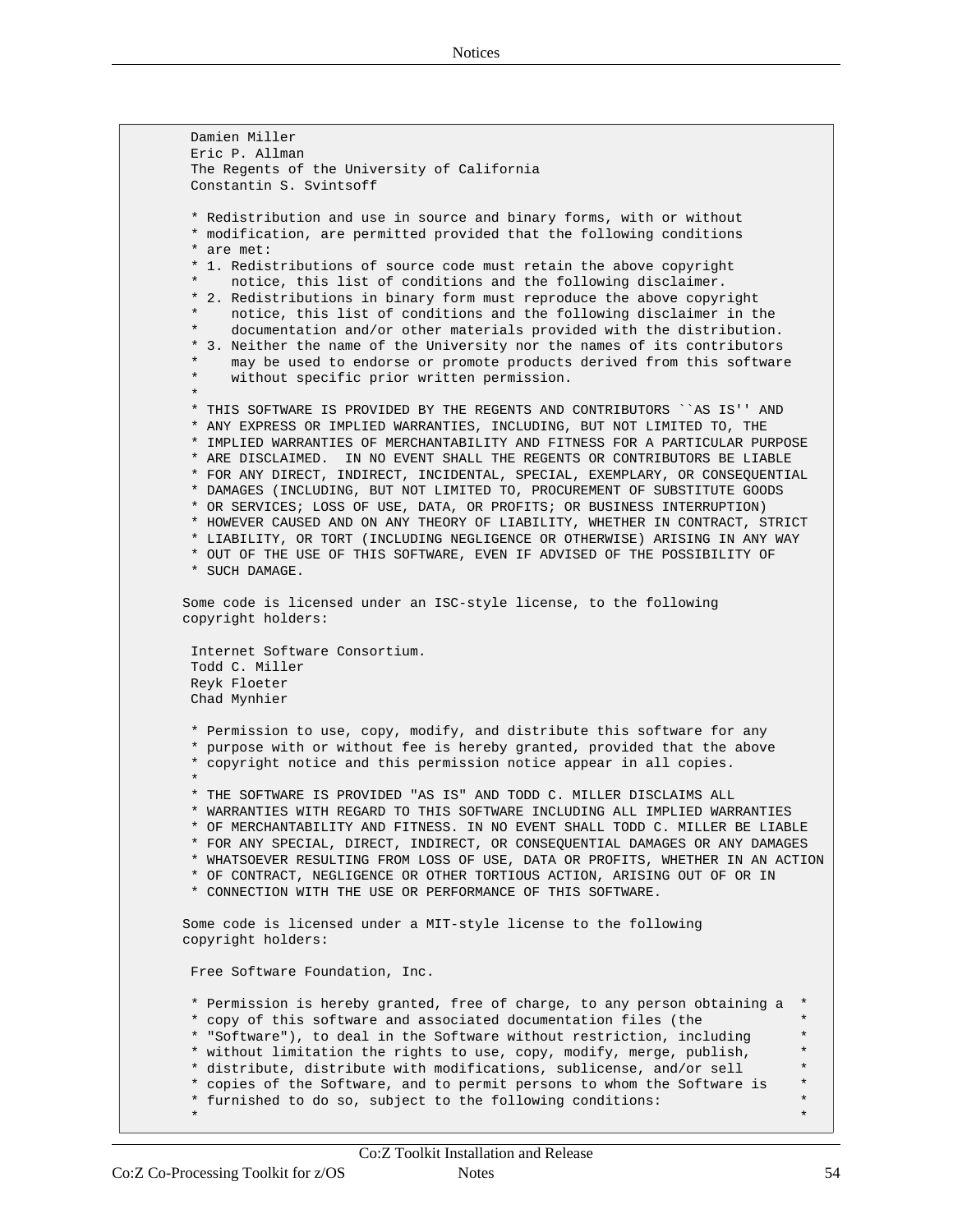```
* The above copyright notice and this permission notice shall be included *
 * in all copies or substantial portions of the Software. *
 \star *
 * THE SOFTWARE IS PROVIDED "AS IS", WITHOUT WARRANTY OF ANY KIND, EXPRESS *
 * OR IMPLIED, INCLUDING BUT NOT LIMITED TO THE WARRANTIES OF *
 * MERCHANTABILITY, FITNESS FOR A PARTICULAR PURPOSE AND NONINFRINGEMENT.
 * IN NO EVENT SHALL THE ABOVE COPYRIGHT HOLDERS BE LIABLE FOR ANY CLAIM, *
 * DAMAGES OR OTHER LIABILITY, WHETHER IN AN ACTION OF CONTRACT, TORT OR *
 * OTHERWISE, ARISING FROM, OUT OF OR IN CONNECTION WITH THE SOFTWARE OR *
 * THE USE OR OTHER DEALINGS IN THE SOFTWARE. *
 \star *
* Except as contained in this notice, the name(s) of the above copyright *
 * holders shall not be used in advertising or otherwise to promote the *
 * sale, use or other dealings in this Software without prior written *
 * authorization. *
 ****************************************************************************/
The Blowfish cipher implementation is licensed by Niels Provis under
a 4-clause BSD license:
  * Blowfish - a fast block cipher designed by Bruce Schneier
  *
  * Copyright 1997 Niels Provos >provos@physnet.uni-hamburg.de<
  * All rights reserved.
  *
  * Redistribution and use in source and binary forms, with or without
  * modification, are permitted provided that the following conditions
  * are met:
  * 1. Redistributions of source code must retain the above copyright
      notice, this list of conditions and the following disclaimer.
  * 2. Redistributions in binary form must reproduce the above copyright
      notice, this list of conditions and the following disclaimer in the
      documentation and/or other materials provided with the distribution.
  * 3. All advertising materials mentioning features or use of this software
      must display the following acknowledgement:
        This product includes software developed by Niels Provos.
  * 4. The name of the author may not be used to endorse or promote products
      derived from this software without specific prior written permission.
  *
 * THIS SOFTWARE IS PROVIDED BY THE AUTHOR ``AS IS'' AND ANY EXPRESS OR
  * IMPLIED WARRANTIES, INCLUDING, BUT NOT LIMITED TO, THE IMPLIED WARRANTIES
  * OF MERCHANTABILITY AND FITNESS FOR A PARTICULAR PURPOSE ARE DISCLAIMED.
  * IN NO EVENT SHALL THE AUTHOR BE LIABLE FOR ANY DIRECT, INDIRECT,
  * INCIDENTAL, SPECIAL, EXEMPLARY, OR CONSEQUENTIAL DAMAGES (INCLUDING, BUT
  * NOT LIMITED TO, PROCUREMENT OF SUBSTITUTE GOODS OR SERVICES; LOSS OF USE,
  * DATA, OR PROFITS; OR BUSINESS INTERRUPTION) HOWEVER CAUSED AND ON ANY
  * THEORY OF LIABILITY, WHETHER IN CONTRACT, STRICT LIABILITY, OR TORT
  * (INCLUDING NEGLIGENCE OR OTHERWISE) ARISING IN ANY WAY OUT OF THE USE OF
  * THIS SOFTWARE, EVEN IF ADVISED OF THE POSSIBILITY OF SUCH DAMAGE.
Some replacement code is licensed by the NetBSD foundation under a
2-clause BSD license:
  * Copyright (c) 2001 The NetBSD Foundation, Inc.
  * All rights reserved.
  *
  * This code is derived from software contributed to The NetBSD Foundation
  * by Todd Vierling.
  *
  * Redistribution and use in source and binary forms, with or without
  * modification, are permitted provided that the following conditions
  * are met:
```